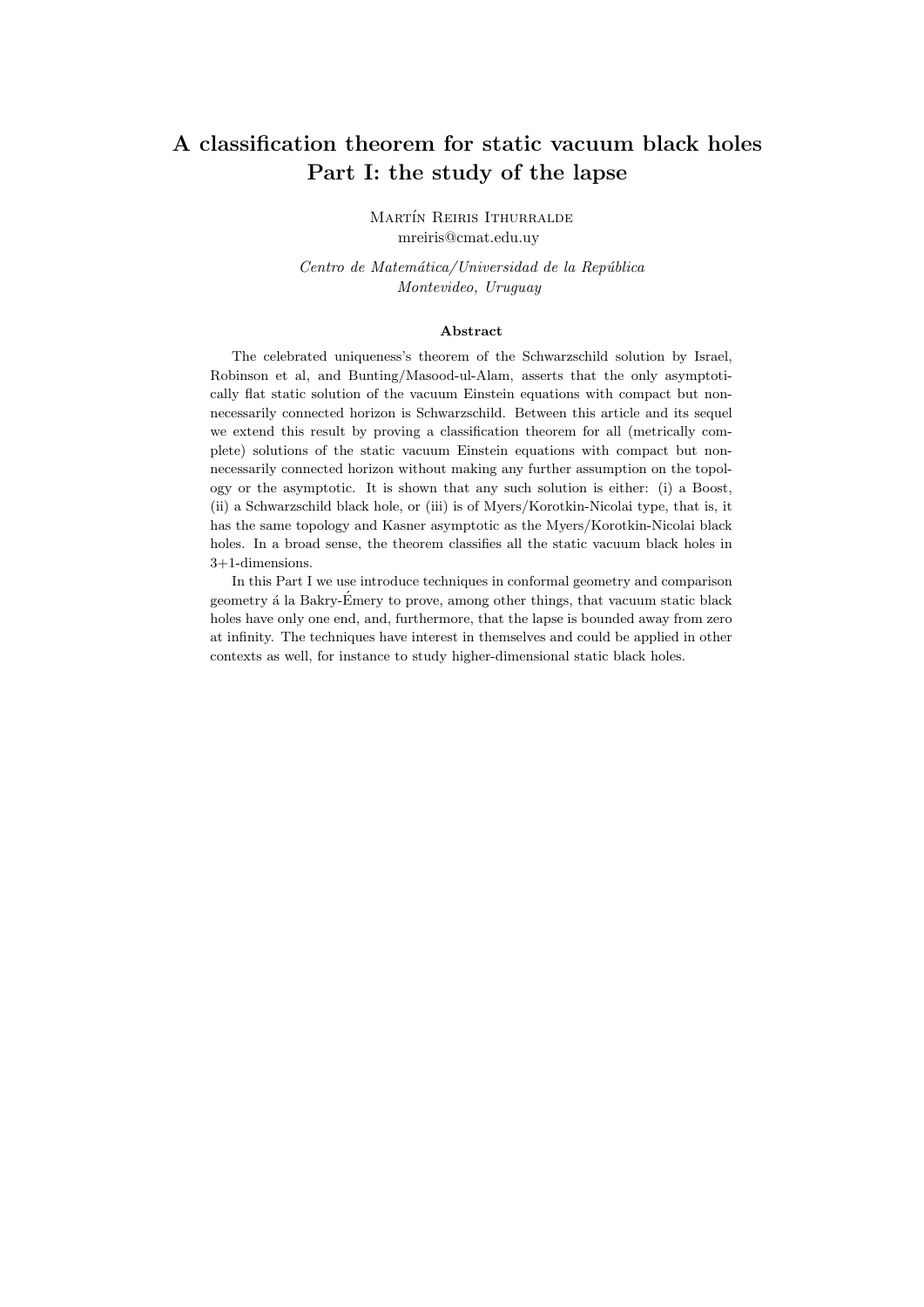# PART I

| 1            |                     | Introduction                                                            | $\mathbf{2}$ |
|--------------|---------------------|-------------------------------------------------------------------------|--------------|
|              | 1.1                 | The proof's structure of the classification theorem $\dots$ .           | 8            |
|              | 1.2                 | The contents and the structure of this article (Part I) $\dots$ .       | 9            |
| $\mathbf{2}$ | Background material |                                                                         | 11           |
|              | 2.1                 | Static data sets and the main Theorem                                   | 11           |
|              | 2.2                 | Metric balls, annuli and partitions $\ldots$ ,                          | 13           |
|              | 2.3                 | A Harnak-type of estimate for the Lapse                                 | 15           |
| 3            |                     | Conformal transformations by powers of the lapse                        | 15           |
|              | 3.1                 | Conformal metrics, the Bakry-Émery Ricci tensor and the                 |              |
|              |                     |                                                                         | 16           |
|              | 3.2 <sub>2</sub>    | Conformal metrics and Anderson's curvature decay                        | 17           |
|              | 3.3                 | Conformal metrics and metric completeness                               | 20           |
|              | 3.4                 |                                                                         | 22           |
|              |                     | Conformal transformations of black hole metrics $\dots$ .<br>3.4.1      | 22           |
|              |                     | The structure of infinity $\ldots \ldots \ldots \ldots \ldots$<br>3.4.2 | 23           |
|              |                     | 3.4.3                                                                   | 24           |
|              |                     | The asymptotic of isolated systems. $\ldots$<br>3.4.4                   | 25           |
| 4            |                     | Global properties of the lapse                                          | 26           |

### 1 Introduction

The vacuum static solutions of the Einstein equations have played since early days a fundamental role in the study of Einstein's theory and the classification theorems have been at the center of the work. In this context, the celebrated uniqueness theorem of the Schwarzschild solution asserts that the Schwarzschild black holes are the only asymptotically flat vacuum static solutions with compact but non-necessarily connected horizon (Israel [16], Robinson et al [37], Bunting/Masood-ul-Alam [9]; for a review on the history of this theorem see  $[10]$ . Between this article and its sequel Part II  $[31]$ , it is proved a classification theorem extending Schwarzschild's uniqueness theorem to vacuum static solutions having compact but non-necessarily connected horizon without making further assumptions on their topology or asymptotic.

Static solutions appear in many contexts. In Riemannian geometry they model for instance the blow up of singularities forming along sequences of Yamabe metrics  $[4]$ ,  $[2]$ ,  $[3]$ , and provide interesting examples of Ricci-flat Riemannian metrics with a warped  $S<sup>1</sup>$ factor [6]. In physics they are crucial for example in the study of mass, quasi-local mass and initial data sets  $[8]$ ,  $[7]$ ,  $[17]$ , or in the exploration of certain high-dimensional theories [29]. A classification theorem can be relevant in any of these contexts.

Stated below is the classification theorem that we shall prove. The objects to classify are static black hole data sets that condensate the notion of static black hole at the initial data level<sup>(1)</sup>. The definition and the discussion of the three main families in the theorem is given right after the statement of the theorem. Full technical details can be found in the background subsection 2.1. Previous work and references related to these articles are discussed at the end of this section. For better clarity the proof's structure of

 $(1)$  which is the viewpoint adopted in these articles. We classify static black hole spacetimes having a Cauchy hypersurface orthogonal to the static Killing field. The problem of classifying static spacetimes without such condition is not treated here, see for instance [28].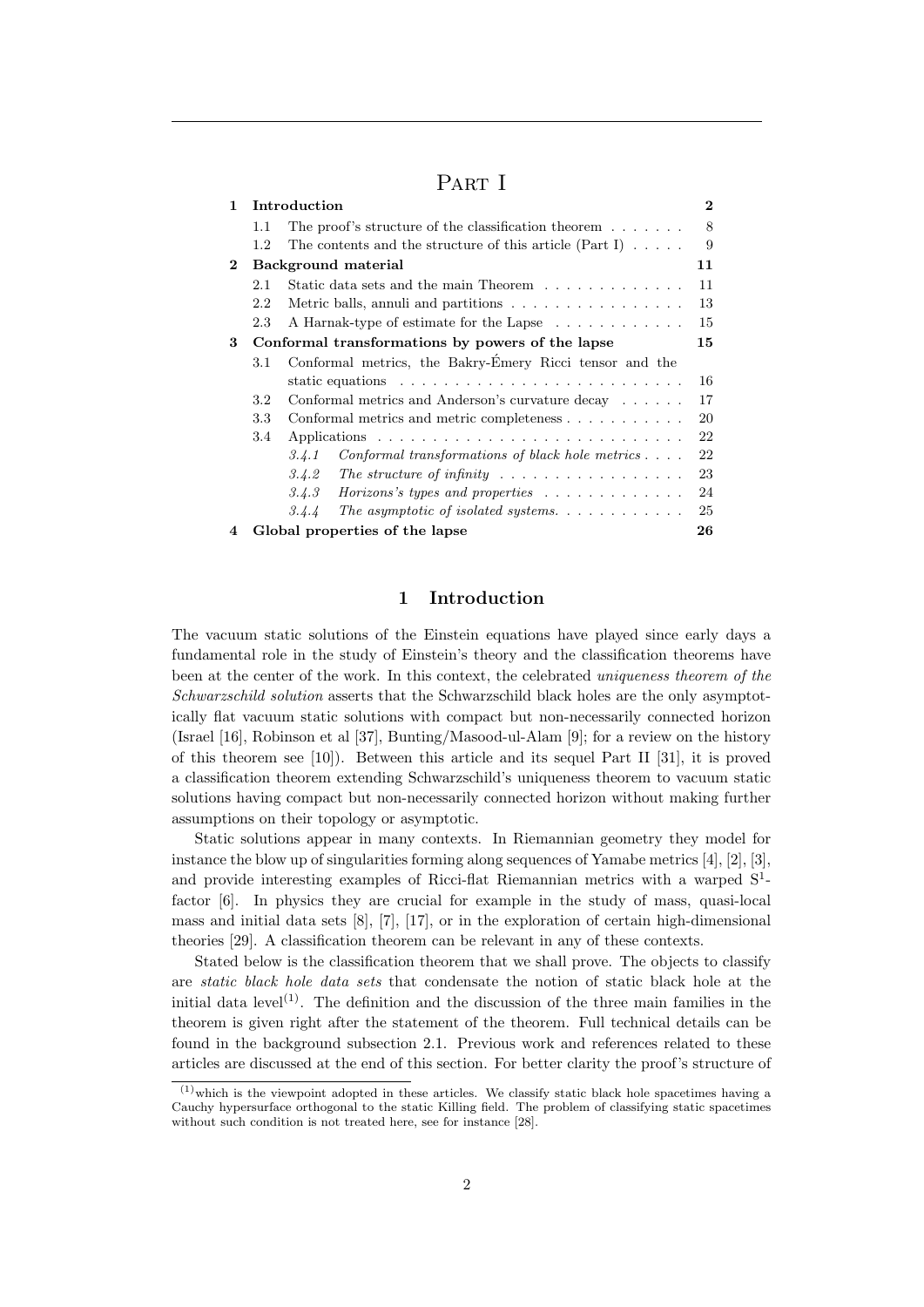the classification theorem is explained separately in the next subsection 1.1. A detailed account of the contents of this Part I is given in subsection 1.2.

Theorem 1.0.1 (The classification Theorem). Any static black hole data set is either,

- (I) A Schwarzschild black hole, or,
- (II) a Boost, or,
- (III) is of Myers/Korotkin-Nicolai type.

Formally, a *(vacuum) static data set*  $(\Sigma; q, N)$  consists of an orientable three-manifold Σ, a function N called the lapse and positive in the interior  $\Sigma$ ° = Σ \ ∂Σ of Σ, and a Riemannian metric q on  $\Sigma$  satisfying the vacuum static equations,

$$
NRic = \nabla \nabla N, \quad \Delta N = 0 \tag{1.0.1}
$$

A static data set  $(\Sigma; g, N)$  gives rise to a vacuum static spacetime  $(\text{Ric} = 0)$ ,

$$
\Sigma = \mathbb{R} \times \Sigma, \quad \mathbf{g} = N^2 dt^2 + g,\tag{1.0.2}
$$

where  $\partial_t$  is the static Killing field. Conversely, a static spacetime of the form (1.0.2), gives rise to a static data set  $(\Sigma; q, N)$ . Throughout this article we will work with static data sets rather than their associated spacetimes.

A static black hole data set is defined as a static data  $(\Sigma; g, N)$  such that  $\partial \Sigma = \{N = \mathbb{R}^N : S \in \mathbb{R}^N\}$ 0} 6= ∅ is compact and (Σ; g) is metrically complete. In this definition no special asymptotic or global topological structure is assumed. The boundary of  $\Sigma$  is non-necessarily connected and is called the horizon. Without further justification, we will say that the spacetime of a static black hole data set is a 'black hole spacetime',  $(2)$ . We stress that all the analysis in these articles is carried only on static data sets, leaving the spacetime picture aside.

Let us discuss now the families (I), (II) and (III) of static black hole data sets.

The Schwarzschild static black hole data sets are spherically symmetric and asymptotically flat, and are given explicitly by,

$$
\Sigma = \mathbb{R}^3 \setminus B(0, 2m), \quad g = \frac{1}{1 - 2m/r} dr^2 + r^2 d\Omega^2 \quad \text{and} \quad N = \sqrt{1 - 2m/r} \tag{1.0.3}
$$

where  $m > 0$  is the mass and  $B(0, 2m)$  is the open ball of radius  $2m$ , <sup>(3)</sup>. The family is parameterised by the mass  $m > 0$ . It is of course the paradigmatic family of static black hole data sets.

The flat static data

$$
\Sigma = [0, \infty) \times \mathbb{R}^2; \quad g = dx^2 + dy^2 + dz^2, \quad N = x,
$$
\n(1.0.4)

is called the *Boost*. The spacetime  $(1.0.2)$  associated to  $(1.0.4)$  is the Rindle-wedge of the Minkowski spacetime and the static Killing field is the boost generator  $x\partial_t$ , hence

 $(2)$ Indeed the outer-communication region.

 $(3)$ The spacetime (1.0.2) corresponding to (1.0.3) is just the region of exterior communication of a Schwarzschild black hole of mass m. The horizon is the boundary  $\partial \Sigma = \{N = 0\}$ . Restricted to  $r > R(t) > 2m$ , the Schwarzschild space models the gravitational field of any isolated but spherically symmetric physical body of radius  $R(t)$ . The object itself may be transiting a dynamical process (for instance in a star), but the spacetime outside remains spherically symmetric and thus Schwarzschild by Birkhoff's theorem. If the radius  $R(t)$  goes below the threshold of  $2m$ , no equilibrium is possible, the body undergoes a complete gravitational collapse and a Schwarzschild black hole remains.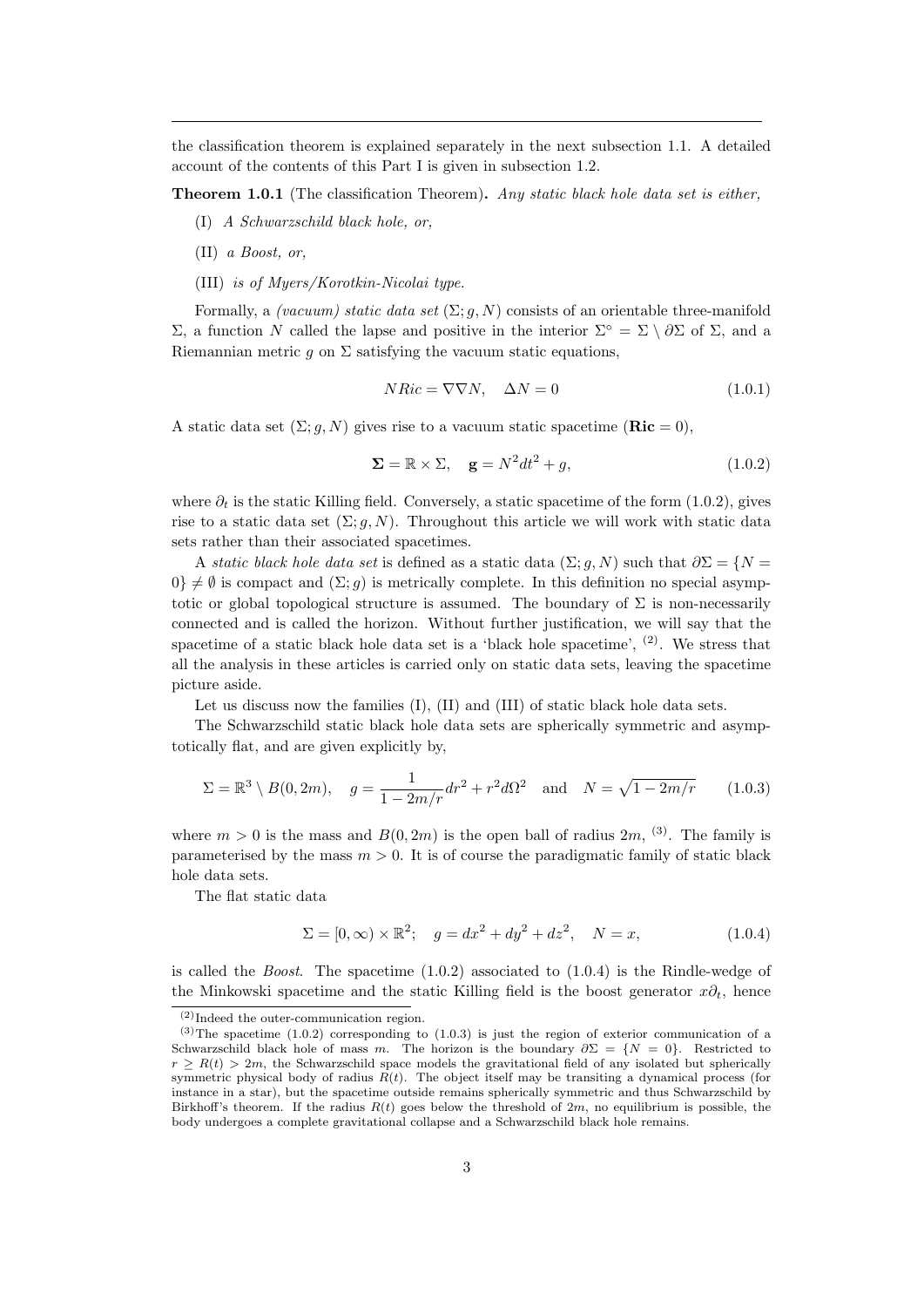

Figure 1: A Schwarzschild black hole. The grey region is  $\Sigma$  and is diffeomorphic to  $\mathbb{R}^3$  minus the open (black) ball  $B(0, 2m)$ . The solution is spherically symmetric and thus axisymmetric.

the name. The quotients of the Boost by any  $\mathbb{Z}^2$  group of isometries generated by two translations along the factor  $\mathbb{R}^2$ , are data of the form,

$$
\Sigma = [0, \infty) \times T^2, \quad g = dx^2 + h, \quad N = x \tag{1.0.5}
$$

where h is a flat metric on the two-torus  $T^2 = S^1 \times S^1$ . As the lapse N is zero on the boundary of  $\Sigma$ , these are static black hole data sets. They define the Boost family in the classification theorem, and is parametrised by the set of flat two-tori.

Other relevant examples of static data sets are the Kasner data sets (a complete discussion is given in subsection 2.5 of Part II),

$$
\Sigma = (0, \infty) \times \mathbb{R}^2; \quad g = dx^2 + x^{2\alpha} dy^2 + x^{2\beta} dz^2, \quad N = x^{\gamma}, \tag{1.0.6}
$$

where y and z are coordinates on each of the factors  $\mathbb{R}$  of  $\mathbb{R}^2$ , and  $\alpha$ ,  $\beta$  and  $\gamma$  are any numbers satisfying,

$$
\alpha + \beta + \gamma = 1, \qquad \alpha^2 + \beta^2 + \gamma^2 = 1 \tag{1.0.7}
$$

(see Figure 2). The Kasner space  $(\alpha, \beta, \gamma) = (0, 0, 1)$  is the Boost<sup>(4)</sup> and is the Kasner



Figure 2: The circle that defines the range of the Kasner parameters α, β, γ.

data with faster growth of the lapse (linear). The Kasner spaces  $(1, 0, 0)$  and  $(0, 1, 0)$ , that

<sup>&</sup>lt;sup>(4)</sup>One must add indeed the set  $\{0\} \times \mathbb{R}^2$ .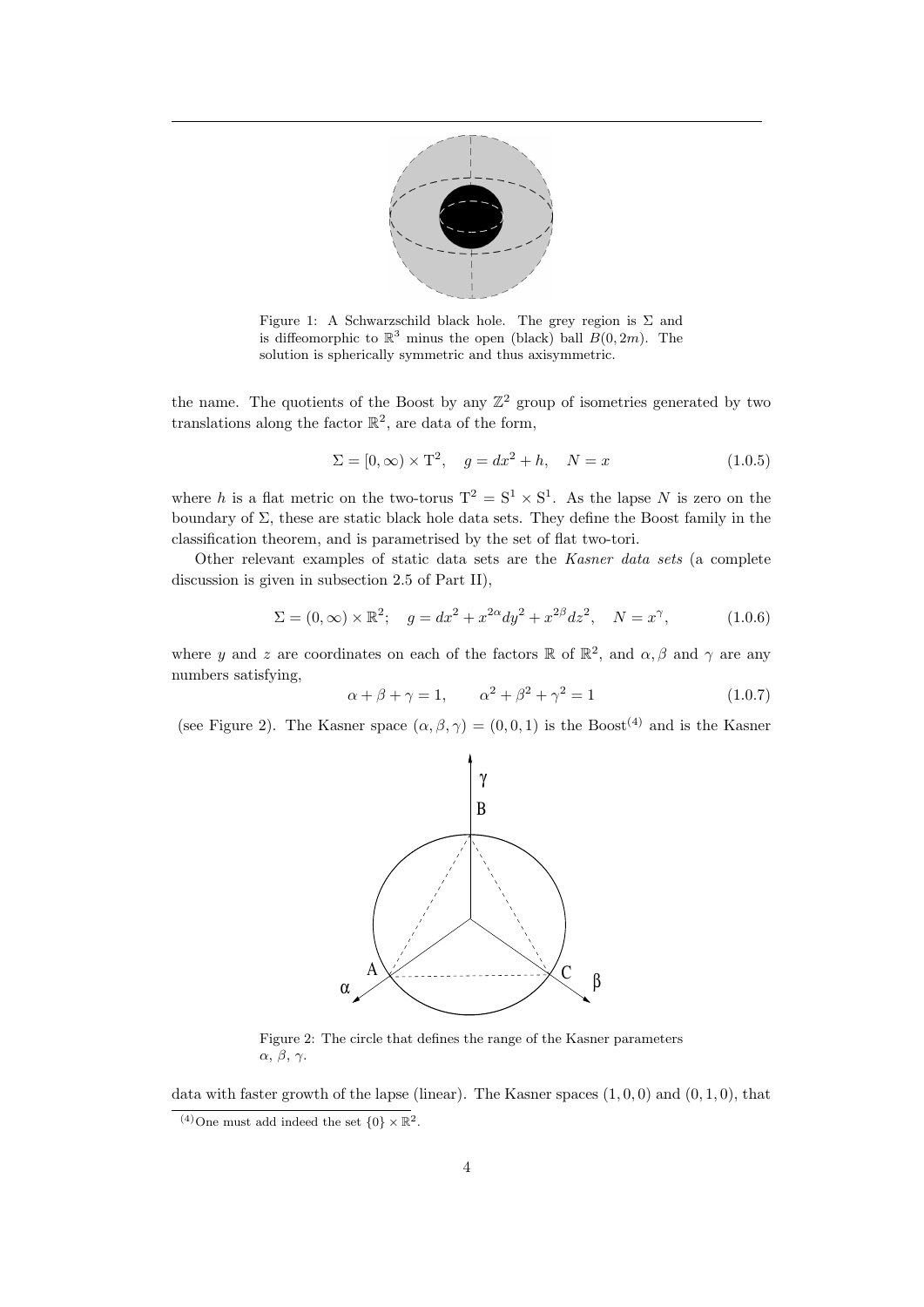have constant lapse and are therefore flat, are denoted respectively by the letters A and  $C_{\cdot}$ 

As with the Boost, one can quotient a general Kasner data to obtain data of the form,

$$
\Sigma = (0, \infty) \times T^2, \quad g = dx^2 + h(x), \quad N = x^{\gamma}
$$
\n(1.0.8)

where,  $h(x)$  is a certain path of flat metrics on  $T^2$ . This is the Kasner family and is parametrised by the set of possible Kasner triples  $(\alpha, \beta, \gamma)$  (a circle) times the set of flat two-tori up to isometry. The Myers/Korotkin-Nicolai data sets, that we describe a few lines below, are asymptotic to them. Finally, we denote also by  $A, B, C$ , to the quotients of the spaces A, B, C respectively.



Figure 3: A Boost black hole. The grey region is  $\Sigma$  and is diffeomorphic to a solid torus minus an open (black) solid torus.

Let us see the last family in the classification theorem, namely the static black hole data sets of Myers/Korotkin-Nicolai type. A static black hole data set is said to be of Myers/Korotkin-Nicolai type if its topology is that of a solid three-torus minus a finite number of balls and is asymptotic to a Kasner space (1.0.8), (see Definition 2.1.5). Black holes with such properties were found by Myers in [29] and were rediscovered and further investigated by Korotkin and Nicolai in [23], [22]. Myers and Korotkin/Nicolai's construction used first Weyl's method to find a 'periodic' static solution by superposing along a common axis an infinite number of Schwarzschild solutions separated by the same distance  $L$  (see Figure 4). Simple quotients give then the desired solutions with any number of holes (see Figure 5),  $(5)$ .

The details of such data sets  $(\Sigma; g, N)$  are mainly irrelevant to us but for the sake of completeness the main features of the data in the universal cover space can be summarised as follows (see [29], [23]). The metric and the lapse have the form,

$$
g = e^{-\omega} (e^{2k} (dx^2 + d\rho^2) + \rho^2 d\phi^2), \qquad N = e^{\omega/2}, \tag{1.0.9}
$$

where  $(x, \rho)$  are Weyl coordinates  $(\rho > 0$  is the radial coordinate) and  $\phi \in [0, 2\pi)$  is the angular coordinate. The function  $\omega$  is defined through the convergent series,

$$
\omega(x,\rho) = \omega_0(x,\rho) + \sum_{n=1}^{\infty} [\omega_0(x+nL,\rho) + \omega_0(x-nL,\rho) + \frac{4M}{nL}]
$$
\n(1.0.10)

<sup>(5)</sup>As the Schwarzschild solutions are axisymmetric, they can be superposed along an axis by Weyl's method. When superposing a finite number of holes, angle deficiencies appear on the axis between them and the solution resulting is non-smooth. This deficiency can be understood from the fact that a repulsive force must keep the holes in equilibrium. However when infinitely many of them are superposed along the axis, say at a distance  $L$  from each other, no extra force is needed and the angle deficiency is no longer present. This gives a 'periodic' solution that can be quotient to obtain M/KN solutions with any number of holes.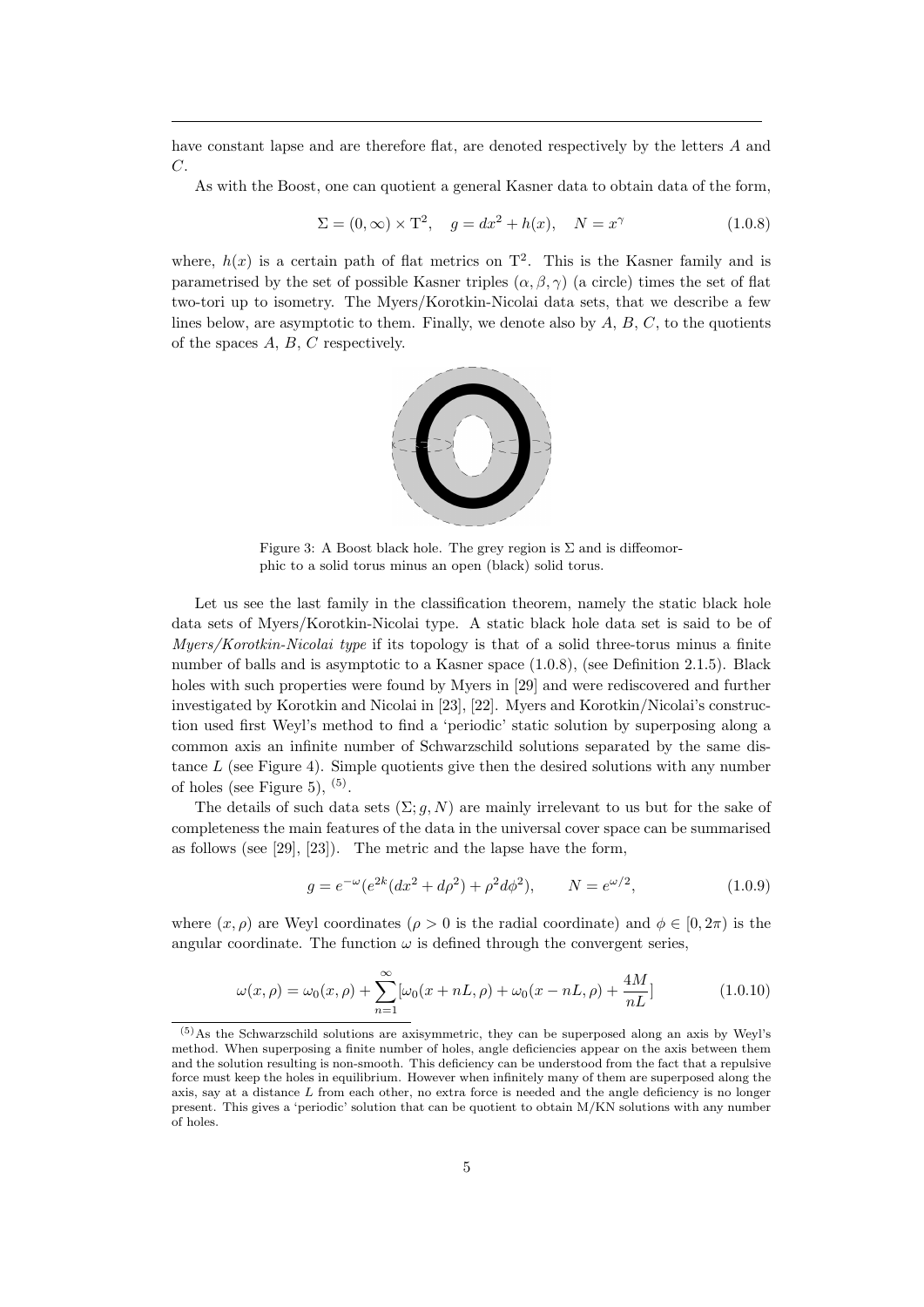

Figure 4: A 'universal M/KN data'. The grey region is  $\Sigma$  and is diffeomorphic to  $\mathbb{R}^3$  minus an infinite number of (black) open balls. The solution is axisymmetric.



Figure 5: A M/KN data with one hole. The grey region is  $\Sigma$  and is diffeomorphic to a solid torus minus an open (black) ball. The solution is axisymmetric.

where  $\omega_0(x,\rho)$  is,

$$
\omega_0 = \ln \mathcal{E}_0, \qquad \mathcal{E}_0(x,\rho) = \frac{\sqrt{(x-M)^2 + \rho^2} + \sqrt{(x+M)^2 + \rho^2} - 2M}{\sqrt{(x-M)^2 + \rho^2} + \sqrt{(x+M)^2 + \rho^2} + 2M}
$$
(1.0.11)

and the function  $k(x, \rho)$  is found by quadratures through the equations,

$$
k_{\rho} = \frac{\rho}{4}(\omega_{\rho}^2 - \omega_x^2), \qquad k_x = \frac{\rho}{2}\omega_x\omega_{\rho}, \qquad (1.0.12)
$$

The metric g, the lapse N and the function k are invariant under the translations  $x \rightarrow$  $x + L$ , hence periodic. The asymptotic of the solution is Kasner and has the form,

$$
g \approx c_1 \rho^{\alpha^2/2 - \alpha} (dx^2 + d\rho^2) + c_2 \rho^{2 - \alpha} d\rho^2, \qquad N \approx c_3 \rho^{\alpha/2}
$$
 (1.0.13)

where  $\alpha = 4M/L$  and so  $0 < \alpha < 2$ . Note that the range of  $\alpha$  excludes the Kasner spaces A, B and C, and clearly those with  $\gamma < 0$  for which  $N \to 0$  at infinity. Therefore the asymptotic of such static black hole data sets is Kasner but different from A, B, C and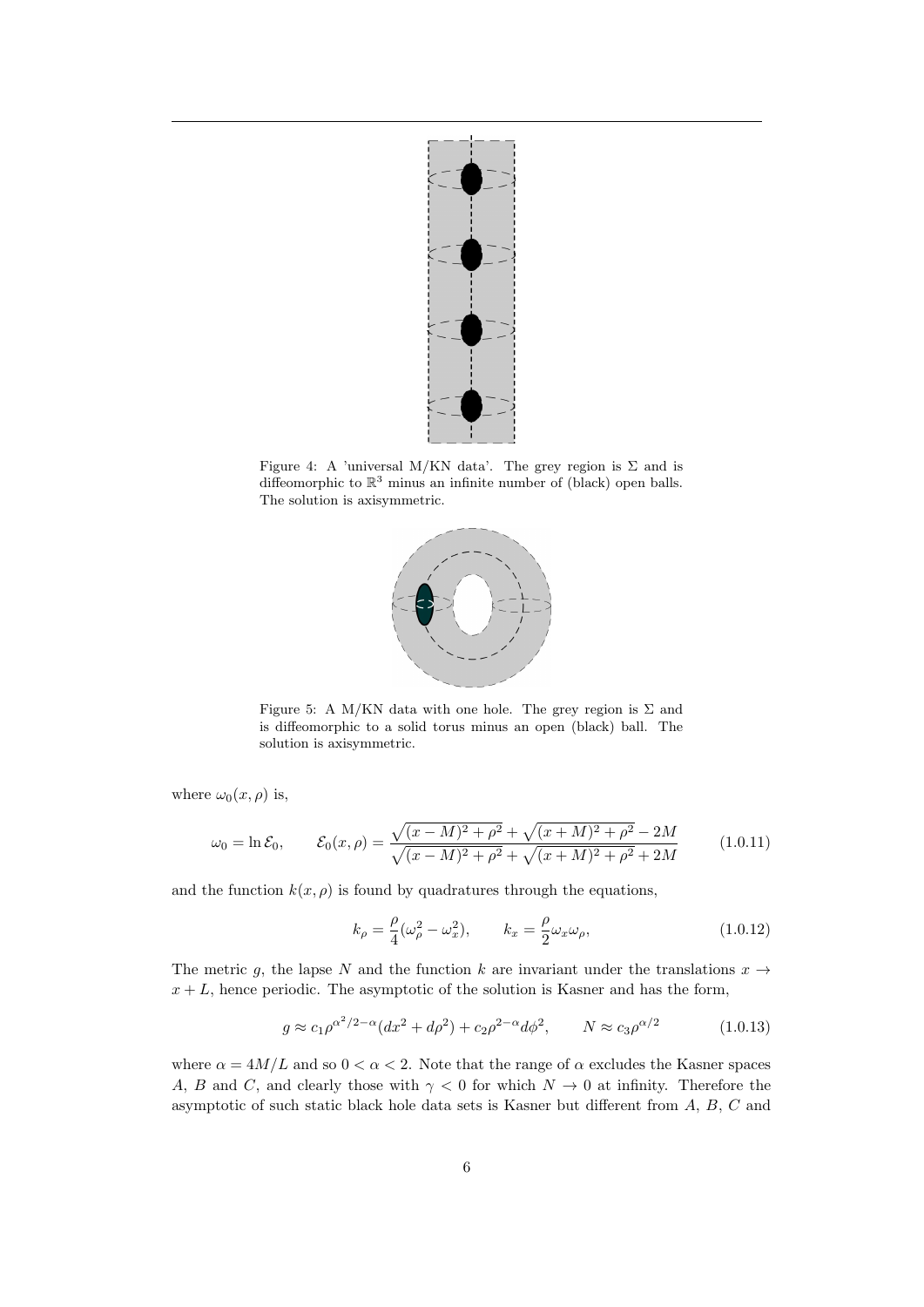from those Kasner with  $\gamma < 0$ . This fact was not incorporated as part of the definition of static black hole data set of M/KN type. It will be shown however in Part II that the Kasner asymptotic of a black hole of  $M/KN$  type is indeed different from A and  $C$ , although we cannot exclude the possibility of being asymptotic to B. Of course by the maximum principle, the Kasner asymptotic cannot be one with  $\gamma < 0$  (if so then it must be  $N = 0$  on  $\Sigma$  because  $N = 0$  on  $\partial \Sigma$  and  $N \to 0$  at infinity). We leave it as an open problem to prove that the only static black hole data sets asymptotic to a Boost are in fact the Boosts.

The construction of Myers/Korotkin-Nicolai that we briefly described above can be generalised to allow a periodic superposition of Schwarzschild holes of different masses provided they are kept separated from each other at the right distances. The outcome, (after quotient), are static black hole data sets of  $M/KN$  type different from the ones just described. To embrace all the possibilities we define the *Myers/Korotkin-Nicolai data sets* as any axisymmetric static black hole data set obtained using Myers/Korotkin-Nicolai's method. It could be that such data sets are the only black hole static data sets of M/KN type. We leave this as an open problem (see Problem 2.1.9). Note that the precise global geometry of the M/KN data sets won't be discussed in this article and won't play a role (for a discussion see  $[22]$ ) as we will deal only with data sets of M/KN-type that are defined by abstracting the main geometric features of the  $M/KN$  data sets.

The proof of the classification theorem is divided between Part I (this article) and Part II (its sequel), and each article has a clear and distinct motivation. The main purpose of this Part I, that we elaborate in detail in the subsections 1.1 and 1.2 below, is to study global properties of the lapse of static black hole data sets and its implications on the global geometry. Part II discusses, on one side, S<sup>1</sup> -symmetric static data sets and, on the other side, provides a detailed study of the asymptotic of static ends. Part I uses techniques in conformal geometry and comparison geometry  $\acute{a}$  la Bakry Emery, whereas Part II uses techniques in standard comparison geometry and convergence and collapse of Riemannian manifolds. Several sections inside each part are new and have their own interest going behind the main purpose of these articles. To make it more clear, the proof's structure of the classification theorem is explained separately in subsection 1.1 below.

These articles continue in a sense our work on static solutions in [32], [36], [33], and [34]. In particular, in [33] and [34] it was shown that asymptotic flatness in Schwarzschild's uniqueness theorem can be replaced (still preserving uniqueness) by the metric completeness of  $(\Sigma; g)$  plus the condition that, outside a compact set,  $\Sigma$  is diffeomorphic to  $\mathbb{R}^3$ minus a ball. Without any topological hypothesis Schwarzschild's uniqueness of course fails. Thus [33] and [34] prove a classification theorem somehow in between Schwarzschild's uniqueness theorem and the classification Theorem 1.0.1. We do not know of any attempt in the literature pointing to a general classification theorem of static vacuum black holes, except, perhaps, a conjecture stated by Anderson in [4] (Conjecture 6.2), that appears to be incomplete. Still, vacuum static solutions have been deeply investigated along the years, so to conclude this introduction let us recall former developments that are related technically or conceptually to this work. We point out connections when it is appropriate.

Vacuum static solutions with symmetries have been investigated since early days by Schwarzschild [19], Levi-Civita [26], [25], Kasner [21], [20], Weyl [39] and many others, and there is an advanced understanding of them (for a review see [18] and references therein). Understanding static solutions without any a priori symmetry is vast more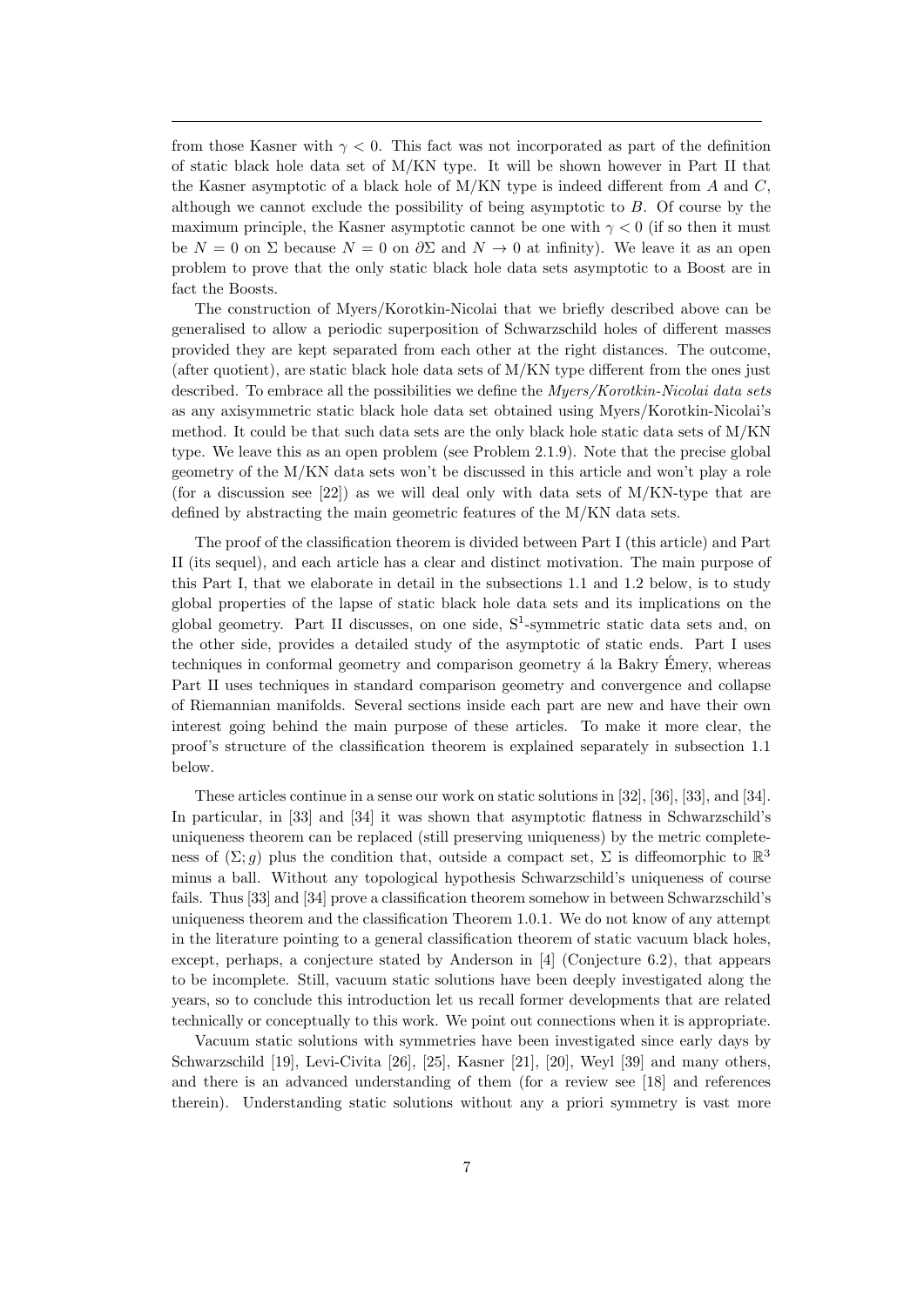complex. Schwarzschild's uniqueness theorem was perhaps the first general classification theorem although it demands global assumptions. Israel's seminal work required that the lapse  $N$  can be chosen as a global coordinate and therefore required a connected spherical horizon. This technical global condition on the lapse was removed later by Müller, Robinson and Seifert in [15], but keeping the hypothesis of a connected horizon. A simpler proof of their result was found later by Robinson by means of a remarkable integral formula  $[37]$  (the proof used also previous work by Künzle  $[24]$ ). Altogether, this proved that the only asymptotically flat solution with a connected compact horizon is Schwarzschild. The analysis of the geometry of the level sets of the lapse function that play a fundamental role in [16] and [37] and in other works on static solutions as well, will be also relevant here when we study Kasner asymptotic in subsection 4.2 of Part II. We will follow however different techniques. Other proofs of the Israel-Robinson theorem were given more recently by the author in [32] and by Agostiniani and Mazzieri in [1]. In [32] techniques in comparison geometry were used and in [1] monotonic quantities along the level sets of the lapse were introduced. Some of the arguments in this article will follow similar ideas though technically distinct. The uniqueness of Schwarzschild even when multiple horizons are in principle allowed was settled by Bunting/Masood-ul-Alam [9], using the positive mass theorem.

As mentioned earlier, there seems to be no previous attempt in the literature to classify static black holes data sets that are not asymptotically flat, except perhaps, the conjecture in [4]. Connected to that work, Anderson performed a general study of static and stationary solutions in [6] and [5] respectively, obtaining a fundamental decay estimate for the curvature and the gradient of the logarithm of the lapse. Among other things, this establishes the first uniqueness theorem of the Minkowski solution (as a static solution) without assuming any type of asymptotic but just geodesic completeness. In [36] it was shown that Anderson's estimate holds too in any dimension by importing techniques in comparison geometry  $\acute{a}$  la Backry-Émery that were introduced by J. Case in [11] in a context somehow related to that of static solutions. These new techniques in comparison geometry a la Bakry-Emery play a fundamental role in this Part I as we will explain below. The global study of the lapse function that we do is based largely upon these ideas.

### 1.1 The proof's structure of the classification theorem

The proof of the classification theorem is divided in three steps. Say  $(\Sigma; g, N)$  is a static black hole data set. Then the proof requires proving that,

- 1.  $\Sigma$  has only one end.
- 2. The horizons are weakly outermost (see Definition 2.1.3).
- 3. The end is asymptotically flat or asymptotically Kasner.

Once this is achieved the proof of the classification theorem is direct from known results. Indeed, assume 1-3 hold. If the data is asymptotically flat, it follows that it must be Schwarzschild by the uniqueness theorem. If the data is asymptotically Kasner, then it is deduced that it is either a Boost or is of M/KN type as follows. First, by step 2 the horizons are weakly outermost, and thus by Schoen-Galloway [14] and Galloway [13], either the data is a Boost or every horizon is a totally geodesic sphere. Let us assume the data is not a Boost. If the Kasner asymptotic is different from  $B$ , then, as any constant x-coordinate torus of any Kasner space different from B has positive outwards mean curvature (from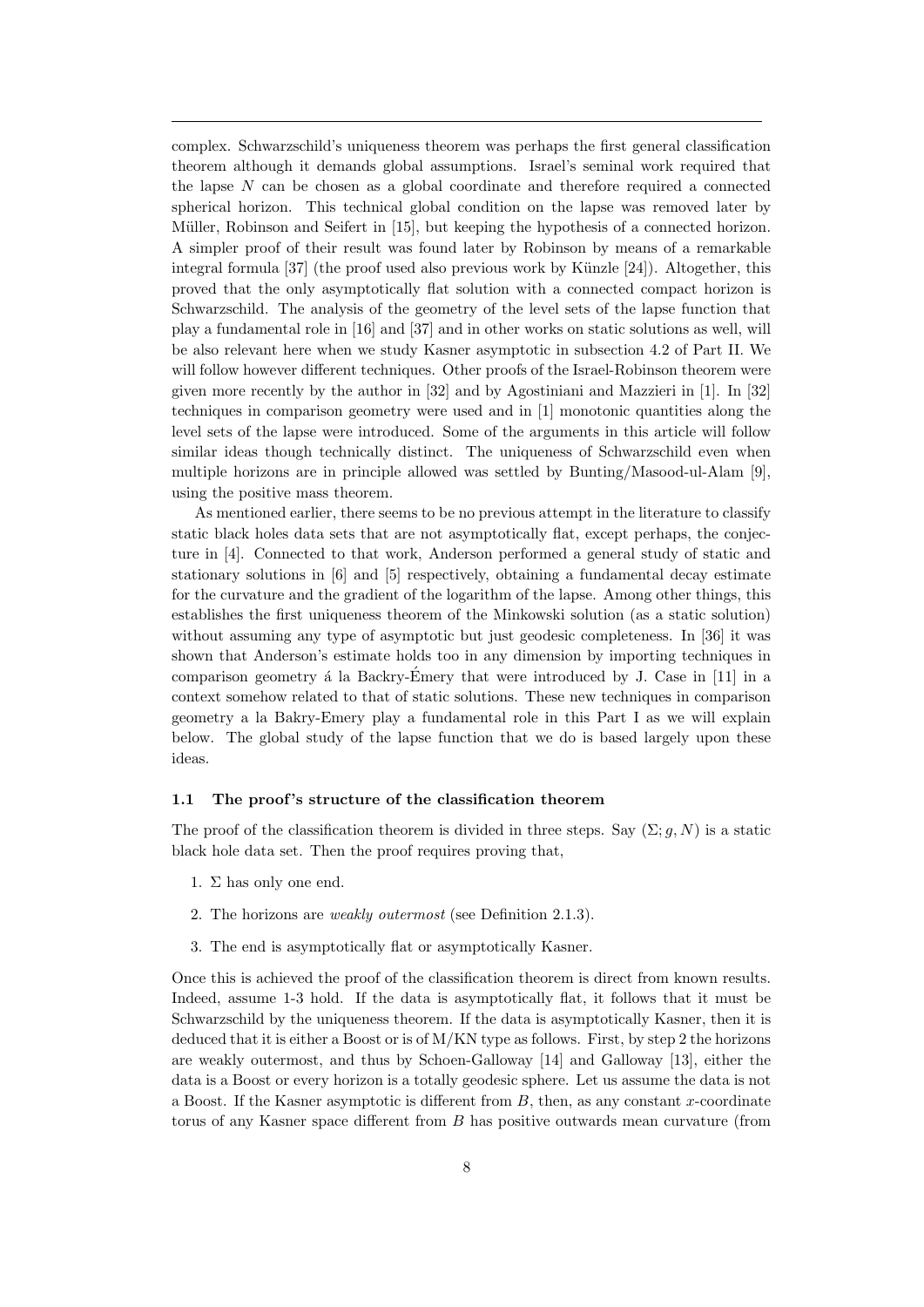(1.0.6) the mean curvature is  $\theta = (\alpha + \beta)/x$  with  $\alpha + \beta > 0$  if  $(\alpha, \beta, \gamma) \neq (0, 0, 1)$ , we can clearly find (using the fast decay into the Kasner space) a two-torus T separating  $\Sigma$  into two manifolds,  $\Sigma_1$  and  $\Sigma_2$ , with  $\overline{\Sigma}_2$  diffeomorphic to  $[0,\infty)\times T$  and  $\overline{\Sigma}_1$  a compact manifold whose boundary consist of T, of positive outwards mean curvature, and a finite number of spherical-horizons. It then follows from Galloway's [12] that  $\overline{\Sigma}_1$  is diffeomorphic to a solid three-torus minus a finite number of open three-balls<sup>(6)</sup>. Hence,  $\Sigma$  is diffeomorphic to an open three-torus minus a finite number of open three-balls. This type of topology and the Kasner asymptotic imply, by definition, that the data is of M/KN type. If the Kasner asymptotic is  $B$ , then there are no obvious embedded tori  $T$  of positive outwards mean curvature, but it will be proved that there are in fact tori T separating  $\Sigma$  in  $\Sigma_1$  and  $\Sigma_2$  as before, but having area strictly less than the asymptotic area of the 'transversal' tori over the end. This is enough to repeat Galloway's argument and conclude that indeed  $\Sigma$  has the desired topology.

The main motivation of this article (Part I) is to prove the steps 1, 2. We do that in section 3. The proof of step 3 is done in section 4 of Part II and requires using section 3 of Part II at some particular instances. Part II uses Part I as follows. Until subsection 4.2.3, it is either not used, or it is used only that if  $\partial \Sigma$  is compact, then the metric g is complete at infinity. This is shown in Theorem 3.3.1 of subsection 3.3 of Part I. Subsection 4.2.4, proving the Kasner asymptotic of static black hole ends with sub-cubic volume growth, uses the completeness of g at infinity, and steps 1 and 2.

We pass now to discuss the structure of the different sections of this article and the main points behind the various proofs.

#### 1.2 The contents and the structure of this article (Part I)

Section 2 contains the background material, including notation and terminology. Subsection 2.1 contains the main definitions, as the one of static black hole data set or Kasner asymptotic, and states again the classification theorem as Theorem 1.0.1. Subsection 2.2 defines annuli and partitions cuts, that are useful to study asymptotic properties.

The body of the article begins in section 3 where we discuss the properties of metrics  $\bar{g}$  conformally related to a static metric g by powers of the lapse, namely  $\bar{g} = N^{-2\epsilon}g$ where  $\epsilon$  is just a constant. The reasons why we study these conformal metrics are mainly the following. First, we will use the metrics  $\bar{g} = N^{-2\epsilon}g$  with  $\epsilon > 0$  to accomplish step 1 (of subsection 1.1), that is, proving that static black hole data sets have only one end, Theorem 3.4.2. Second, the proof of step 2, that the horizons of black hole data sets are weakly outermost, requires proving in particular the metric completeness of  $\mathfrak{g} = N^2 g$  (i.e.  $\epsilon = -1$ ) away from the boundary<sup>(7)</sup>. This is done in Proposition 3.4.3 again using the metrics  $\bar{g} = N^{-2\epsilon}g$  with  $\epsilon$  in a certain range, Theorem 3.3.1. Third, in section 4 of Part II, and because of its nice properties, we will use mainly  $\mathfrak g$  to study the asymptotic of black hole data sets. Once more, it is necessary to grant that  $\mathfrak g$  is complete at infinity.

The results of Section 3, in particular the investigation of the conformal metrics  $\overline{q}$ , rely in casting the static equations in a framework  $\acute{a}$  la Bakry-Emery, and then using some

<sup>&</sup>lt;sup>(6)</sup>Galloway's results precisely asserts that if a static data set  $(\Sigma; N, g)$  is such that  $\Sigma$  is compact and  $\partial \Sigma$  consists of a convex sphere plus h horizons, then Σ is diffeomorphic to a closed three-ball minus h-open three-balls. If instead of having a convex spherical component of  $\partial \Sigma$  there is a convex toroidal component, the one can use Galloway's argumentation (without any substantial change) to show that  $\Sigma$ is diffeomorphic to a closed solid three-torus minus a finite number of open three-balls.

<sup>(7)</sup>Namely  $(\Sigma_{\delta}, \bar{g})$  is metrically complete where  $\Sigma_{\delta}$  is  $\Sigma$  with a collar around the boundary removed. Note that the metric  $\mathfrak g$  is singular at  $\partial \Sigma$ , so to speak about completeness we need to remove a collar around ∂Σ.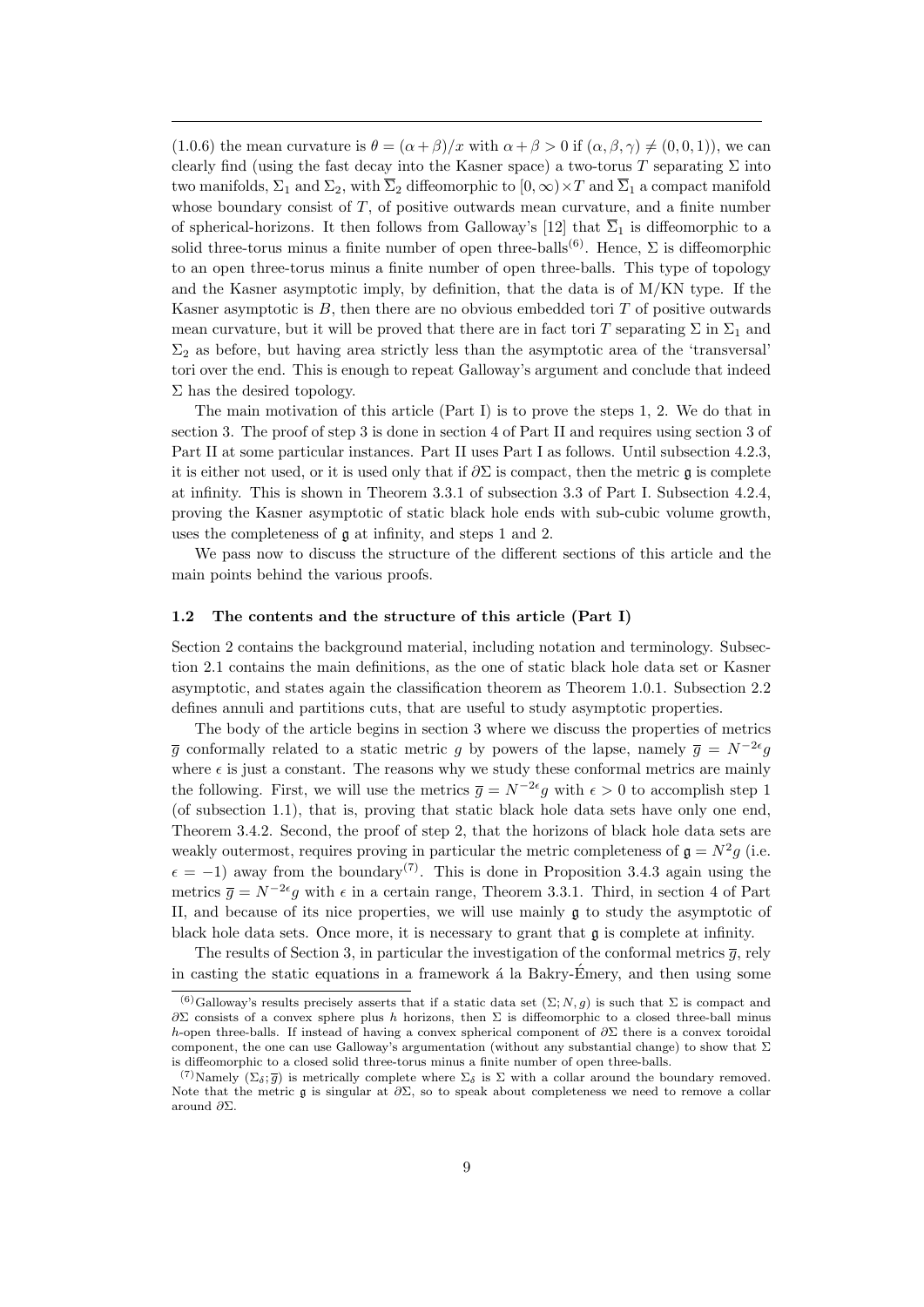general properties of these spaces in a suitable way. Let us make this more precise. Using  $f = -\ln N$  instead of the variable N, the static equations read,

$$
Ric_f^1 = 0, \qquad \Delta_f f = 0 \tag{1.2.1}
$$

where for any  $\alpha$  the  $\alpha$ -Bakry-Émery Ricci tensor  $Ric^{\alpha}_f$  is,

$$
Ric_f^{\alpha} := Ric + \nabla \nabla f - \alpha \nabla f \nabla f, \qquad (1.2.2)
$$

whereas the f-Laplacian  $\Delta_f \phi$  of a function  $\phi$  is,

$$
\Delta_f \phi := \Delta \phi - \langle \nabla f, \nabla \phi \rangle \tag{1.2.3}
$$

If instead of g and  $f = -\ln N$  we use the variables  $\bar{g} = N^{-2\epsilon}g$  and  $f = -(1+\epsilon)\ln N$ , then the static equations are,

$$
\overline{Ric}_f^{\alpha} = 0, \qquad \overline{\Delta}_f f = 0 \tag{1.2.4}
$$

where  $\alpha = (1 - 2\epsilon - \epsilon^2)/(1 + \epsilon)^2$ . The constant  $\alpha$  is positive for  $\epsilon$  in the range -1 – √  $2 <$ where  $\alpha = (1 - 2\epsilon - \epsilon)/(\epsilon + \epsilon)$ . The constant  $\alpha$  is positive for  $\epsilon$  in the range  $-1 - \sqrt{2} < \epsilon < -1 + \sqrt{2}$ . The equations (1.2.1) and (1.2.4) share the same structure (only the  $\alpha$  is different), and is the right way to present these equations to apply techniques a la Bakry-Emery. Spaces having  $Ric_f^{\alpha} \geq 0$  with  $\alpha > 0$ , have been studied in recent years under the context of comparison geometry (see [38] and references therein). The crucial fact is that several well known results that hold for spaces with  $Ric \geq 0$  hold too for spaces with  $Ric_f^{\alpha} \geq 0, \alpha > 0$ , no matter the form of f. Thus, one can obtain geometric information without assuming any a priori knowledge on  $N$ . In turn, that information is then used to prove properties of N.

The detailed contents of Section 3 are as follows. Subsection 3.1 explains the structure of the conformal equations, Proposition 3.1.1. Subsection 3.2 proves the crucial Lemma 3.2.3 (essentially due to Case) and from it it is obtained a generalised Anderson's decay estimate for the conformally related data, Lemma 3.2.4. These estimates are used in subsection 3.3 to show the metric completeness of the manifolds  $(\Sigma; \overline{g}) = N^{-2\epsilon}g$  for  $-1 - \sqrt{2} < \epsilon < -1 + \sqrt{2}$  (provided ∂Σ is compact,  $N|_{\Sigma} > 0$  and  $(\Sigma; g)$  is metrically complete), Theorem 3.3.1. Until here the results are on general non-necessarily black hole data sets. Subsection 3.4 contains important applications to particular situations. First, in subsection 3.4.1 remarks are pointed out on the conformal data  $(\Sigma; N^{-2\epsilon}g)$  of the data  $(\Sigma; g)$  of a static black hole data set, Proposition 3.4.1. It is particularly stressed here that, when  $\epsilon > 0$  is small, the manifold  $(\Sigma; N^{-2\epsilon}g)$  is still metrically complete, while the boundary becomes strictly convex (indeed the boundary of  $\Sigma$  minus a small collar around  $\partial \Sigma$ ). Then, in subsection 3.4.2 it is proved using the previous subsection and a generalised splitting theorem a la Backry-Emery that static black hole data sets have only one end, Proposition 3.4.2. This accomplishes step 1. In subsection 3.4.3 it is proved using the completeness at infinity of  $(\Sigma; N^2 g = \mathfrak{g})$  that either black hole data sets are boosts, or every horizon component is a sphere and weakly outermost. This accomplishes step 2. Finally in subsection 3.4.4 it is proved that static isolated systems in GR are asymptotically flat. This application is independent of the rest of the article.

Section 4 proves that the lapse on static black hole data sets is bounded away from zero at infinity. This result is not used per-se in the proof of the classification theorem, although it provides an alternative proof that the metric g on static black hole ends is complete at infinity. The section 4 relies on techniques introduced in the previous section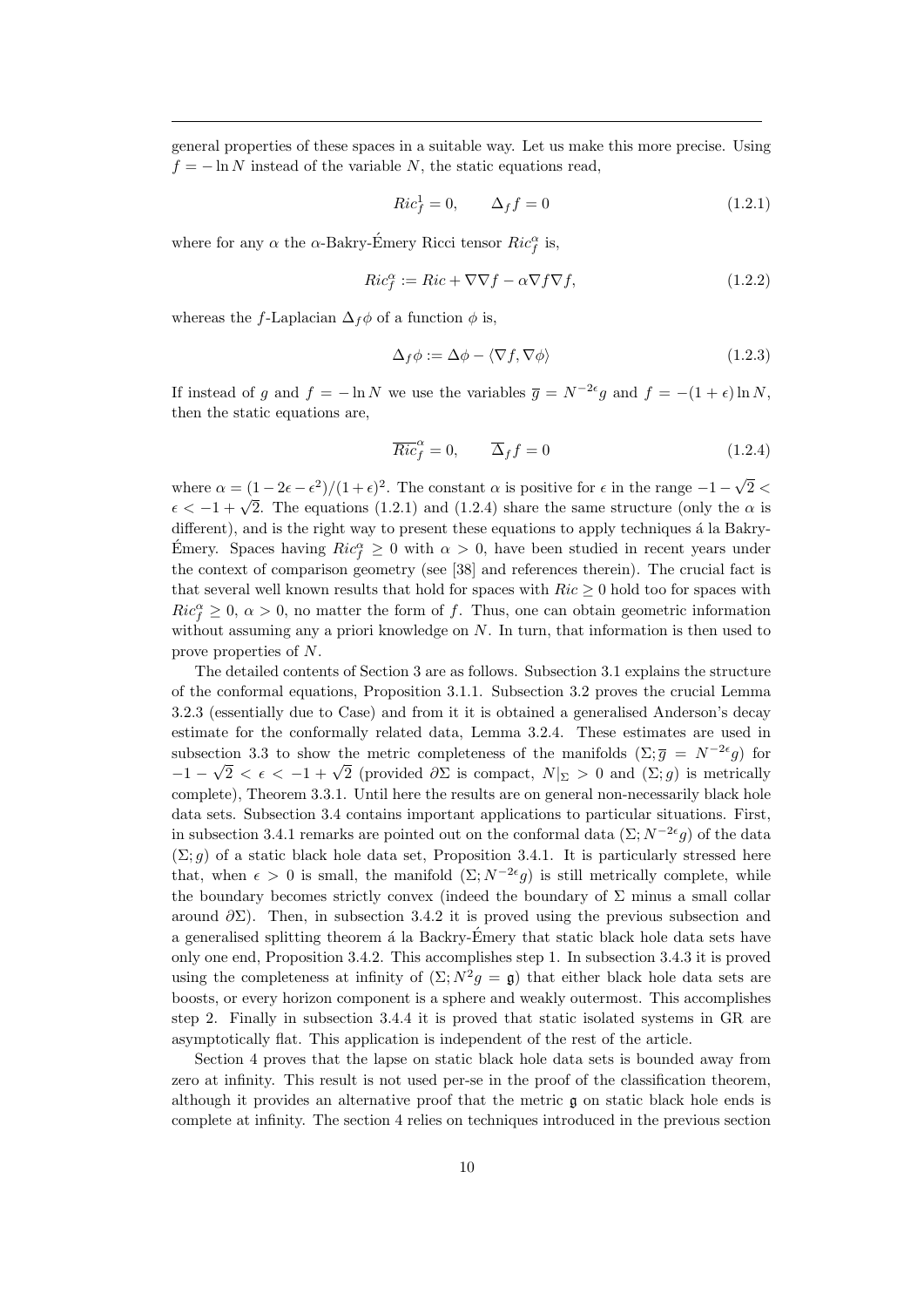3 and in a sense can be seen as another application. It could be useful and interesting in other contexts as well, for instance to investigate higher dimensional black hole data sets.

Acknowledgment I would like to thank Herman Nicolai, Marc Mars, Marcus Kuhri, Gilbert Weinstein, Michael Anderson, Greg Galloway, Miguel Sanchez, Carla Cederbaum, Lorenzo Mazzieri, Virginia Agostiniani and John Hicks for discussions and support. Also my gratefulness to Carla Cederbaum for inviting me to the conference 'Static Solutions of the Einstein Equations' (Tübingen, 2016), to Piotr Chrusciel for inviting me to the meeting in 'Geometry and Relativity' (Vienna, 2017) and to Helmut Friedrich for the very kind invitation to visit the Albert Einstein Institute (Max Planck Institute, Potsdam, 2017). This work has been largely discussed at them. Finally my gratefulness to the support received from the Mathethamical Center at the Universidad de la República, Uruguay.

### 2 Background material

### 2.1 Static data sets and the main Theorem

Manifolds will always be smooth  $(C^{\infty})$ . Riemannian metrics as well as tensors will also be smooth. If q is a Riemannian metric on a manifold  $\Sigma$ , then

$$
d_g(p,q) = \inf \left\{ L_g(\gamma_{pq}) : \gamma_{pq} \text{ smooth curve joining } p \text{ to } q \right\},\tag{2.1.1}
$$

is a metric, where  $L_q$  is the notation we will use for length (when it is clear from the context we will remove the sub-index g and write simply d and L). A Riemannian manifold  $(\Sigma; g)$ is metrically complete if the metric space  $(\Sigma; d)$  is complete.

**Definition 2.1.1** (Static data set). A static (vacuum) data set  $(\Sigma; g, N)$  consists of an orientable three-manifold  $\Sigma$ , possibly with boundary, a Riemannian metric g, and a function N, such that,

- (i) N is strictly positive in the interior  $\Sigma^{\circ}(=\Sigma \setminus \partial \Sigma)$  of  $\Sigma$ ,
- (ii)  $(q, N)$  satisfy the vacuum static Einstein equations,

$$
NRic = \nabla \nabla N, \qquad \Delta N = 0 \tag{2.1.2}
$$

The definition is quite general. Observe in particular that  $\Sigma$  and  $\partial \Sigma$  could be compact or non-compact. To give an example, a data set  $(\Sigma; g, N)$  can be simply the data inherited on any region of the Schwarzschild data. This flexibility in the definition of static data set allows us to write statements with great generality.

A horizon is defined as usual.

**Definition 2.1.2** (Horizons). Let  $(\Sigma; g, N)$  be a static vacuum data set. A horizon is a connected component of  $\partial \Sigma$  where N is identically zero.

Note that the Definition 2.1.1 doesn't require  $\partial \Sigma$  to be a horizon, though the data sets that we classify in this article are those with  $\partial \Sigma$  consisting of a finite set of compact horizons ( $\Sigma$  is a posteriori non compact). It is known that the norm  $|\nabla N|$  is constant on any horizon and different from zero. It is called the surface gravity.

It is convenient to give a name to those spaces that are the final object of study of this article. Naturally we will call them static black hole data sets.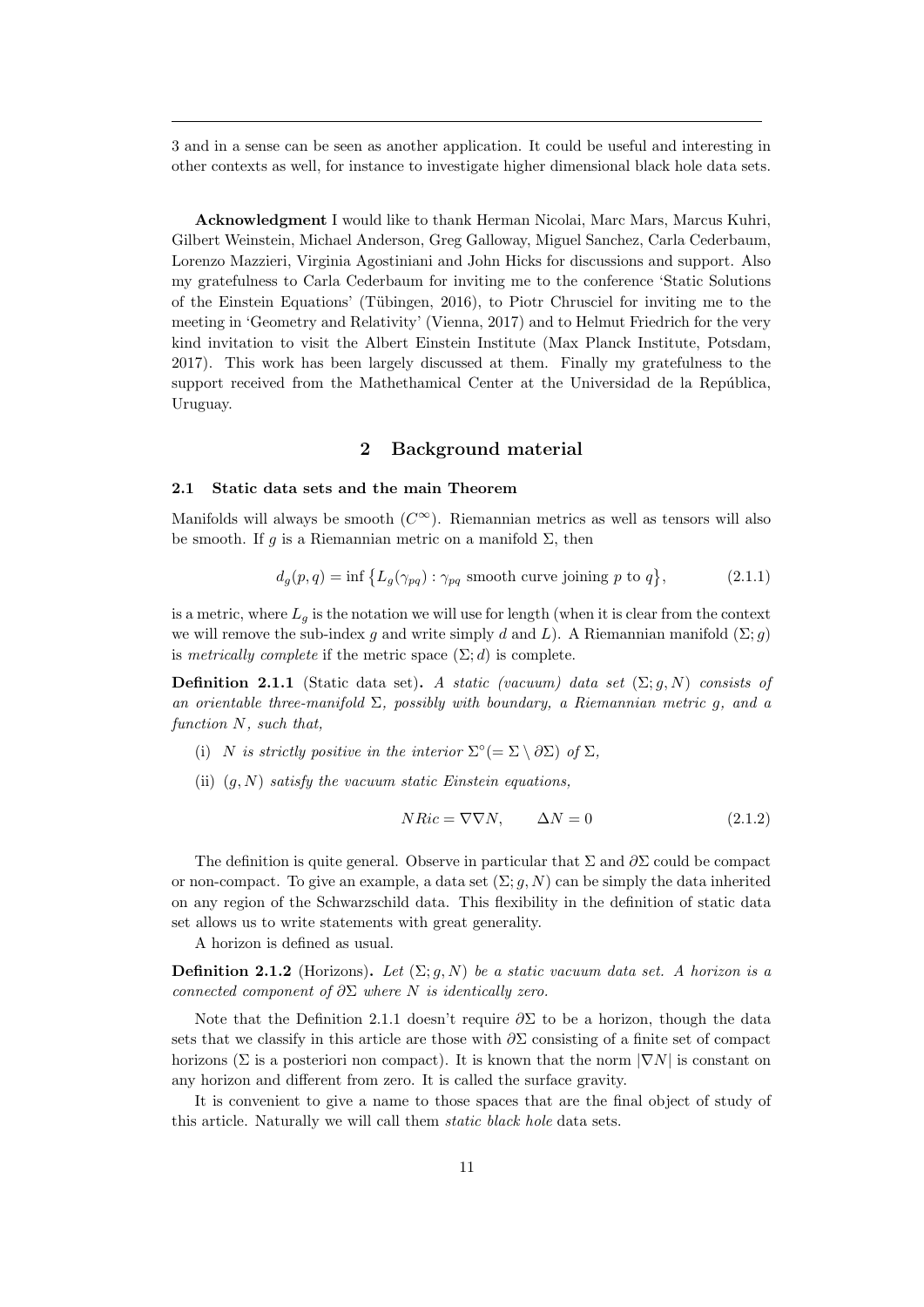Definition 2.1.3 (Static black hole data sets). A metrically complete static data set  $(\Sigma; g, N)$  with  $\partial \Sigma = \{N = 0\}$  and  $\partial \Sigma$  compact, is called a static black hole data set.

The following definition, taken from [13], recalls the notion of weakly outermost horizon.

**Definition 2.1.4** (Galloway, [13]). Let  $(\Sigma; g, N)$  be a static black hole data set. Then, a horizon H is said weakly outermost if there are no embedded surfaces S homologous to H having negative outwards mean curvature.

The following is the definition of Kasner asymptotic. It requires a decay into a background Kasner space faster than any inverse power of the distance. The definition follows the intuitive notion and it is written in the coordinates of the background Kasner, very much in the way AF is written in Schwarzschildian coordinates.

**Definition 2.1.5** (Kasner asymptotic). A data set  $(\Sigma; g, N)$  is asymptotic to a Kasner data  $(\Sigma^{\mathbb{K}}; g^{\mathbb{K}}, N^{\mathbb{K}}), \Sigma_{\mathbb{K}} = (0, \infty) \times T^2$ , if for any  $m \geq 1$  and  $n \geq 0$  there is  $C > 0$ , a bounded set  $K \subset \Sigma$  and a diffeomorphism into the image  $\phi : \Sigma \setminus K \to \Sigma_{\mathbb{K}}$  such that,

$$
|\partial_I(\phi_*g)_{ij} - \partial_I g_{ij}^{\mathbb{K}}| \le \frac{C}{x^m}
$$
\n(2.1.3)

$$
|\partial_I(\phi_* N) - \partial_I N^{\mathbb{K}}| \le \frac{C}{x^m} \tag{2.1.4}
$$

for any multi-index  $I = (i_1, i_2, i_3)$  with  $|I| = i_1 + i_2 + i_3 \leq n$ , where, if x, y and z are the coordinates in the Kasner space, then  $\partial_I = \partial_x^{i_1} \partial_y^{i_2} \partial_z^{i_3}$ .

The next is the definition of data set of Myers/Korotkin-Nicolai type that we use.

**Definition 2.1.6** (Black holes of M/KN type). A static-black hole data set  $(\Sigma; g, N)$  is of Myers/Korotkin-Nicolai type if

- 1.  $\partial \Sigma$  consist of  $h \geq 1$  weakly outermost (topologically) spherical horizons,
- 2.  $\Sigma$  is diffeomorphic to a solid three-torus minus h-open three-balls,
- 3. the asymptotic is Kasner.

It is worth to restate now the main classification theorem that we shall prove

**Theorem 2.1.7** (The classification Theorem). Any static black hole data set is either,

- (I) a Schwarzschild black hole, or,
- (II) a Boost, or,
- (III) is of Myers/Korotkin-Nicolai type.

As an outcome of the proof (see Part II) it will be shown that the Kasner asymptotic of the static black holes of type  $(III)$ , that is of  $M/KN$  type, is different from the Kasner A and C (of course, as explained earlier, it can't be asymptotic to a Kasner with  $\gamma < 0$ by the maximum principle). We leave it as an open problem to prove that the only static black hole data sets asymptotic to B are the Boosts.

Problem 2.1.8. Prove that the Boosts are the only static black hole data sets asymptotic to a Boost.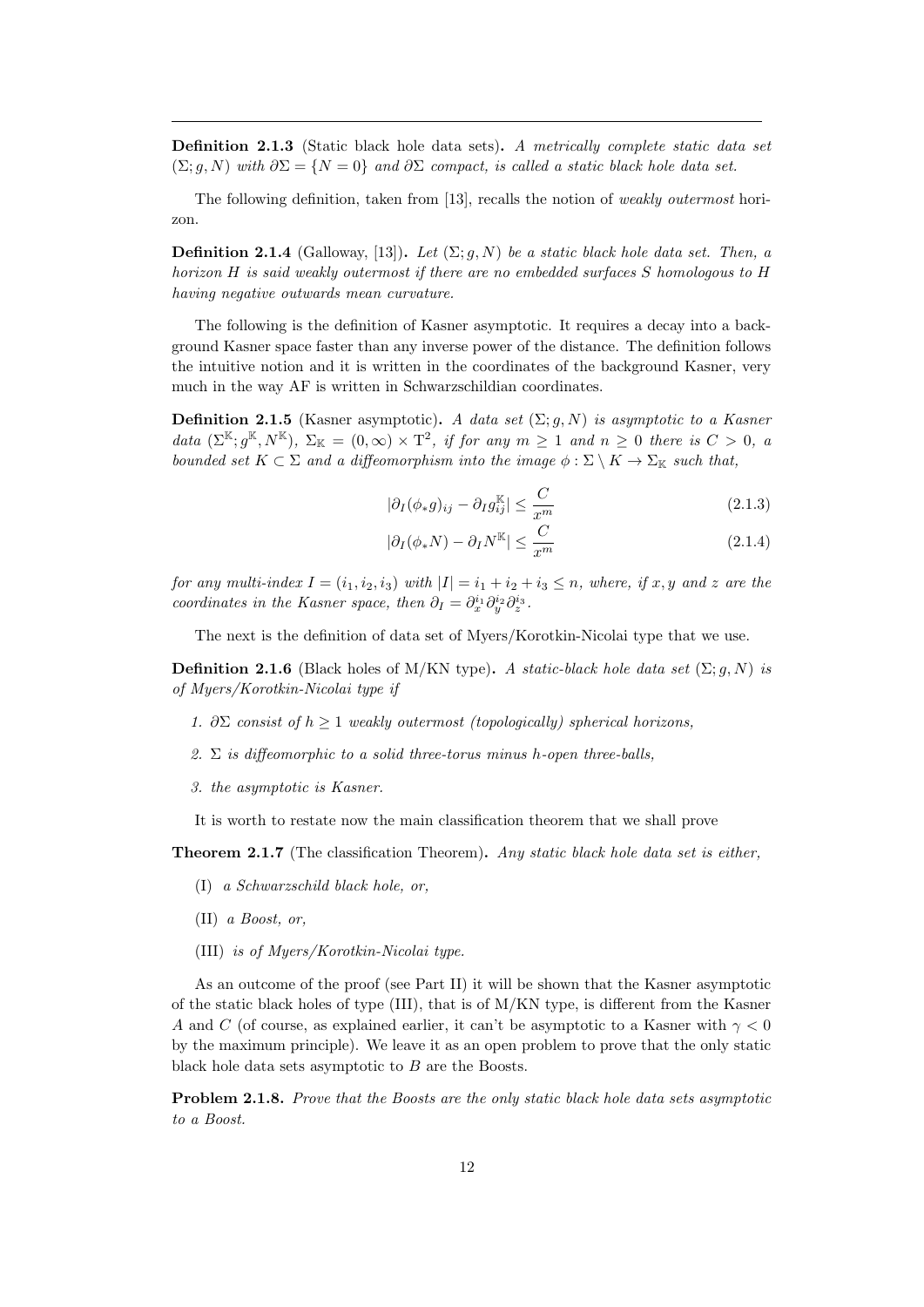It is also not known if the only static vacuum black holes of type (III) are the Myers/Korotkin-Nicolai static black holes. We state this as an open problem.

Problem 2.1.9. Prove (or disprove) that the only static vacuum black holes of type (III) are the Myers/Korotkin-Nicolai black holes.

On a large part of the article we will use the variables  $(\mathfrak{g}, U)$  with  $\mathfrak{g} = N^2 g$  and  $U = \ln N$ , instead of the natural variables  $(g, N)$ . The data  $(\Sigma; \mathfrak{g}, U)$  is the *harmonic* presentation of the data  $(\Sigma; g, N)$ . The static equations in these variables are,

$$
Ric_{\mathfrak{g}} = 2\nabla U \nabla U, \quad \Delta_{\mathfrak{g}} U = 0 \tag{2.1.5}
$$

and therefore the map  $U : (\Sigma; \mathfrak{g}) \to \mathbb{R}$  is harmonic, (hence the name).

### 2.2 Metric balls, annuli and partitions

1 METRIC BALLS. If C is a set and p a point then  $d_g(C, p) = \inf\{d_g(q, p) : q \in C\}$ . Very often we take  $C = \partial \Sigma$ . If C is a set and  $r > 0$ , then, define the open ball of 'center' C and radius  $r$  as,

$$
B_g(C, r) = \{ p \in \Sigma : d_g(C, p) < r \} \tag{2.2.1}
$$

- 2 ANNULI. Let  $(\Sigma; g)$  be a metrically complete and non-compact Riemannian manifold with non-empty boundary  $\partial \Sigma$ .
	- Let  $0 < a < b$ , then we define the open annulus  $A_q(a, b)$  as

$$
\mathcal{A}_g(a,b) = \{ p \in \Sigma : a < d_g(p, \partial \Sigma) < b \} \tag{2.2.2}
$$

We write just  $A(a, b)$  when the Riemannian metric g is clear from the context.

- If C is a connected set included in  $A_q(a, b)$ , then we write,

$$
\mathcal{A}_g^c(C; a, b) \tag{2.2.3}
$$

to denote the connected component of  $A_g(a, b)$  containing C. The set C could be for instance a point p in which case we write  $\mathcal{A}^c_g(p; a, b)$ .

3 Partitions cuts and end cuts. To understand the asymptotic geometry of data sets, we will study the geometry of scaled annuli. Sometimes however it will be more convenient and transparent to use certain three-sub-manifolds (i.e. regions with boundary) instead of annuli. For this purpose we define partitions, partition cuts, end cuts, and simple end cuts.

Assumption: Below we assume that  $(\Sigma; g)$  is a metrically complete and non-compact Riemannian manifold with non-empty and compact boundary  $\partial \Sigma$ .

**Definition 2.2.1** (Partitions). A set of connected compact three-submanifolds of  $\Sigma$ ,

$$
\{\mathcal{P}_{j,j+1}^m, j = j_0, j_0 + 1, \dots; m = 1, 2, \dots, m_j \ge 1\},\tag{2.2.4}
$$

 $(j_0 \geq 0)$ , is a partition if,

(a)  $\mathcal{P}_{j,j+1}^m \subset \mathcal{A}(2^{1+2j}, 2^{4+2j})$  for every j and m. (b)  $\partial \mathcal{P}_{j,j+1}^m \subset (\mathcal{A}(2^{1+2j}, 2^{2+2j}) \cup \mathcal{A}(2^{3+2j}, 2^{4+2j}))$  for every j and m.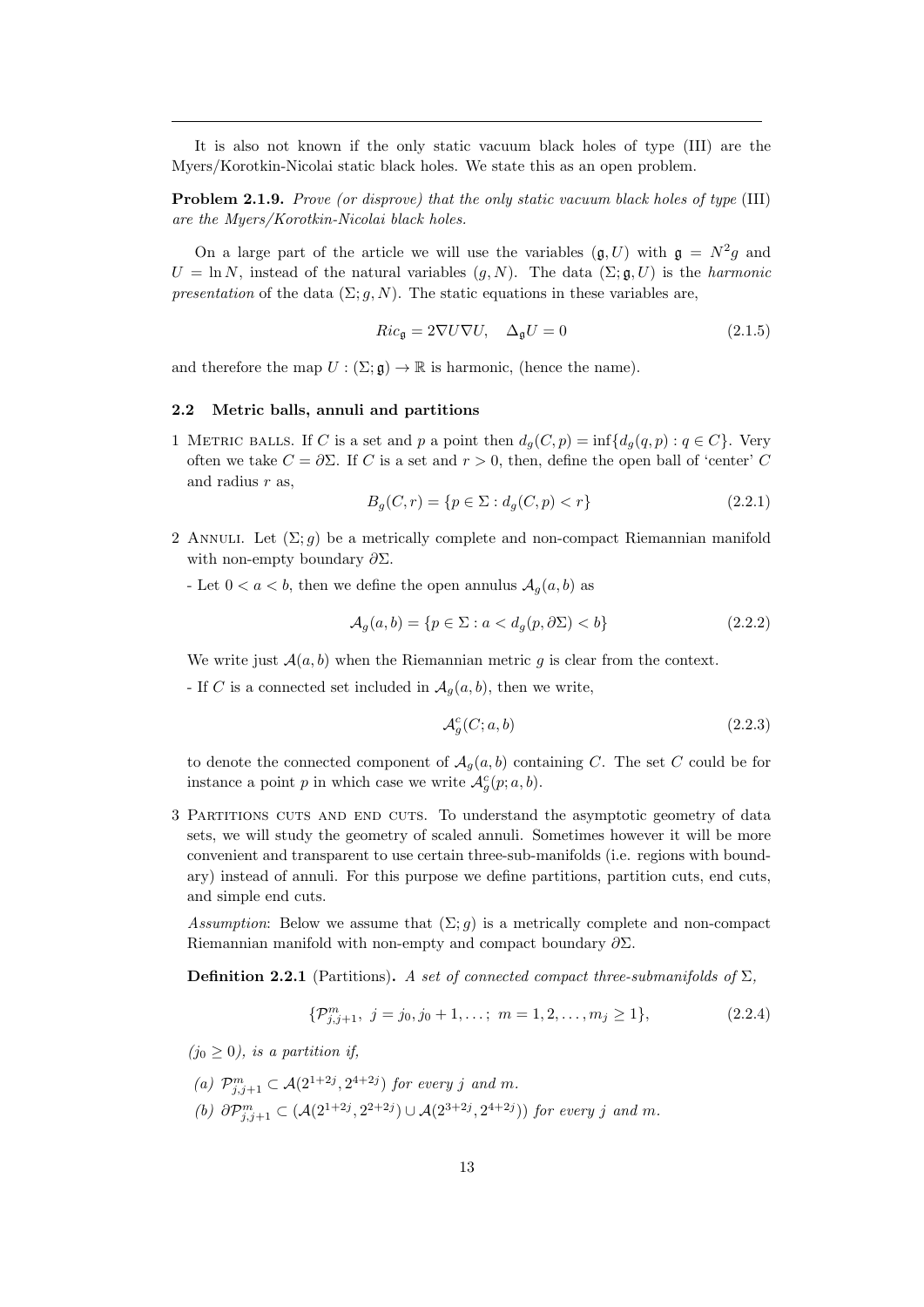

Figure 6: The figure shows the annuli  $\mathcal{A}(2^{1+2j}, 2^{2+2j})$ ,  $\mathcal{A}(2^{3+2j}, 2^{4+2j})$  and the two components, for  $m=1,2$  of  $\mathcal{P}_{j,j+1}^m$ .

(c) The union  $\cup_{j,m} \mathcal{P}_{j,j+1}^m$  covers  $\Sigma \setminus B(\partial \Sigma, 2^{2+2j_0})$ .

Figure 6 shows schematically a partition. The existence of partitions is done (succinctly) as follows. Let  $j_0 \geq 0$  and let  $j \geq j_0$ . Let  $f : \Sigma \to [0, \infty)$  be a (any) smooth function such that  $f \equiv 1$  on  $\{p : d(p, \partial \Sigma) \leq 2^{1+2j}\}\$  and  $f \equiv 0$  on  $\{p : d(p, \partial \Sigma) \geq 2^{2+2j}\}\$ , (8). Let x be any regular value of f in  $(0, 1)$ . For each  $j \ge j_0$  let  $\mathcal{Q}_j$  be the compact manifold obtained recursively as the union of the closure of the connected components of  $\Sigma \setminus \{f = x\}$  containing at least a component of  $\partial \Sigma$ . Then the manifolds  $\mathcal{P}_{j,j+1}^m$ ,  $m = 1, \ldots, m_j$ , are defined as the connected components of  $\mathcal{Q}_{j+1} \setminus \mathcal{Q}_j^{\circ}$ .

We let  $\partial^{\neg} \mathcal{P}_{j,j+1}^m$  be the union of the connected components of  $\partial \mathcal{P}_{j,j+1}^m$  contained in  $\mathcal{A}(2^{1+2j}, 2^{2+2j})$ . Similarly, we let  $\partial^+\mathcal{P}^m_{j,j+1}$  be the union of the connected components of  $\partial \mathcal{P}_{j,j+1}^m$  contained in  $\mathcal{A}(2^{3+2j}, 2^{4+2j}).$ 

**Definition 2.2.2** (Partition cuts). If  $P$  is a partition, then for each j we let

$$
\{\mathcal{S}_{jk}, k = 1, \dots, k_j\} \tag{2.2.5}
$$

be the set of connected components of the manifolds  $\partial^-\mathcal{P}_{j,j+1}^m$  for  $m=1,\ldots,m_j$ . The set of surfaces  $\{S_{jk}, j \geq j_0, \ldots, k = 1, \ldots, k_j\}$  is called a partition cut.

**Definition 2.2.3** (End cuts). Say  $\Sigma$  has only one end. Then, a subset,  $\{S_{jk_l}, l =$  $1, \ldots, l_j$  of a partition cut  $\{S_{jk}, k = 1, \ldots, k_j\}$  is called an end cut if when we remove all the surfaces  $S_{jk_l}$ ,  $l = 1, \ldots, l_j$ , from  $\Sigma$ , then every connected component of  $\partial \Sigma$ 

<sup>&</sup>lt;sup>(8)</sup>Consider a partition of unity  $\{\chi_i\}$  subordinate to a cover  $\{\beta_i\}$  where the neighbourhoods  $\mathcal{B}_i$  are small enough that if  $\mathcal{B}_i \cap \{p : d(p, \partial \Sigma) \leq 2^{1+2j}\} \neq \emptyset$  then  $\mathcal{B}_i \cap \{p : d(p, \partial \Sigma) \geq 2^{2+2j}\} = \emptyset$ . Then define  $f = \sum_{i \in I} \chi_i$ , where  $i \in I$  iff  $\mathcal{B}_i \cap \{p : d(p, \partial \Sigma_i) \leq 2^{1+2j}\} \neq \emptyset$ .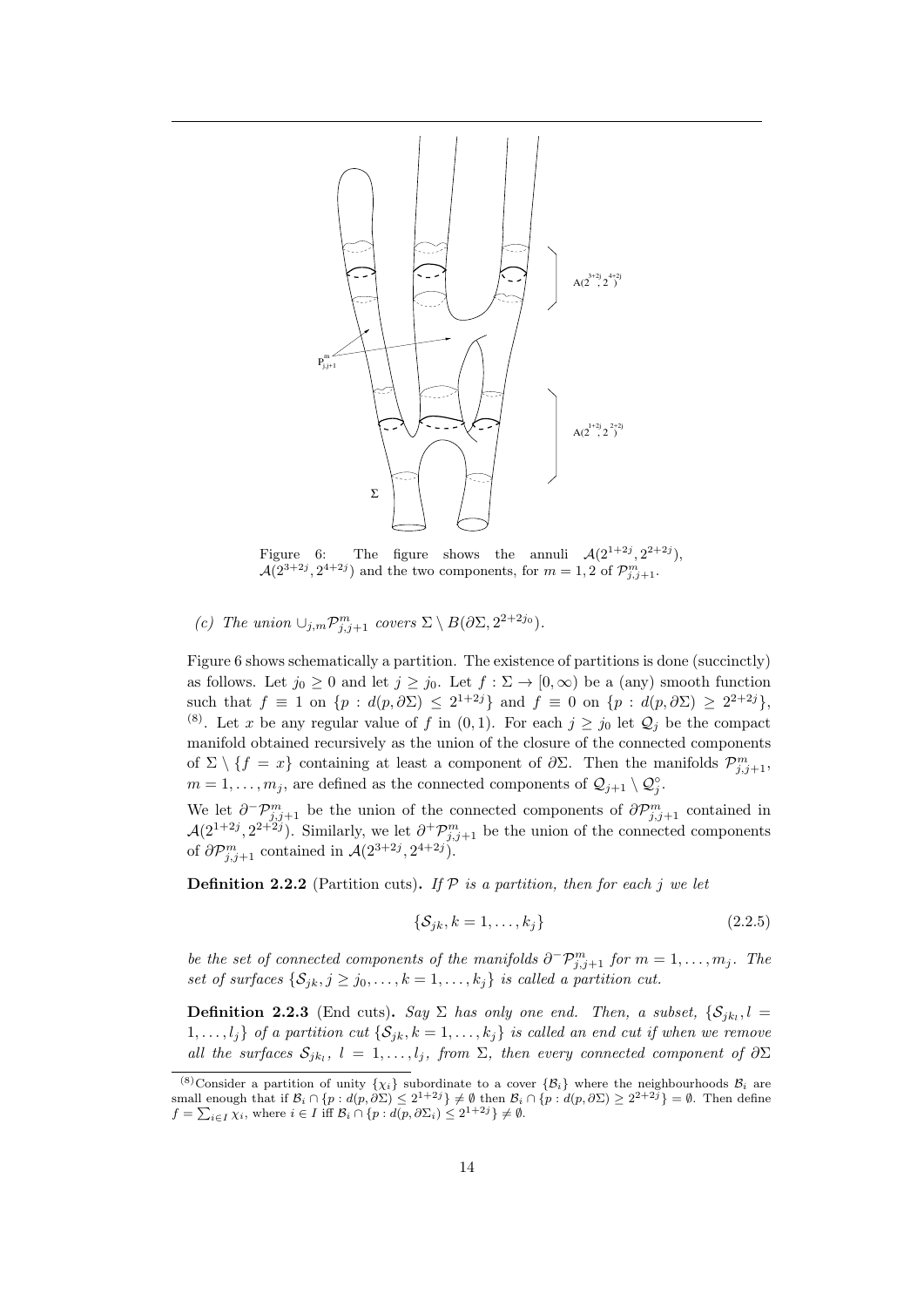belongs to a bounded component of the resulting manifold, whereas if we remove all but one of the surfaces  $S_{jk_l}$ , then at least one connected component of  $\partial \Sigma$  belongs to an unbounded component of the resulting manifold.

If  $\Sigma$  has only one end, then one can always remove if necessary manifolds from a partition cut  $\{\mathcal{S}_{jk}, k = 1, \ldots, k_j\}$  to obtain an end cut.

**Definition 2.2.4** (Simple end cuts). Say  $\Sigma$  has only one end. If an end cut  $\{\mathcal{S}_{jk_l}, j \geq 0\}$  $j_0, l = 1, \ldots, l_j$  has  $l_j = 1$  for each  $j \geq j_0$  then we say that the end is a simple end cut and write simply  $\{S_i\}.$ 

If  $\{\mathcal{S}_j\}$  is a simple end cut and  $j_0 \leq j < j'$  we let  $\mathcal{U}_{j,j'}$  be the compact manifold enclosed by  $S_j$  and  $S_{j'}$ . This notation will be used very often.

### 2.3 A Harnak-type of estimate for the Lapse

Let  $(\Sigma; q, N)$  be a metrically complete static data set with  $\partial \Sigma$  compact. In [6], Anderson observed that, as the four-metric  $N^2dt^2 + g$  is Ricci-flat, then Liu's ball-covering property holds [27] (the compactness of  $\partial \Sigma$  is necessary here because Liu's theorem is for manifolds with non-negative Ricci curvature outside a compact set). Namely, for any  $b > a > \delta > 0$ there is n and  $r_0$  such that for any  $r \ge r_0$  the annulus  $\mathcal{A}(ra, rb)$  can be covered by at most n balls of g-radius  $r\delta$  centred in the same annulus. Hence any two points p and q in a connected component of  $A(na, rb)$  can be joined through a chain, say  $\alpha_{na}$ , of at most  $n+2$  radial geodesic segments of the balls of radius  $\delta$  covering  $\mathcal{A}(ra, rb)$ . On the other hand Anderson's estimate (see subsection 3.2) implies that the g-gradient  $|\nabla \ln N|_r$  is bounded by  $C/r$ . Integrating  $|\nabla \ln N|$  along the curves  $\alpha_{pq}$  and using Anderson's bound we arrive at a relevant Harnak estimate controlling uniformly the quotients  $N(p)/N(q)$ . The estimate is due to Anderson and is summarised in the next Proposition (for further details see, [35]).

**Proposition 2.3.1.** (Anderson, [6]) Let  $(\Sigma; g, N)$  be a metrically complete static data set with  $\partial \Sigma$  compact and let  $0 < a < b$ . Then, there is  $r_0$  and  $\eta > 0$ , such that for any  $r > r_0$ and for any set Z included in a connected component of  $A(a, b)$  we have,

$$
\max\{N(p) : p \in Z\} \le \eta \min\{N(p) : p \in Z\}
$$
\n(2.3.1)

### 3 Conformal transformations by powers of the lapse

In this section we study conformal transformations of static metrics by powers of the lapse from the point of view  $\acute{a}$  la Backry-Émery. The contents are the following.

Subsection 3.1 explains the structure of the conformal equations, Proposition 3.1.1. Subsection 3.2 proves Lemma 3.2.3 and from it its is obtained a generalised Anderson's decay estimate for the conformally related data, Lemma 3.2.4. These estimates are used in subsection 3.3 to show the metric completeness of the manifolds  $(\Sigma; \overline{g}) = N^{-2\epsilon}g$  for  $-1 - \sqrt{2} < \epsilon < -1 + \sqrt{2}$  (provided ∂Σ is compact and  $N|_{Σ} > 0$  and  $(Σ; g)$  is metrically complete), Theorem 3.3.1. Subsection 3.4 contains important applications. First, in subsection 3.4.1 a few important remarks are pointed out on the conformal data  $(\Sigma; N^{-2\epsilon}g)$ of a static data  $(\Sigma; g)$ , Proposition 3.4.1. It is particularly stressed here that when  $\epsilon > 0$ is small, the manifold  $(\Sigma; N^{-2\epsilon}g)$  is still metrically complete, while the boundary becomes strictly convex (indeed the boundary of  $\Sigma$  minus a small collar around  $\partial \Sigma$ ). In subsection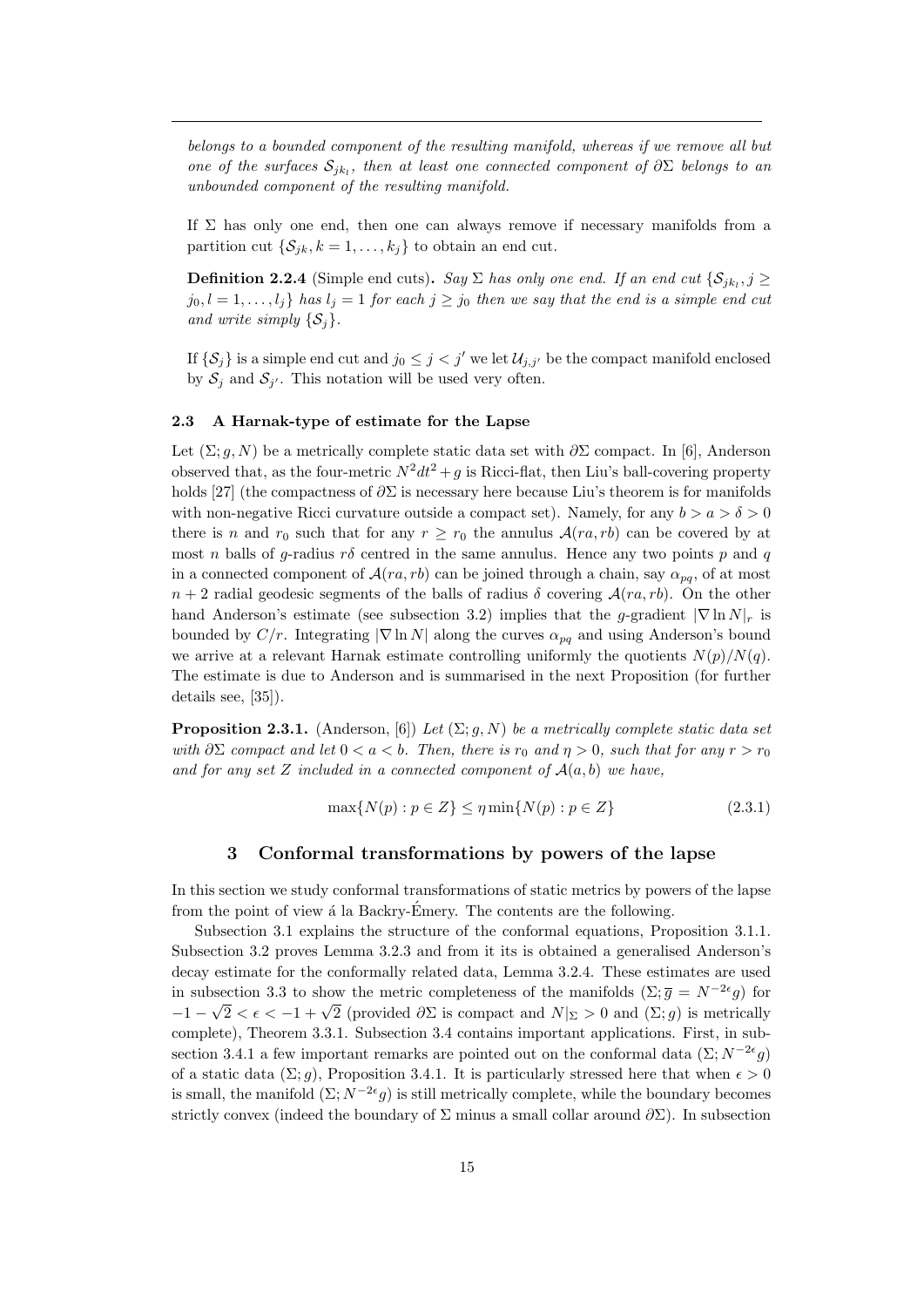$3.4.2$  it is proved using the previous subsection and a generalised splitting theorem  $\acute{a}$  la Backry-Emery that static black hole data sets have only one end, Proposition 3.4.2. In ´ subsection 3.4.3 it is proved using the completeness at infinity of  $(\Sigma; N^2 g = \mathfrak{g})$  that either black holes data sets are boosts, or every horizon component is a sphere and is weakly outermost. Finally in subsection 3.4.4 it is proved that static isolated systems in GR are asymptotically flat. This application is independent of the rest of the article.

## 3.1 Conformal metrics, the Bakry-Emery Ricci tensor and the static equa- ´ tions

Given a Riemannian metric g, function f and constant  $\alpha$ , the  $\alpha$ -Bakry-Émery Ricci tensor  $Ric_f^{\alpha}$  is defined as (see [38]; note that [38] uses the notation  $1/N$  instead of  $\alpha$ ),

$$
Ric_f^{\alpha} := Ric + \nabla \nabla f - \alpha \nabla f \nabla f, \qquad (3.1.1)
$$

where the tensors Ric and  $\nabla$  on the right hand side are with respect to g. The f-Laplacian  $\Delta_f$  acting on a function  $\phi$  is defined as

$$
\Delta_f \phi := \Delta \phi - \langle \nabla f, \nabla \phi \rangle \tag{3.1.2}
$$

where again  $\Delta$  on the right hand side are with respect to g and  $\langle , \rangle = g( , \rangle$ . Now observe that letting  $f := -\ln N$ , the static Einstein equations (2.1.2) read

$$
Ric = -\nabla \nabla f + \nabla f \nabla f, \qquad \Delta f - \langle \nabla f, \nabla f \rangle = 0 \tag{3.1.3}
$$

In the notation above, this is nothing else than to say that

$$
Ric_f^{\alpha} = 0, \qquad \Delta_f f = 0 \tag{3.1.4}
$$

with  $\alpha = 1$  and  $f = -\ln N$ . It is an important fact that the structure of these equations is preserved along a one parameter family of conformal transformations. The following calculation explains this fact.

**Proposition 3.1.1.** Let  $(\Sigma; g, N)$  be a static data set. Fixed  $\epsilon$  define

$$
\overline{g} = N^{-2\epsilon}g.\tag{3.1.5}
$$

Then,

$$
\overline{Ric}_f^{\alpha} = 0, \qquad \overline{\Delta}_f f = 0 \tag{3.1.6}
$$

where  $\alpha = (1 - 2\epsilon - \epsilon^2)/(1 + \epsilon)^2$  and  $f = -(1 + \epsilon) \ln N$ .

We used the notation  $\overline{Ric}$  for  $Ric_{\overline{g}}$  and  $\overline{\Delta}$  for  $\Delta_{\overline{g}}$ .

Note that when  $\epsilon = -1$ , we obtain  $\alpha = +\infty$ ,  $f = 0$  and  $\overline{Ric}_{f}^{\alpha} = \overline{Ric} - 2\nabla \ln N \nabla \ln N$ . In particular we recover  $\overline{Ric} = 2\nabla \ln N\nabla \ln N$ .

*Proof.* We prove first  $\overline{\Delta}_f f = 0$ . Recall from standard formulae that if  $\overline{g} = e^{2\psi}g$  then for every  $\phi$  we have

$$
e^{-2\psi}\Delta\phi = \overline{\Delta}\phi - \langle \nabla\phi, \nabla\psi \rangle_{\overline{g}} \tag{3.1.7}
$$

Making  $\phi = \ln N$  and  $e^{\psi} = N^{-\epsilon}$ , the left hand side of (3.1.7) is equal to  $-|\nabla \ln N|^2_{\overline{g}}$ because  $\Delta \ln N = -|\nabla \ln N|_g^2$ . Thus (3.1.7) is  $\overline{\Delta} \ln N - \langle \nabla \ln N, -(1 + \epsilon) \nabla \ln N \rangle_{\overline{g}} = 0$  as wished.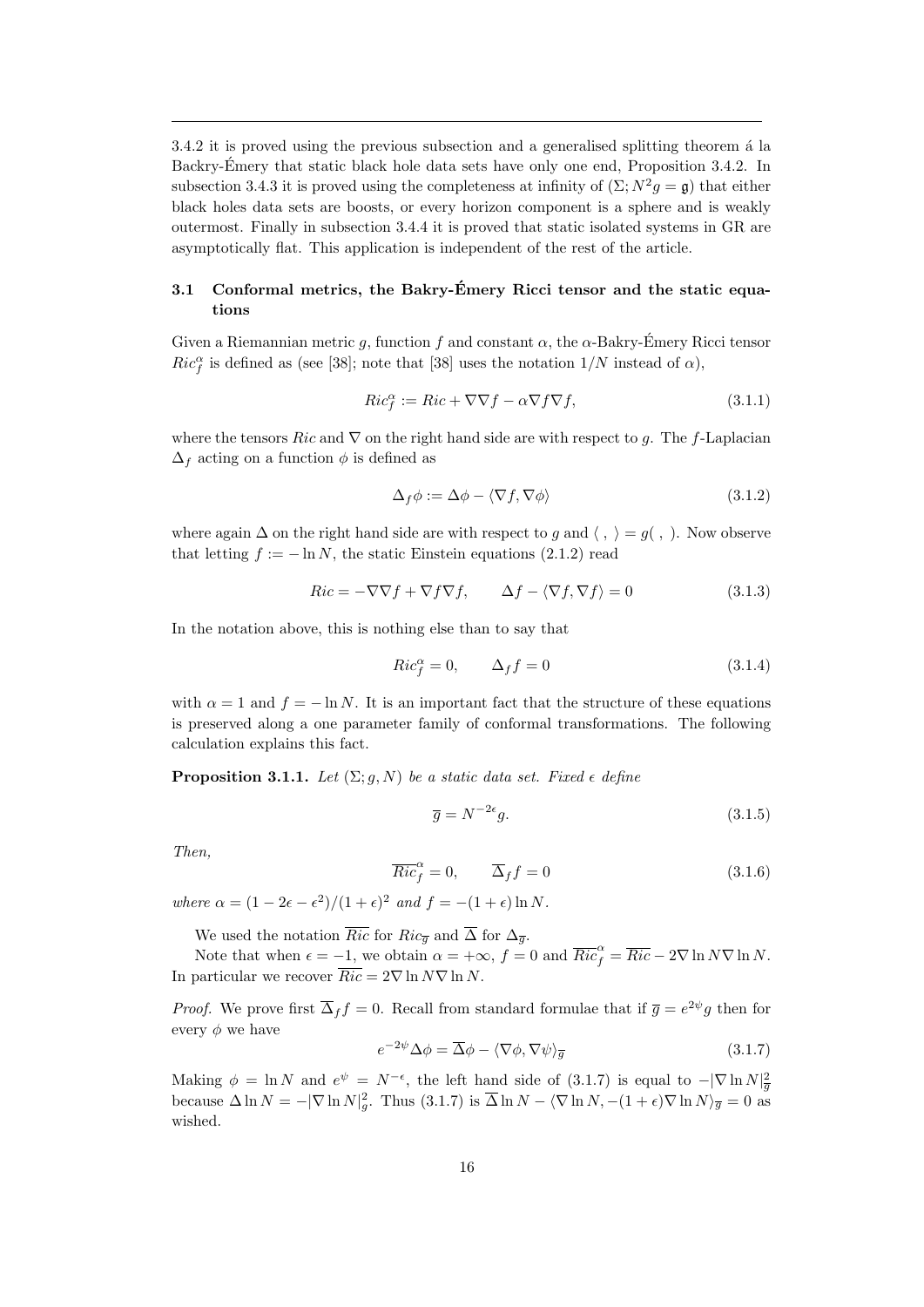Let us prove now  $\overline{Ric}_{f}^{\alpha} = 0$ . Recall first that if  $\overline{g} = e^{2\psi}g$  then

$$
\overline{Ric} = Ric - (\nabla \nabla \psi - \nabla \psi \nabla \psi) - (\Delta \psi + |\nabla \psi|^2)g \tag{3.1.8}
$$

Choosing  $\psi = -\epsilon \ln N$  and replacing Ric by (3.1.3) then gives

$$
\overline{Ric} = (1 + \epsilon)\nabla\nabla\ln N + (1 + \epsilon^2)\nabla\ln N\nabla\ln N - (\epsilon + \epsilon^2)|\nabla\ln N|^2 g \tag{3.1.9}
$$

Use now the usual general formula

$$
\overline{\nabla}_i V_j = \nabla_i V_j - \left[ V_j \nabla_i \psi + V_i \nabla_j \psi - (V^k \nabla_k \psi) g_{ij} \right]
$$
(3.1.10)

with  $V^j = \nabla_j \ln N$  and with  $\psi = -\epsilon \ln N$ , to obtain

$$
\nabla \nabla \ln N = \overline{\nabla} \nabla \ln N - \epsilon \left[ 2 \nabla \ln N \nabla \ln N - |\nabla \ln N|^2 g \right]
$$
(3.1.11)

Plugging  $(3.1.11)$  in  $(3.1.9)$  gives

$$
\overline{Ric} = (1 + \epsilon)\overline{\nabla}\nabla\ln N + (1 - 2\epsilon - \epsilon^2)\nabla\ln N\nabla\ln N \qquad (3.1.12)
$$

which is  $\overline{Ric}_{f}^{\alpha} = 0$  as claimed.

 $\Box$ 

### 3.2 Conformal metrics and Anderson's curvature decay

In [5] Anderson proved the following fundamental quadratic curvature decay for static data sets.

**Lemma 3.2.1** (Anderson, [5]). There is a constant  $\eta > 0$  such that for any metrically complete static data set  $(\Sigma; g, N)$  we have,

$$
|Ric|(p) \le \frac{\eta}{d^2(p, \partial \Sigma)}, \qquad |\nabla \ln N|^2(p) \le \frac{\eta}{d^2(p, \partial \Sigma)}, \tag{3.2.1}
$$

for any  $p \in \Sigma^{\circ}$ .

This decay estimate is linked to a similar one for the metric  $\mathfrak{g} = N^2 g$  that we state below. It was proved also by Anderson in [5]. We require  $N > 0$  everywhere and not only on  $\Sigma^{\circ}$ , to guarantee that g is regular on  $\partial \Sigma$ . Note that imposing  $N > 0$  on  $\Sigma$ , does not make  $(\Sigma; \mathfrak{g} = N^2 g)$  automatically metrically complete. Indeed if  $\Sigma$  is non-compact then N could tend to zero over a divergent sequence of points and this may cause the metric incompleteness of the space  $(\Sigma; \mathfrak{g})$ .

**Lemma 3.2.2** (Anderson [5]). There is a constant  $\eta > 0$  such that, for any static data set  $(\Sigma; g, N)$  with  $N > 0$  and for which  $(\Sigma; \mathfrak{g} = N^2 g)$  is metrically complete, we have

$$
|Ric_{\mathfrak{g}}|_{\mathfrak{g}}(p) \le \frac{\eta}{d_{\mathfrak{g}}^2(p, \partial \Sigma)}, \qquad |\nabla \ln N|_{\mathfrak{g}}^2(p) \le \frac{\eta}{d_{\mathfrak{g}}^2(p, \partial \Sigma)}
$$
(3.2.2)

for any  $p \in \Sigma^{\circ}$ .

The estimates  $(3.2.1)$  and  $(3.2.2)$  are particular instances of a whole family of estimates Fire estimates (5.2.1) and (5.2.2) are particular instances of a whole family of estimates<br>for the conformal metrics  $\bar{g} = N^{-2\epsilon}g$ , with  $\epsilon$  ranging in the interval  $(-1 - \sqrt{2}, -1 + \sqrt{2})$ which is the interval where the polynomial  $1 - 2\epsilon - \epsilon^2$  is positive. We prove the estimates below using the results in Section 3.1. As a byproduct we provide concise proofs of Lemmas 3.2.1 and 3.2.2. This will be the goal of this section.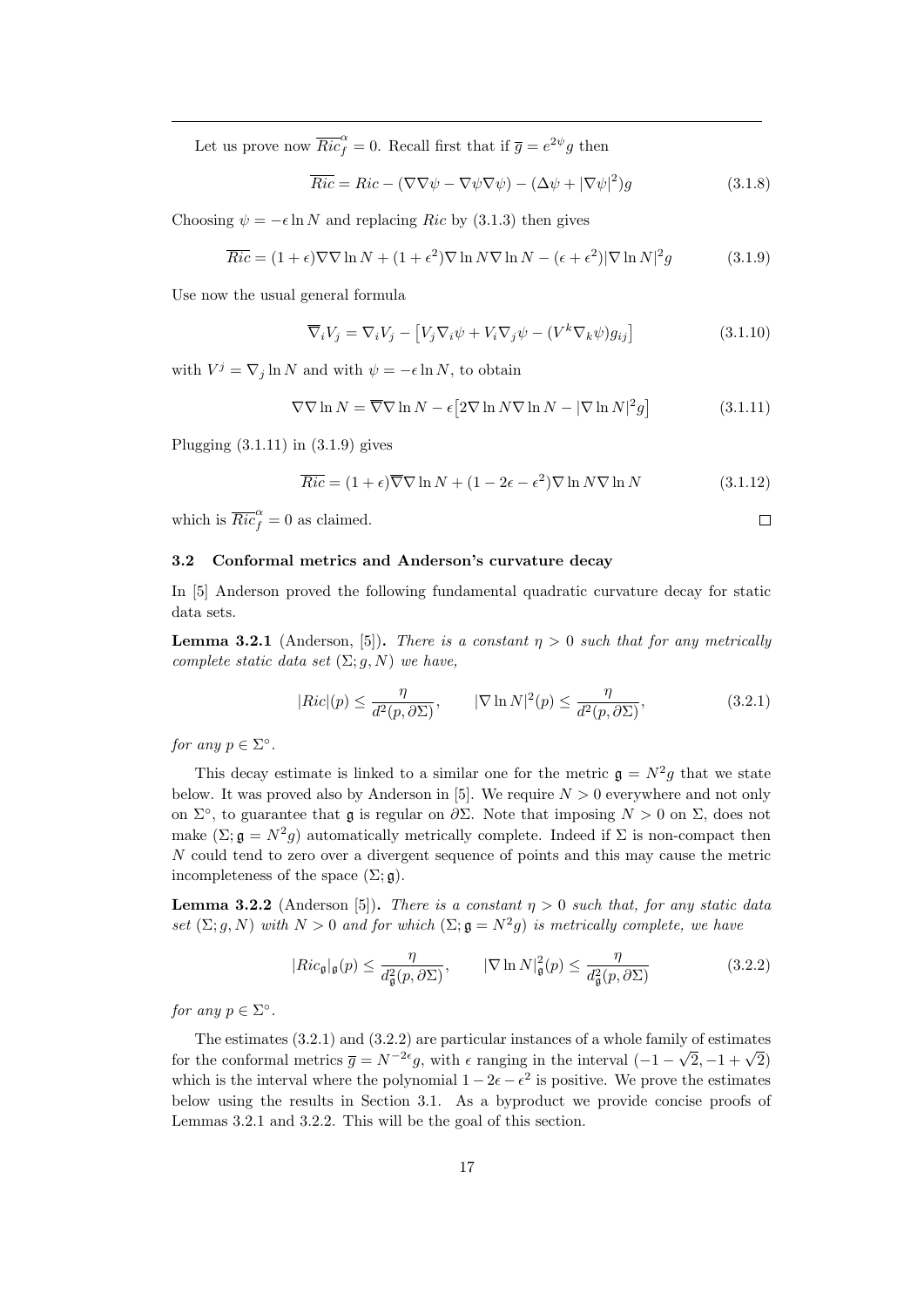We start with a lemma that to our knowledge is essentially due to J. Case [11] (though similar techniques are well known too at least in the theory of minimal surfaces). This lemma was first presented in [36], but due to its importance we prove it again here.

**Lemma 3.2.3.** Let  $(\Sigma, g)$  be a metrically complete Riemannian three-manifold with  $Ric_f^{\alpha} \geq$ 0 for some function f and constant  $\alpha > 0$ . Let  $\phi$  be a non-negative function such that

$$
\Delta_f \phi \ge c\phi^2 \tag{3.2.3}
$$

for some constant  $c > 0$ . Then, for any  $p \in \Sigma^{\circ}$  we have

$$
\phi(p) \le \frac{\eta}{d^2(p, \partial \Sigma)}\tag{3.2.4}
$$

where  $\eta = (36 + 4/\alpha)/c$ .

Observe that the lemma applies too to manifolds with  $Ric \geq 0$  as this corresponds to the case  $Ric_{f=0}^{\alpha} \geq 0$  for any  $\alpha > 0$ .

*Proof.* For any function  $\chi$  the following general formula holds

$$
\Delta_f(\chi\phi) = \phi(\Delta_f\chi) + 2\langle \nabla\chi, \nabla\phi \rangle + \chi\Delta_f\phi \tag{3.2.5}
$$

Thus, if  $\chi \geq 0$  and if q is a local maximum of  $\chi \phi$  on  $\Sigma^{\circ}$ , we have

$$
0 \ge \left[ \Delta_f(\chi \phi) \right]_q \ge \left[ \phi \Delta_f \chi - 2 \frac{|\nabla \chi|^2}{\chi} \phi + c \chi \phi^2 \right]_q \tag{3.2.6}
$$

where to obtain the second inequality we used (3.2.3). Let  $r_p = d(p, \partial \Sigma)$ . On  $B(p, r_p)$  let the function  $\chi(x)$  be  $\chi(x) = (r_p^2 - r(x)^2)^2$ . To simplify notation make  $r = r(x) = d(x, p)$ . Let q be a point in the closure of  $B(p, r_p)$  where the maximum of  $\chi \phi$  is achieved. If  $\phi(q) = 0$ , then  $\phi = 0$  and (3.2.4) holds for any  $\eta > 0$ . So let us assume that  $\phi(q) > 0$ . In particular p belongs to the interior of  $B(p, r_p)$ . By (3.2.6) we have

$$
cr_p^4\phi(p) \le c(\chi\phi)(q) \le \left[2\frac{|\nabla\chi|^2}{\chi} - \Delta_f\chi\right]\Big|_q\tag{3.2.7}
$$

$$
= \left[ 4(r_p^2 - r^2)r\Delta_f r + 4r_p^2 + 20r^2 \right]_q
$$
 (3.2.8)

But if  $Ric_f^{\alpha} \geq 0$  then  $\Delta_f r \leq (3 + 1/\alpha)/r$ , (see [38] Theorem A.1; On non-smooth points of r this equations holds in the barrier sense<sup>(9)</sup>). Using this in (3.2.7) and after a simple computation we deduce,

$$
\phi(p) \le \frac{(4(3+1/\alpha)+24)}{cr_p^2},\tag{3.2.9}
$$

 $\Box$ 

which is (3.2.4).

Let us see now an application of the previous Lemma. Let  $(\Sigma; g, N)$  be a static data Let us see now an application of the previous Lemma. Let  $(\angle$ ;  $g, N)$  be a static data<br>with  $N > 0$ . Let  $\epsilon$  be a number in  $(-1 - \sqrt{2}, -1 + \sqrt{2})$  and assume that the space  $(\Sigma)$ ;  $\overline{g} = N^{-2\epsilon}g$  is metrically complete. We claim that there is  $\eta(\epsilon) > 0$ , such that for all  $p \in \Sigma^{\circ}$  we have

$$
|\nabla \ln N|_{\overline{g}}^2(p) \le \frac{\eta(\epsilon)}{d_{\overline{g}}^2(p, \partial \Sigma)}\tag{3.2.10}
$$

 $(9)$ This is an important property as it allows us to make analysis as if r were a smooth function, see [30].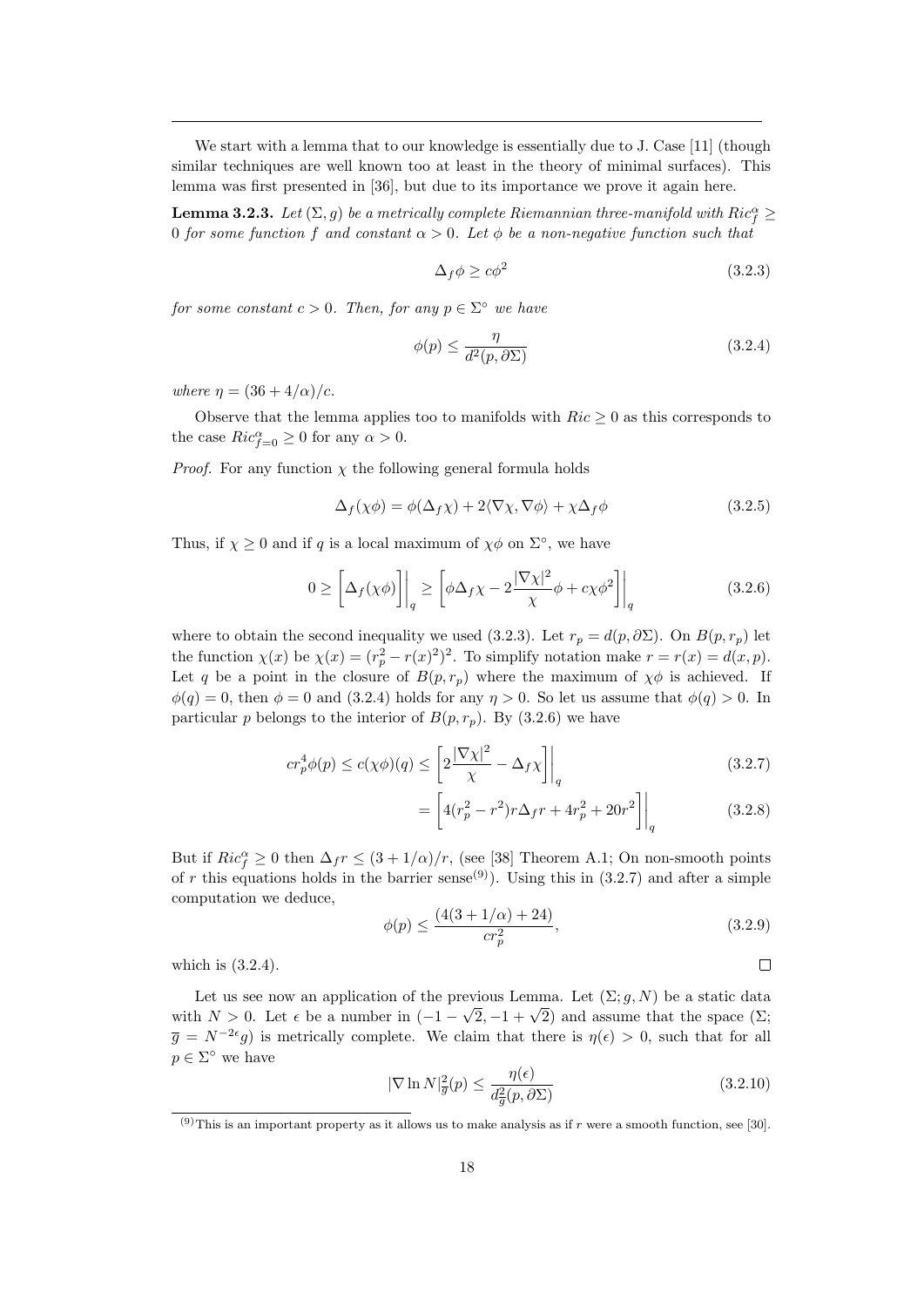Let us prove the claim. Assume first  $\epsilon \neq -1$ . From Lemma 3.2.3 we know that  $\overline{Ric}_{f}^{\alpha} = 0$ where  $f = -(1 + \epsilon) \ln N$  and where  $\alpha = (1 - 2\epsilon - \epsilon^2)/(1 + \epsilon)^2$ . The factor  $(1 - 2\epsilon - \epsilon^2)$ is greater than zero by the assumption on the range of  $\epsilon$ . Now use the general formula  $(see [11])$ 

$$
\frac{1}{2}\overline{\Delta}_f|\nabla\phi|_{\overline{g}}^2 = |\overline{\nabla}\nabla\phi|_{\overline{g}}^2 + \langle \nabla\phi, \nabla(\overline{\Delta}_f\phi) \rangle_{\overline{g}} + \overline{Ric}^{\alpha}_f(\nabla\phi, \nabla\phi) + \alpha \langle \nabla f, \nabla\phi \rangle_{\overline{g}}^2 \tag{3.2.11}
$$

with  $\phi = \ln N$ , together with  $\overline{Ric}_f^{\alpha} = 0$ , to obtain

$$
\overline{\Delta}_f |\nabla \ln N|_{\overline{g}}^2 \ge 2(1 - 2\epsilon - \epsilon^2) |\nabla \ln N|_{\overline{g}}^4 \tag{3.2.12}
$$

and thus (3.2.10) from Lemma 3.2.3. When  $\epsilon = -1$  then  $\overline{Ric}_{f=0}^{\alpha} \ge 0$  for any  $\alpha > 0$  and

$$
\overline{\Delta}_{f=0}|\nabla\ln N|_{\overline{g}}^2 \ge 4|\nabla\ln N|_{\overline{g}}^4\tag{3.2.13}
$$

The claim again follows from Lemma 3.2.3.

Note that Lemma 3.2.3 provides the following explicit expression for  $\eta(\epsilon)$ ,

$$
\eta(\epsilon) = \frac{1}{2(1 - 2\epsilon - \epsilon^2)} \left[ 36 + \frac{4(1 + \epsilon)^2}{(1 - 2\epsilon - \epsilon^2)} \right]
$$
\n(3.2.14)

What we just showed is a part of the *generalised Anderson's quadratic curvature decay* mentioned earlier, that we now state and prove.

**Lemma 3.2.4.** Let  $\epsilon$  be a number in the interval  $(-1 \sqrt{2}, -1 + \sqrt{2}$ . Then there is  $\eta(\epsilon)$ such that for any static data set  $(\Sigma; g, N)$  with  $N > 0$  and for which  $(\Sigma; \overline{g} = N^{-2\epsilon}g)$  is metrically complete, we have,

$$
|\overline{Ric}|_{\overline{g}}(p) \le \frac{\eta(\epsilon)}{d_{\overline{g}}^2(p,\partial\Sigma)}, \qquad |\nabla \ln N|_{\overline{g}}^2(p) \le \frac{\eta(\epsilon)}{d_{\overline{g}}^2(p,\partial\Sigma)}, \tag{3.2.15}
$$

for any  $p \in \Sigma^{\circ}$ .

*Proof.* We have already shown the second estimate of (3.2.15). If  $\partial \Sigma = \emptyset$  then N is constant and  $\bar{g}$  is flat. So let us assume that  $\partial \Sigma \neq \emptyset$ . Let  $p \in \Sigma^{\circ}$ . By scaling we can assume without loss of generality that  $N(p) = 1$  and  $\overline{d}_p = d_{\overline{g}}(p, \partial \Sigma) = 1$ . In this setup, we need to prove that

$$
|\overline{Ric}|_{\overline{g}}(p) \le c_0(\epsilon),\tag{3.2.16}
$$

for  $c_0$  independent of the data.

The second estimate of (3.2.15) yields,

$$
|\nabla \ln N|_{\overline{g}}(x) \le c_1,\tag{3.2.17}
$$

for all  $x \in B_{\overline{g}}(p, 1/2)$  and where  $c_1 = c_1(\epsilon)$  is independent of the data. Therefore, as,

$$
\overline{Ric} = (1 + \epsilon)\overline{\nabla}\nabla\ln N + (1 - 2\epsilon - \epsilon^2)\nabla\ln N\nabla\ln N,\tag{3.2.18}
$$

then to prove (3.2.16) it is enough to prove

$$
|\overline{\nabla}\nabla\ln N|_{\overline{g}}(p) \le c_0'(\epsilon)
$$
\n(3.2.19)

for a  $c'_0(\epsilon)$  independent of the data.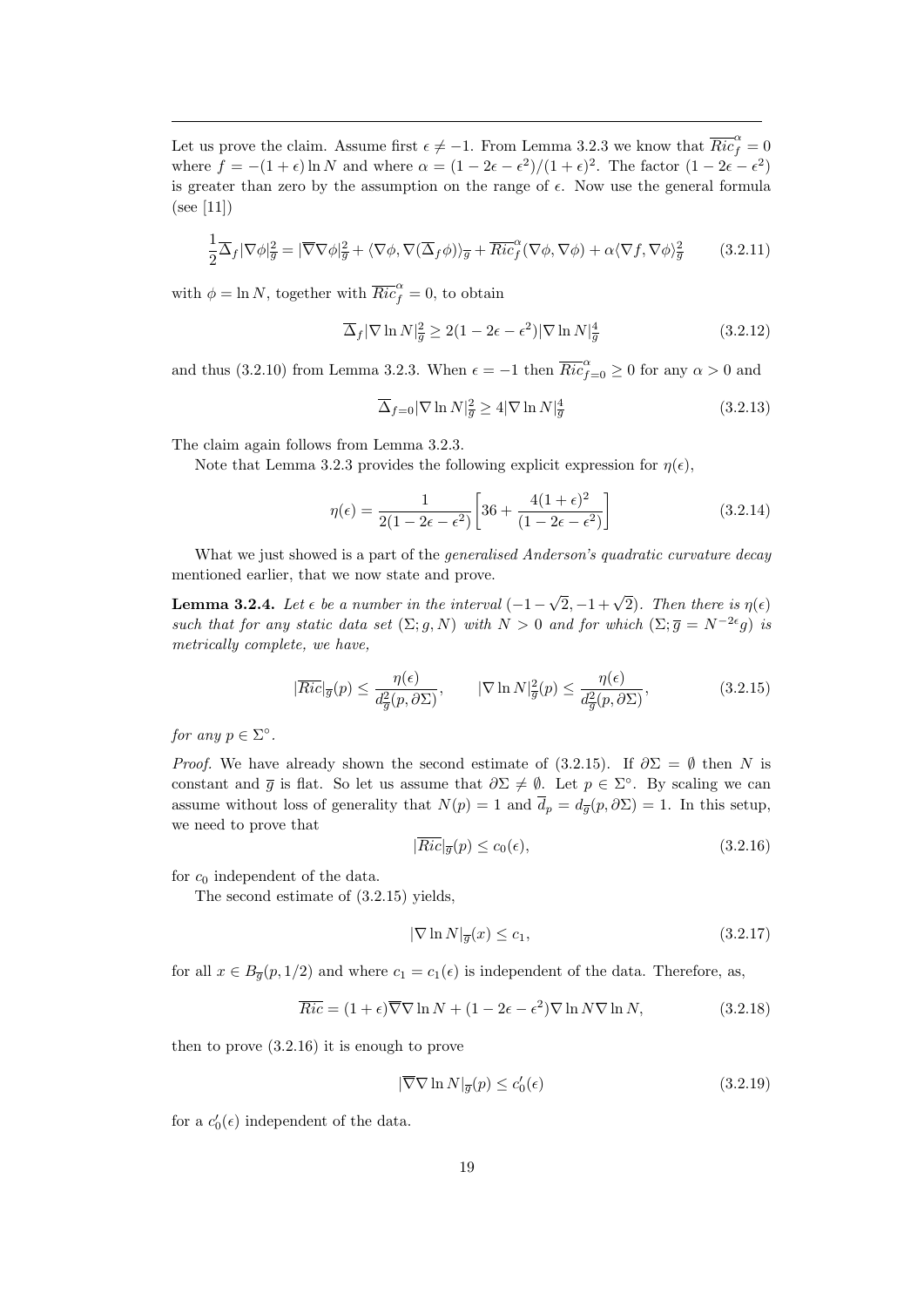Let  $\gamma(s)$  be a geodesic segment joining p to x. Then we can write,

$$
\left| \ln \frac{N(x)}{N(p)} \right| = \left| \int \nabla_{\gamma'} \ln N ds \right| \le \int |\nabla \ln N|_{\overline{g}} ds \le c_1/2 \tag{3.2.20}
$$

where we used  $(3.2.17)$ . Because  $N(p) = 1$ , this inequality gives,

$$
0 < c_2 \le N(x) \le c_3 < \infty \tag{3.2.21}
$$

for all  $x \in B_{\overline{g}}(p, 1/2)$  and where  $c_2 = c_2(\epsilon)$  and  $c_3 = c_3(\epsilon)$ .

Let  $\mathfrak{g} = N^{2+2\epsilon} \overline{g} = N^2 g$ . If  $\epsilon \ge -1$  let  $r_0 = c_2^{1+\epsilon}$ , whereas if  $\epsilon < -1$  let  $r_0 = c_3^{1+\epsilon}$ . Then, clearly  $B_{\mathfrak{g}}(p,r_0) \subset B_{\overline{g}}(p,1/2)$ . Moreover (3.2.17) and (3.2.21) show that for all  $x \in B_{\mathfrak{a}}(p,r_0)$  we have,

$$
|\nabla \ln N|_{\mathfrak{g}}(x) \le c_4(\epsilon),\tag{3.2.22}
$$

As  $Ric_{\mathfrak{g}} = 2\nabla \ln N\nabla \ln N$ , we deduce that

$$
|Ric_{\mathfrak{g}}|_{\mathfrak{g}}(x) \le c_5(\epsilon) \tag{3.2.23}
$$

for all  $x \in B_{\mathfrak{g}}(p,r_0)$ . In dimension three the Ricci tensor determines the Riemann tensor, so,

$$
|Rm_{\mathfrak{g}}|_{\mathfrak{g}}(x) \le c_6(\epsilon) \tag{3.2.24}
$$

Hence, by standard arguments, there is  $r_1(\epsilon) \leq r_0$  such that the exponential map  $exp$ :  $B_{\mathfrak{g}}^{\mathcal{T}}(p,r_1) \to \Sigma$ , is a diffeomorphism into the image,  $(B_{\mathfrak{g}}^{\mathcal{T}}(p,r_1)$  is a ball in  $\mathcal{T}_p\Sigma$ ). Let  $\tilde{\mathfrak{g}}$ be the lift of  $\mathfrak{g}$  to  $B_{\mathfrak{g}}^{\mathcal{T}}(p,r_1)$  by  $exp^{-1}$ . We still have the bound (3.2.24) for  $\tilde{\mathfrak{g}}$  and as the injectivity radius  $inj_{\mathfrak{a}}(p)$  is bounded from below by  $r_1$ , then the *harmonic radius*  $i_h(p)$ , which controls the geometry in  $C^2$  (see [30]), is bounded from below by  $r_2(\epsilon) \leq r_1$ . As  $\Delta_{\tilde{\mathfrak{a}}} \ln N = 0$ , then standard elliptic estimates give

$$
|\nabla^{\tilde{\mathfrak{g}}} \nabla \ln N|_{\tilde{\mathfrak{g}}}(p) \le c_7(\epsilon),\tag{3.2.25}
$$

where  $\nabla^{\tilde{\mathfrak{g}}}$  is the covariant derivative of  $\tilde{\mathfrak{g}}$ . Finally, (3.2.21), (3.2.22), (3.2.25) and the general formula,

$$
\overline{\nabla}\nabla\ln N = \nabla^{\mathfrak{g}}\nabla\ln N - (1+\epsilon)\left[2\nabla\ln N\nabla\ln N - |\nabla\ln N|_{\mathfrak{g}}^2\mathfrak{g}\right]
$$
(3.2.26)

provide the required bound (3.2.19). This completes the proof.

 $\Box$ 

It is easy to check using elliptic estimates that the proof of the Lemma (3.2.4) leads also to the estimates

$$
|\overline{\nabla}^{(k)} \overline{Ric}|_{\overline{g}}(p) \le \frac{\eta_k(\epsilon)}{d_{\overline{g}}^{2+k}(p, \partial \Sigma)}, \qquad |\overline{\nabla}^{(k)} \nabla \ln N|_{\overline{g}}^2(p) \le \frac{\eta_k(\epsilon)}{d_{\overline{g}}^{2+2k}(p, \partial \Sigma)} \tag{3.2.27}
$$

for every  $k \geq 1$ , where  $\overline{\nabla}^{(k)}$  is  $\overline{\nabla}$  applied k-times and where the positive constants  $\eta(\epsilon)$ ,  $\eta_1(\epsilon), \eta_2(\epsilon), \eta_3(\epsilon), \ldots$  are independent of the data set.

### 3.3 Conformal metrics and metric completeness

In this section we aim to prove that metric completeness of data sets (with  $N > 0$  and  $\partial \Sigma$  compact) imply the metric completeness of the conformal spaces  $(\Sigma; \bar{g} = N^{-2\epsilon}g)$  for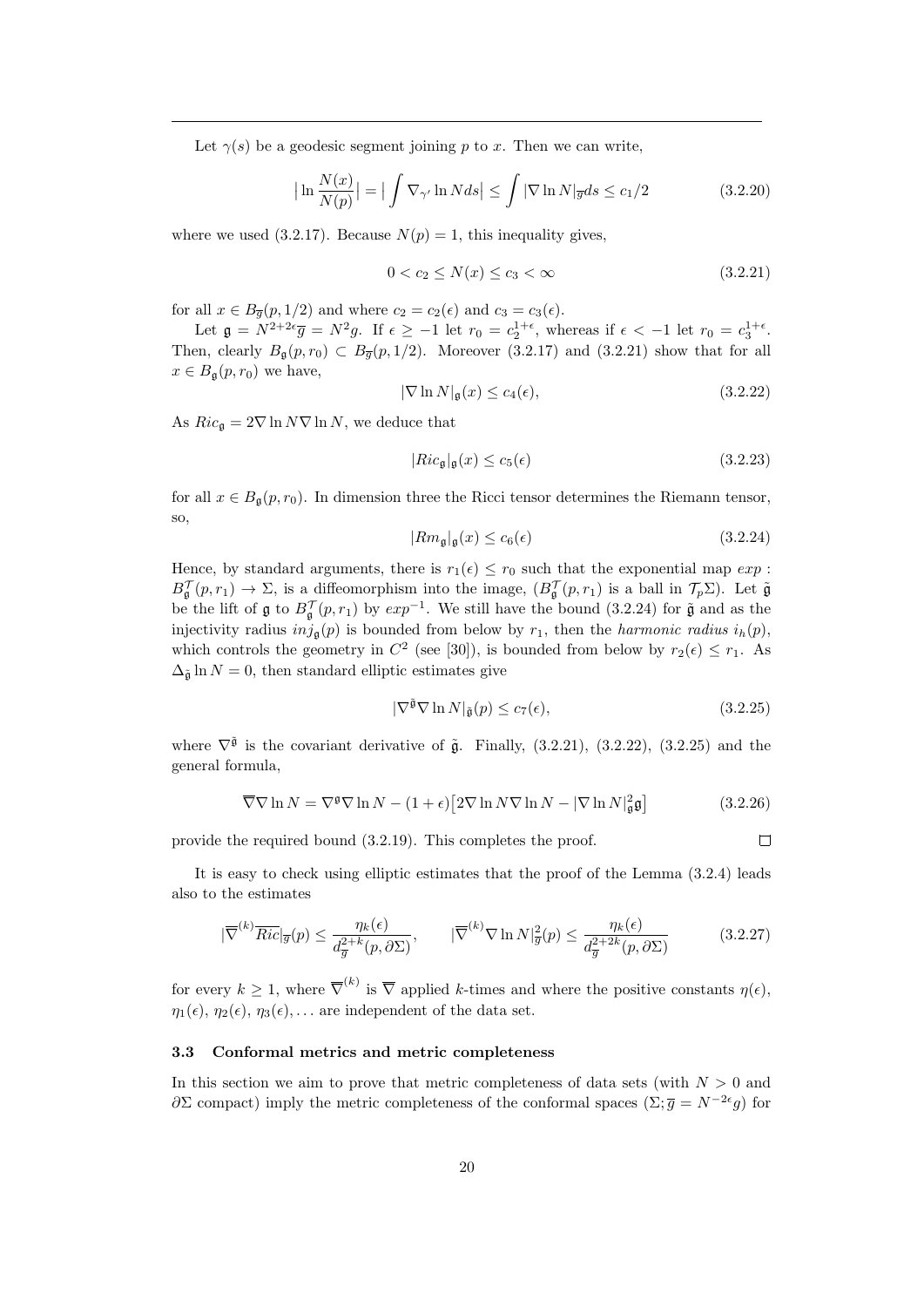any  $\epsilon$  in the range (-1 –  $\sqrt{2}$ ,  $-1 + \sqrt{2}$ ). Note that until now, when it was necessary we have been including the completeness of the metrics  $\bar{q}$  as a hypothesis.

**Theorem 3.3.1.** Let  $\epsilon$  be a number in the interval  $(-1 \sqrt{2}, -1 + \sqrt{2}$ ). Let  $(\Sigma; g, N)$  be a metrically complete static data set with  $N > 0$  and  $\partial \Sigma$  compact. Then  $(\Sigma; \overline{g} = N^{-2\epsilon}g)$ is metrically complete.

We start proving a corollary to Lemma 3.2.4 that estimates N.

Corollary 3.3.2. (to Lemma 3.2.4) Let  $\epsilon$  be a number in the interval (-1- $\sqrt{2}, -1+\sqrt{2}$ . Let  $(\Sigma; g, N)$  be a static data set with  $N > 0$  and  $\partial \Sigma$  compact, and for which  $(\Sigma, \overline{g})$  $N^{-2\epsilon}$ g) is metrically complete. Then, there is  $c > 0$  (depending on the data) such that

$$
\frac{1}{c(1+d_{\overline{g}}(p,\partial\Sigma))\sqrt{\eta}} \le N(p) \le c(1+d_{\overline{g}}(p,\partial\Sigma))\sqrt{\eta}
$$
\n(3.3.1)

for any  $p \in \Sigma^{\circ}$ , where  $\eta = \eta(\epsilon)$  is the coefficient in the decay estimate (3.2.15) of Lemma 3.2.4.

*Proof.* Let  $p \in \Sigma$  such that  $\overline{d}_p := d_{\overline{q}}(p, \partial \Sigma) \ge 1$  (if it exists). Let  $\gamma(\overline{s})$  be a  $\overline{g}$ geodesic segment joining  $\partial \Sigma$  to p and realising the  $\overline{q}$ -distance between them (in particular  $N(\gamma(\overline{d}_p)) = N(p)$ . Then we can write

$$
\left| \ln \frac{N(\gamma(\overline{d}_p))}{N(\gamma(1))} \right| = \left| \int_1^{\overline{d}_p} \nabla_{\gamma'} \ln N d\overline{s} \right| \le \int_1^{\overline{d}_p} |\nabla \ln N| d\overline{s} \le \sqrt{\eta(\epsilon)} \ln \overline{d}_p \tag{3.3.2}
$$

where to obtain the last inequality we have used (3.2.10). Therefore,

$$
N(p) \le N(\gamma(1))\overline{d}_p^{\sqrt{\eta}} \quad \text{and} \quad N(p) \ge N(\gamma(1))/\overline{d}_p^{\sqrt{\eta}} \tag{3.3.3}
$$

Thus,

$$
\overline{m}\overline{d}_{p}^{\sqrt{\eta}} \ge N(p) \ge \underline{m}/d_{p}^{\sqrt{\eta}}
$$
\n(3.3.4)

where  $\overline{m} = \max\{N(q) : d_{\overline{q}}(q, \partial \Sigma) = 1\}$  and  $\underline{m} = \min\{N(q) : d_{\overline{q}}(q, \partial \Sigma)\}\$ . This clearly implies (3.3.1). Obtaining (3.3.1) for all  $p \in \Sigma^{\circ}$ , namely even for those with  $\overline{d}_p \leq 1$ , is direct due to the compactness of  $\partial \Sigma$ .  $\Box$ 

**Proposition 3.3.3.** Let  $\epsilon$  be a number in the interval  $(-1 \sqrt{2}, -1 + \sqrt{2}$ ). Let  $(\Sigma; g, N)$ be a static data set with  $N > 0$  and for which  $(\Sigma, \overline{g}) = N^{-2\epsilon}g$  is metrically complete. Then, for any  $\zeta$  such that  $|\zeta| \leq 1/(2\sqrt{\eta})$ , the space  $(\Sigma; N^{2\zeta}\overline{g})$  is metrically complete, where  $\eta = \eta(\epsilon)$  is the coefficient in (3.2.15).

*Proof.* Let us assume that  $\Sigma$  is non-compact otherwise there is nothing to prove. Let  $\hat{g} = N^{2\zeta}\bar{g}$ . To prove that  $(\Sigma; \hat{g})$  is complete, we need to show that the following holds: for any sequence of points  $p_i$  whose  $\bar{g}$ -distance to  $\partial \Sigma$  diverges, then the  $\hat{g}$ -distance to  $\partial \Sigma$ also diverges. Equivalently, we need to prove that for any sequence of curves  $\alpha_i$  starting at  $\partial \Sigma$  and ending at  $p_i$  we have

$$
\int_0^{\overline{s}_i} N^{\zeta}(\alpha_i(\overline{s})) d\overline{s} \longrightarrow \infty \tag{3.3.5}
$$

where  $\bar{s}$  is the  $\bar{g}$ -arc length of  $\alpha_i$  counting from  $\partial \Sigma$ .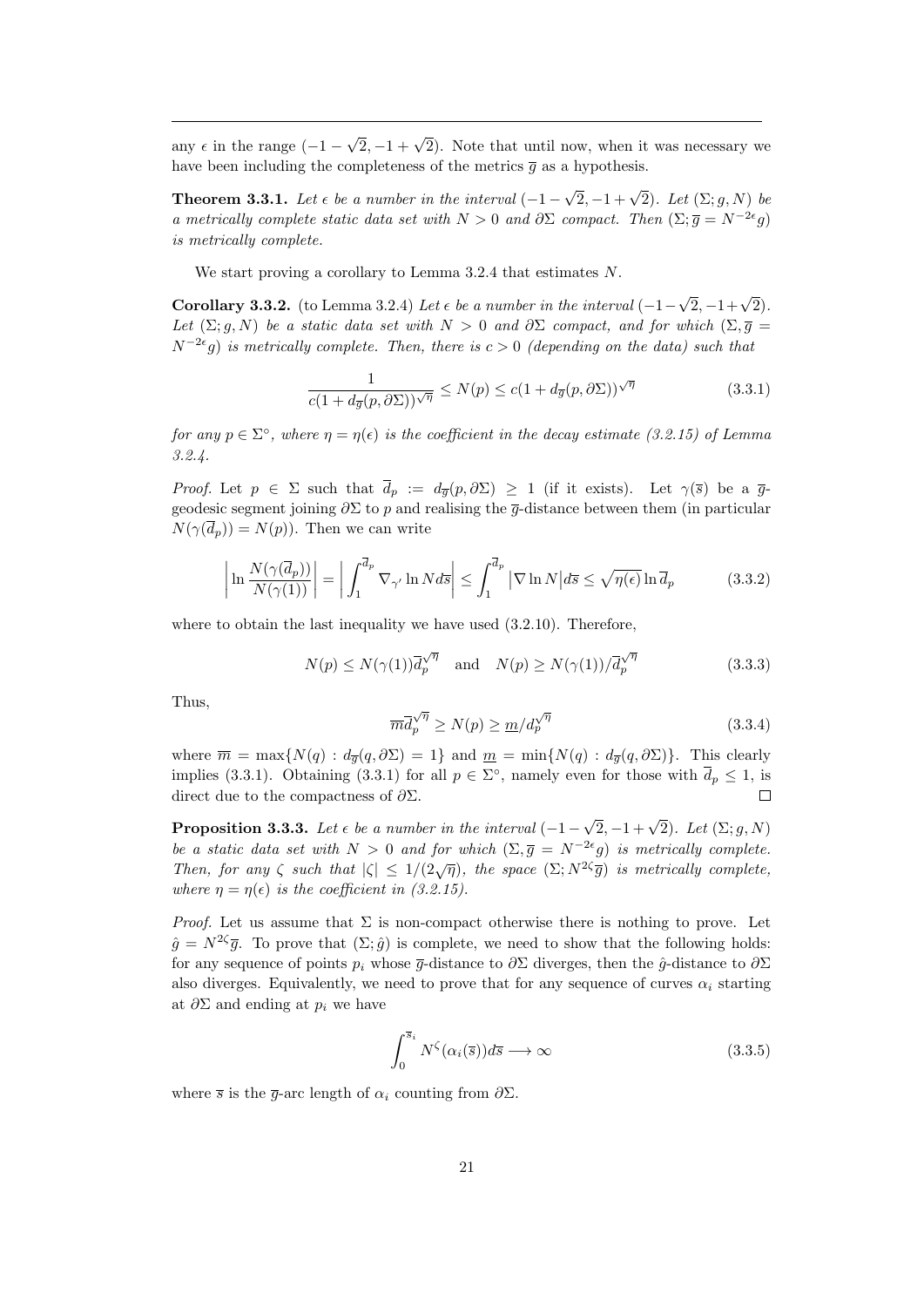From  $(3.3.1)$  we get,

$$
N^{\zeta}(p) \ge \frac{c^{-|\zeta|}}{(1 + d_{\overline{g}}(p, \partial \Sigma))^{\vert \zeta \vert \sqrt{\eta}}}
$$
(3.3.6)

for all p. But,  $d_{\overline{q}}(\alpha_i(\overline{s}), \partial \Sigma) \leq \overline{s}$  and  $|\zeta| \leq 1/(2\sqrt{\eta})$ , so we deduce,

$$
N^{\zeta}(\alpha_i(\overline{s})) \ge \frac{c^{-|\zeta|}}{(1+\overline{s})^{1/2}}\tag{3.3.7}
$$

Thus,

$$
\int_0^{\overline{s}_i} N^{\zeta}(\alpha_i(\overline{s})) d\overline{s} \ge \int_0^{\overline{s}_i} \frac{c^{-|\zeta|}}{(1+\overline{s})^{1/2}} d\overline{s} \longrightarrow \infty
$$
 (3.3.8)

as  $\overline{s}_i \to \infty$  as wished.

We prove now Theorem 3.3.1.

Proof of Theorem 3.3.1. Let  $\epsilon \in (-1 \sqrt{2}$ , -1 +  $\sqrt{2}$ ). Assume  $\epsilon \neq 0$  otherwise there is nothing to prove. Let  $n > 0$  be an integer such that for any  $i = 0, 1, \ldots, n - 1$ ,

$$
\left|\frac{\epsilon}{n}\right| \le \frac{1}{2\sqrt{\eta(i\epsilon/n)}}\tag{3.3.9}
$$

 $\Box$ 

where  $\eta$  is the coefficient in (3.2.15). According to Proposition 3.3.3, the condition (3.3.9) says that if  $\overline{g}_i = N^{-2(i\epsilon/n)}g$  is complete then so is  $\overline{g}_{i+1} = N^{-2\epsilon/n}\overline{g}_i = N^{-2(i+1)\epsilon/n}g$  for any  $i = 0, 1, \ldots, n-1$ . Therefore, as g is complete, then so are  $\overline{g}_1$ ,  $\overline{g}_2$ ,  $\overline{g}_3$ , until  $\overline{g}_n = N^{-2\epsilon}g$ as wished.

### 3.4 Applications

#### 3.4.1 Conformal transformations of black hole metrics

Let  $(\Sigma; g, N)$  be a static black hole data set. We denote by  $\Sigma_{\delta}$  the manifold resulting after removing from Σ the g-tubular neighbourhood of  $\partial \Sigma$  and radius  $\delta$ , i.e.  $\Sigma_{\delta} = \Sigma \setminus B(\partial \Sigma, \delta)$ . Let  $\delta_0$  be small enough that  $\partial \Sigma_{\delta}$  is always smooth and isotopic to  $\partial \Sigma$  for any  $\delta \leq \delta_0$ .

Given  $\epsilon > 0$  let  $\bar{g} = N^{-2\epsilon}g$ . Let  $\delta > 0$  such that  $\delta < \delta_0$ . The second fundamental form  $\overline{\Theta}$  of  $\partial \Sigma_{\delta}$ , (with respect to  $\overline{g}$  and with respect to the inward normal to  $\Sigma_{\delta}$ ), is

$$
\overline{\Theta} = N^{\epsilon} \Theta - \epsilon \frac{\nabla_n N}{N^{1-\epsilon}} g \tag{3.4.1}
$$

where  $\Theta$  is the second fundamental form of  $\partial \Sigma_{\delta}$  with respect to g and n is the inward g-unit normal. If we let  $\delta \to 0$ , the function  $\nabla_n N|_{\partial \Sigma_{\delta}}$  converges (on each connected component) to a positive constant (the surface gravity) while  $N|_{\partial \Sigma_{\delta}}$  converges to zero. Hence if  $\delta$  is small enough, the second term on the right hand side of (3.4.1) dominates over the first, and the boundary  $\partial \Sigma_{\delta}$  is strictly convex with respect to  $\overline{g}$ .

Combining this discussion with Theorem 3.3.1 we deduce the following Proposition that was proved for the first time in [35] and that will be used fundamentally in the next section.

**Proposition 3.4.1.** Let  $(\Sigma; g, N)$  be a static black hole data set. Then, for every  $0 < \epsilon <$  $-1 + \sqrt{2}$  there is 0 < δ < δ<sub>0</sub> such that  $(\Sigma_{\delta}; \overline{g} = N^{-2\epsilon}g)$  is metrically complete and ∂Σ<sub>δ</sub> is strictly convex (with respect to  $\overline{g}$  and with respect to the inward normal).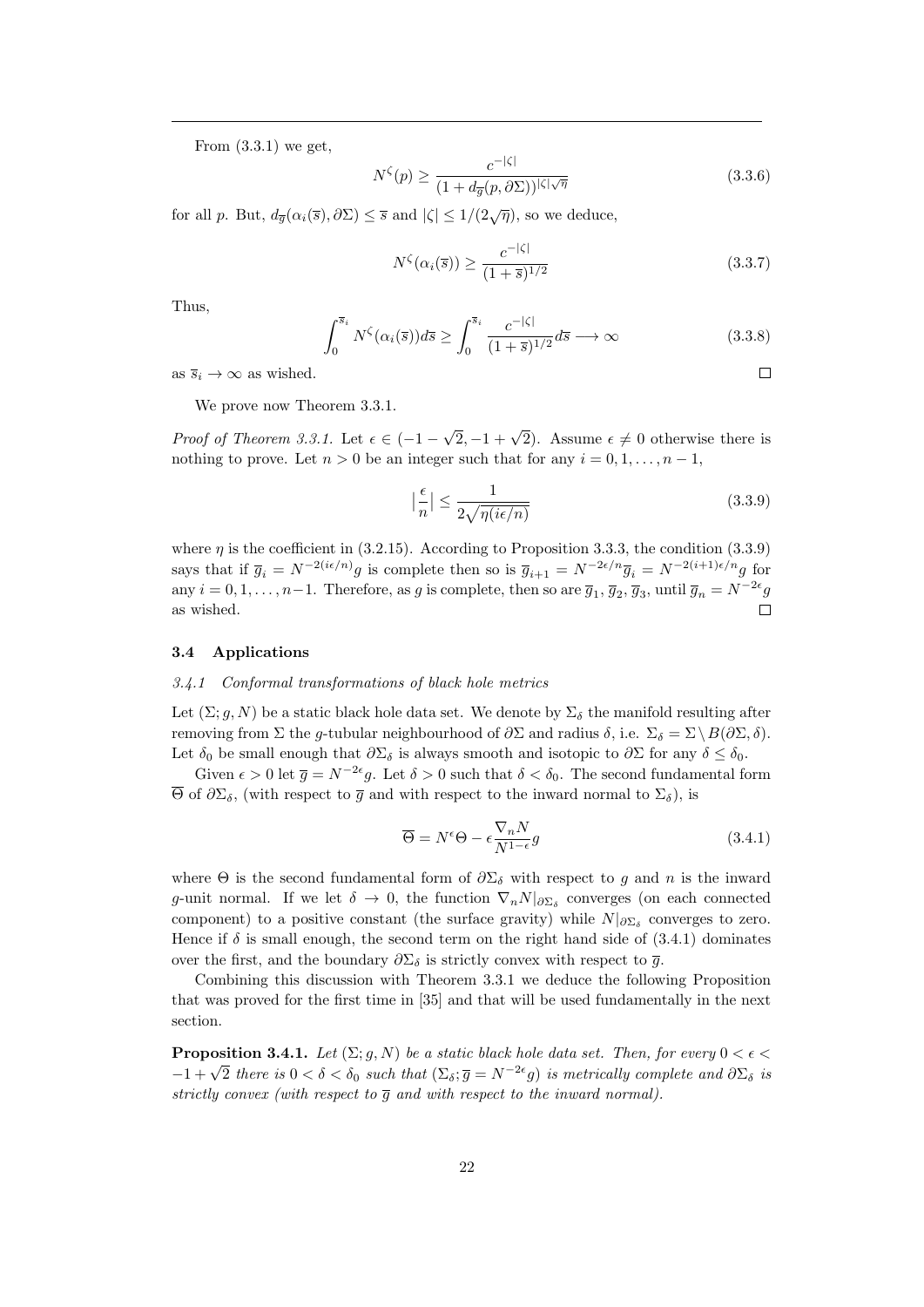The Riemannian spaces  $(\Sigma_{\delta}, \overline{g})$  have a metric, as discussed earlier, that we will denote by  $d_{\overline{g}}^{\delta}$ . The strict convexity of the boundaries as well as the metric completeness of the spaces  $(\Sigma_{\delta}; \overline{g})$  imply two basic, albeit important, geometric facts:

- (i) The distance  $d_{\overline{g}}^{\delta}(p,q)$  between two points in  $\Sigma_{\delta}$  is always realised by the length of a geodesic segment joining p to q, and disjoint from  $\partial \Sigma_{\delta}$  except, possibly, at the end-points  $p$  and  $q$ .
- (ii) Given a curve I embedded in  $\Sigma_{\delta}$  and with end-points p and q, there is always a geodesic segment minimising length in the class of curves embedded in  $\Sigma_{\delta}$ , isotopic to I and having the same end-points. The minimising segment is disjoint from  $\partial \Sigma_{\delta}$ except, possibly, at the end points  $p$  and  $q$ .

These properties allow us to make analysis as if the manifold  $\Sigma_{\delta}$  were in practice boundary-less, and thus to import a series of results from comparison geometry, as developed for instance in [38], without worrying about the existence of the boundary.

### 3.4.2 The structure of infinity

The following proposition shows that static black hole data sets have only one end and moreover admit simple end cuts.

**Proposition 3.4.2.** Let  $(\Sigma; g, N)$  be a static black hole data set. Then  $\Sigma$  has only one end. Moreover  $(\Sigma; g)$  admits a simple end cut.

*Proof.* We work with the manifolds  $(\Sigma_{\delta}, \overline{g} = N^{-2\epsilon}g)$  from Proposition 3.4.1, with  $0 < \epsilon <$  $-1+\sqrt{2}$  and  $\delta = \delta(\epsilon) \leq \delta_0$ . We argue first in a fixed (Σ<sub>δ</sub>; *g*) and then let  $\epsilon \to 0$ . If  $i_{\Sigma} > 1$ , i.e. if  $\Sigma$  has at least two ends, then  $\Sigma_{\delta}$  has also at least two ends. Hence  $\Sigma_{\delta}$ , (which has convex boundary) contains a line diverging through two of them. The presence of a line is relevant because, even having  $\partial \Sigma_{\delta} \neq \emptyset$ , the geometry of  $(\Sigma_{\delta}; \overline{g}, N)$  is such (recall the discussion in Section 3.4.1) that the *Splitting Theorem* as proved in [38] applies <sup>(10)</sup>. More precisely, repeating line by line the proof of Theorem 6.1 in [38], one concludes that (see comments below after (a), (b) and (c)),

- (a) there is a smooth Busemann function  $b_{\epsilon}^{+}$ ,  $(b^{+}$  in the notation of [38]), with  $|\nabla b_{\epsilon}^{+}|_{\overline{g}}=1$  and whose level sets are totally geodesic,
- (b) the Ricci tensor is zero in the normal direction to the level sets, that is

$$
\overline{Ric}(\nabla b_{\epsilon}^{+}, -) = 0,\tag{3.4.2}
$$

(c) N is constant in the normal directions to the level sets, that is  $\langle \nabla b_{\epsilon}^{+}, \nabla N \rangle_{\overline{g}} = 0$ .

The item (a) is what is proved in Theorem 6.1 of [38] and requires no comment. The items (b) and (c) follow instead from formula (6.11) in [38] after recalling that in our case we have  $\overline{Ric}^0_f = \alpha \nabla f \nabla f$ , with  $f = -(1 + \epsilon) \ln N$  and  $\alpha > 0$ .

Of course (a) implies that  $\overline{g}$  locally splits. Namely, defining a coordinate x by  $x = b^{+}$ , one can locally write  $\bar{g} = dx^2 + \bar{h}$ , where  $\bar{h}$  is the metric inherited from  $\bar{g}$  on the level sets of  $x$ , that (under a natural identification) does not depend on  $x$ .

<sup>(10)</sup>Theorem 6.1 in [38] is stated for spaces with  $Ric_f^0 \geq 0$  and f bounded. The boundedness of f is required to have a Laplacian comparison for distance functions (§ [38] Theorem 1.1). No such condition on f (hence on N, because  $f = -(1 + \epsilon) \ln N$ ) is required in our case, as we have  $\overline{Ric}_{f}^{0} = \alpha \nabla f \nabla f$  with  $\alpha > 0$  and a Laplacian comparison holds without further assumptions (§ [38], Theorem A.1).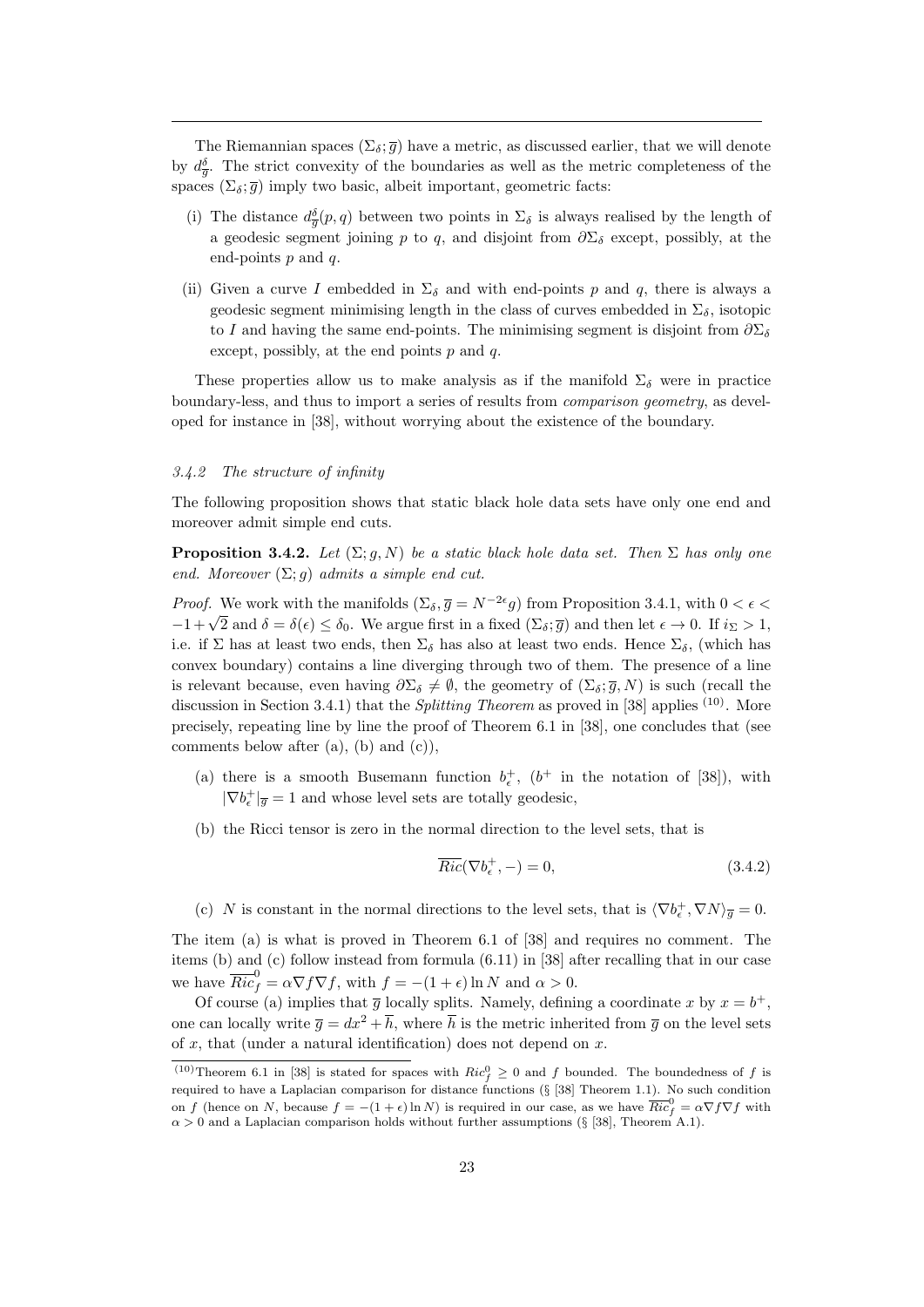The conclusions (a), (b) and (c) imply a contradiction as follows. Fix a point  $p$  in  $\Sigma_{\delta_0}^{\circ}$  and take a sequence  $\epsilon_i \to 0$ . Then, in a small but fixed neighbourhood U of p, the sequence  $b_{\epsilon_i}^+$  sub-converges to a limit function  $b_0^+$ , with the same properties (a), (b), (c) as each  $b_{\epsilon_i}^+$  but now on  $(\mathcal{U};g,N)$ , <sup>(11)</sup>. Hence  $(\mathcal{U};g)$  also splits. We claim that the Gaussian curvature  $\kappa$  of the level sets of  $b_0^+$  in U is zero. Indeed, as: (i) the level sets of  $b_0^+$  are totally geodesic by (a), (ii)  $Ric(\nabla b_0^+, \nabla b_0^+) = 0$  by (b), and (iii) the scalar curvature R of g is zero by the static equations, then the Gauss-Codazzy equations yield  $\kappa = 0$ . As  $(U; q)$  is flat then the static solution is flat everywhere by analyticity. The only flat static black hole data set with compact boundary is the Boost. As Boosts have only one end we reach a contradiction. Hence  $i_{\Sigma} = 1$ .

Let us prove now that  $(\Sigma; g)$  admits simple cuts. Let  $\{\mathcal{S}_{ik}, j = 0, 1, 2, \ldots, k\}$  $1, \ldots, k_j$  be an end cut. Suppose that  $k_j > 1$  for some  $j \geq 0$ . If we cut  $\Sigma$  along  $\mathcal{S}_{j1}$  we obtain a connected manifold, say  $\Sigma'$ , with two new boundary components, say  $\mathcal{S}'_1$ and  $S'_2$ , both of which are copies of  $S_{j1}$  (if cutting  $\Sigma$  along  $S_{j1}$  results in two connected components then  $k_j = 1$  because of how simple cuts are constructed). Consider another copy of  $\Sigma'$ , denoted by  $\Sigma''$  and denote the corresponding new boundary components as  $\mathcal{S}_1''$ and  $S_2''$ . By gluing  $S_1'$  to  $S_2''$  and  $S_2'$  to  $S_1''$  we obtain a static solution (a double cover of the original) with two ends, and one can proceed as earlier to obtain a contradiction.  $\Box$ 

### 3.4.3 Horizons's types and properties

The following Proposition, about the structure of horizons, uses the completeness at infinity of g and a pair of results due to Galloway [13], [12].

**Proposition 3.4.3.** Let  $(\Sigma; g, N)$  be a static black hole data set. Then, either

- (i)  $(\Sigma; g, N)$  is a Boost and therefore  $\partial \Sigma$  is a totally geodesic flat torus, or,
- (ii) every component of  $\partial \Sigma$  is a totally geodesic, weakly outermost, minimal sphere.

*Proof.* The idea is to prove that every component H of  $\partial \Sigma$  is a weakly outermost. Then, it is direct from Theorem 1.1 and 1.2 in [13] that either  $H$  is a sphere or is a torus and if it is a torus then the whole space is a Boost. So let us prove that every component is weakly outermost.

Let  $\{H_1, \ldots, H_h\}, h \geq 1$ , be the set of horizons, i.e. the connected components of  $\partial \Sigma$ . Assume that there is an embedded orientable surface  $S$ , homologous to one of the H's, (say  $H_1$ ), and with outer-mean curvature  $\theta_{\mathcal{S}}$  strictly negative. For reference below define the negative constant  $c$  as

$$
c = \sup \left\{ \frac{\theta \mathcal{S}(q)}{N(q)} : q \in \mathcal{S} \right\} \tag{3.4.3}
$$

Let  $\{\mathcal{S}_j, j = j_0, j_1, \ldots\}$  be a simple end cut of  $(\Sigma; g)$  (Proposition 3.4.2). For each j, let  $\Omega(\partial \Sigma, \mathcal{S}_i)$  be the closure of the connected component of  $\Sigma \setminus \mathcal{S}_i$  containing  $\partial \Sigma$ . Let U be the closed region enclosed by  $H_1$  and S and assume that  $j_0$  is large enough that  $S_j \cap \mathcal{U} = \emptyset$  for all  $j \geq j_0$ . For every  $j \geq j_0$  let  $\mathcal{M}_j$  be the closed region enclosed by  $S, H_2, \ldots, H_h$  and  $S_j$ , that is  $\mathcal{M}_j = \Omega(\partial \Sigma, \mathcal{S}_j) \setminus \mathcal{U}^\circ$ . Finally let

$$
\hat{\mathcal{M}}_j = \mathcal{M}_j \setminus (H_2 \cup \ldots \cup H_h) \tag{3.4.4}
$$

<sup>&</sup>lt;sup>(11)</sup>The existence of the limit is easy to see because  $|\nabla b_{\epsilon}^{+}|_{\overline{g}} = 1$  and the level sets of  $b_{\epsilon}^{+}$  are totally geodesic, (for every  $\epsilon$ ). At every point the level set is just defined by geodesics perpendicular to  $\nabla b_{\epsilon}^+$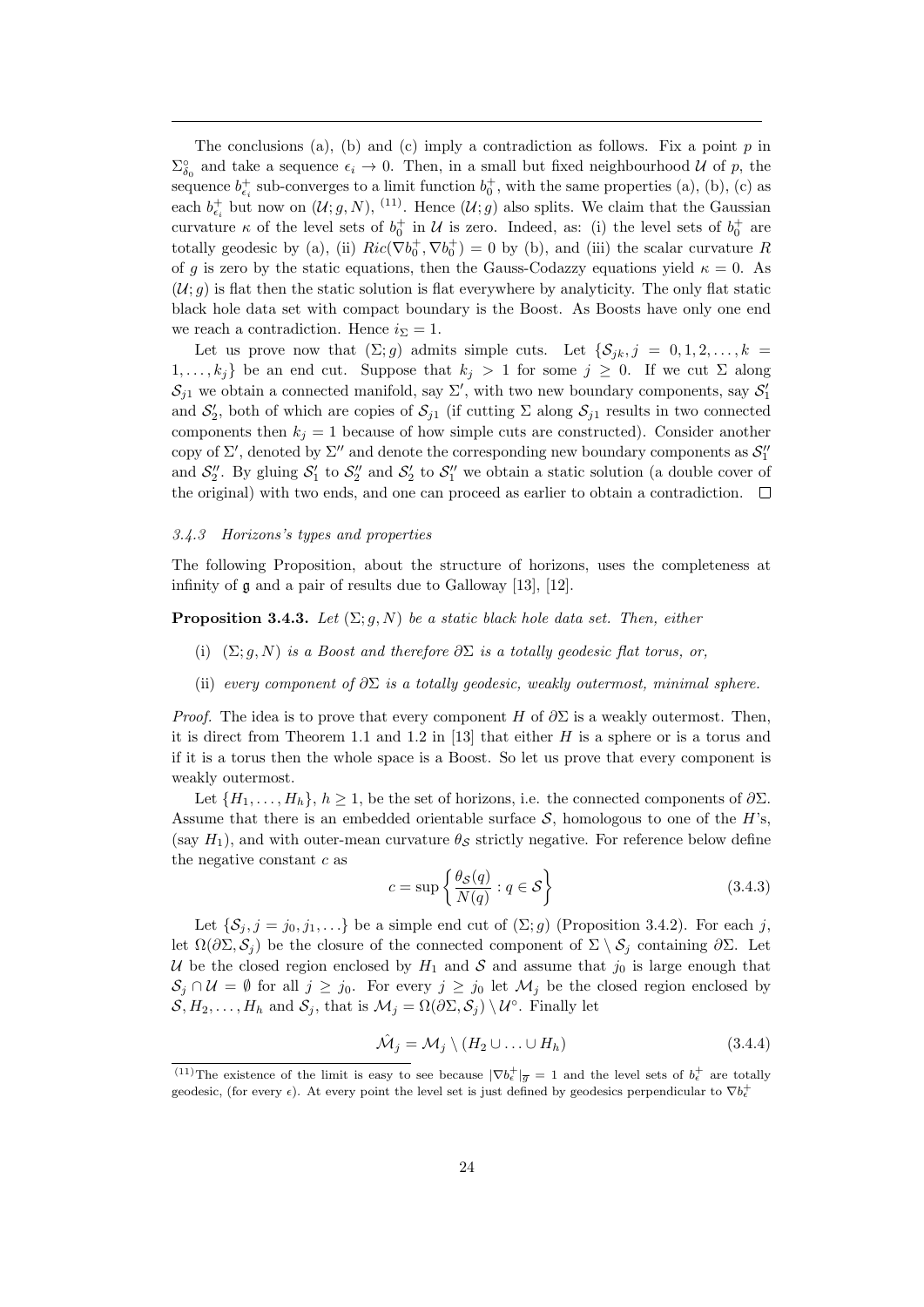and note that now  $\partial \hat{\mathcal{M}}_j = \mathcal{S} \cup \mathcal{S}_j$ . On  $\hat{\mathcal{M}}_j$  consider the optical metric  $\bar{g} = N^{-2}g$ . The Riemannian space  $(\hat{\mathcal{M}}_j, \overline{g})$  is metrically complete, (roughly speaking the horizons  $H_i, i \geq 2$  have been blown to infinity).

Now, for every  $j \ge j_0$  let  $\gamma_j$  be the  $\bar{g}$ -geodesic segment inside  $\hat{\mathcal{M}}_j$ , realising the  $\bar{g}$ distance between S and  $S_j$ . The segments  $\gamma_j$  are perpendicular to S. Also, as they are length-minimising the  $\bar{q}$ -expansion  $\bar{\theta}$  of the congruence of  $\bar{q}$ -geodesics emanating perpendicularly from S, remains finite all along  $\gamma_i$ . Let  $s \in [0, s_i]$  be the g-arc-length of  $\gamma_i$ measured from S. Note that s is not the arc-length with respect to  $\bar{g}$ , that would be natural. We are going to use this parameterisation of  $\gamma_j$  below. Observe that  $s_j \to \infty$  as  $j \to \infty$ .

Along  $\gamma_i(s)$  let

$$
F(s) = \overline{\theta}(\gamma_j(s)) + \frac{2}{N^2(\gamma_j(s))} \frac{dN(\gamma_j(s))}{ds}
$$
\n(3.4.5)

Then, as shown by Galloway  $[12]$  (see also  $[28]$ ), the function F satisfies the following differential inequality

$$
\frac{dF}{ds} \le -\frac{N}{2}F^2\tag{3.4.6}
$$

Now, a simple computation shows that  $F(0) = \frac{\theta(0)}{N(0)} \leq c < 0$ . But from (3.4.5) it is easily deduced that if

$$
\int_{0}^{s_j} N(\gamma_j(s))ds > -\frac{2}{c}
$$
 (3.4.7)

then there is  $s^* \in (0, s_j)$  such that  $F(s^*) = -\infty$ , thus  $\overline{\theta}(s^*) = -\infty$  and the  $\gamma_j$  would not be  $\overline{g}$ -length minimising. Thus, a contradiction is reached if we prove that  $\int_0^{s_j} N(\gamma_j(s))ds \to$  $\infty$ . But his follows from the completeness of the metric  $\mathfrak{g} = N^2 g$  from Theorem 3.3.1.  $\Box$ 

### 3.4.4 The asymptotic of isolated systems.

Theorem 3.3.1 shows that if  $N > 0$  and  $\partial \Sigma$  is compact then  $(\Sigma; \mathfrak{g} = N^2 g)$  is metrically complete. On the other hand it was proved in [33], [34], that if  $\Sigma$  is diffeomorphic to  $\mathbb{R}^3$ minus a ball and  $\mathfrak g$  is complete then the space  $(\Sigma; q, N)$  is asymptotically flat. Combining these two results we obtain that: if  $\Sigma$  minus a compact set K is diffeomorphic to  $\mathbb{R}^3$ minus a closed ball then the data set  $(\Sigma; g, N)$  is asymptotically flat. Asymptotic flatness is thus characterised only by the asymptotic topology of  $\Sigma$ .

This fact has physically interesting consequences. Following physical intuition define a static isolated system as a static space-time  $(\mathbb{R} \times \Sigma; -N^2 dt^2 + g)$ ,  $(\partial \Sigma = \emptyset$  and  $(\Sigma; g)$ metrically complete), for which there is a set  $K \subset \Sigma$  such that  $\Sigma \setminus K$  is diffeomorphic to  $\mathbb{R}^3$  minus a closed ball and such that the region  $\mathbb{R} \times (\Sigma \setminus K)$  is vacuum (i.e. matter lies only in  $\mathbb{R} \times K$ ). The most obvious example of static isolated system one can think of is that of body like a planet or a star. Then, using what we explained in the previous paragraph, static isolated systems are always asymptotically flat. This conclusion was reached in [35] but requiring as part of the definition of static isolated system that the space-time is null geodesically complete at infinity. What we are showing here is that this condition is indeed unnecessary and the completeness of the hypersurface  $(\Sigma; q)$  is sufficient.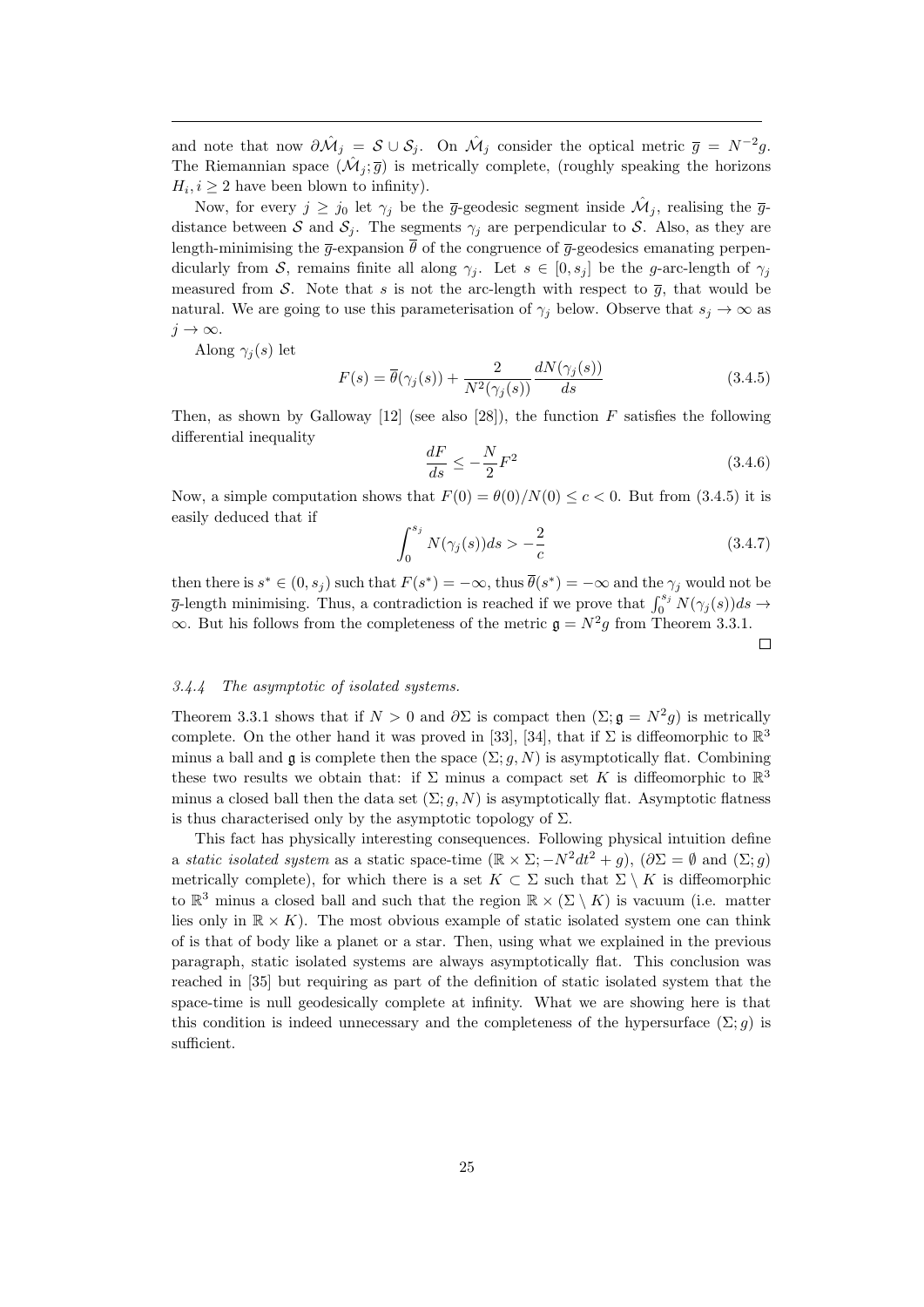### 4 Global properties of the lapse

We aim to prove that the lapse  $N$  of any black hole data set is bounded away from zero at infinity, namely that there is  $c > 0$  such that for any divergent sequence  $p_n$  we have  $\lim N(p_n) \geq c.$ 

**Theorem 4.0.1.** Let  $(\Sigma; g, N)$  be a static black hole data set. Then, N is bounded away from zero at infinity.

The proof of this theorem will follow after some propositions that we state and prove below.

**Proposition 4.0.2.** Let  $(\Sigma_{\delta}; \overline{g})$  be a space as in Proposition 3.4.1, with  $0 < \epsilon < 1/4$ . Let p and q be two different points in  $\Sigma_{\delta}$  and let  $\gamma : [0, L] \to \Sigma_{\delta}$  be a  $\overline{g}$ -geodesic (parameterised with the arc-length  $\overline{s}$ ) starting at p and ending at q and minimising the  $\overline{g}$ -length in its own isotopy class (with fixed end points). Then, for any  $0 < s < t < L$  we have

$$
-\sqrt{50\left[\frac{(t-s)}{s} + \frac{(t-s)}{L-t}\right]} \le \ln\left[\frac{N(\gamma(t))}{N(\gamma(s))}\right] \le \sqrt{50\left[\frac{(t-s)}{s} + \frac{(t-s)}{L-t}\right]}
$$
(4.0.1)

Note that in this statement, s,  $t - s$  and  $L - t$  are, respectively, the  $\overline{g}$ -distances along  $\gamma$  between the pairs of points  $(p, \gamma(s)), (\gamma(s), \gamma(t))$  and  $(\gamma(t), q)$ .

*Proof.* Let f and  $\alpha$  be as in Proposition 3.1.1. Let  $\gamma$ , s and t be as in the hypothesis. Let  $\theta(\bar{s})$  be the expansion along  $\gamma$  of the congruence of geodesics emanating from p, where  $\bar{s}$ is the arc-length. From (3.1.6) we can write

$$
\overline{Ric}_f^{\alpha/2} = \overline{Ric} + \overline{\nabla}\overline{\nabla}f - \frac{\alpha}{2}\overline{\nabla}f\overline{\nabla}f = \frac{\alpha}{2}\overline{\nabla}f\overline{\nabla}f \tag{4.0.2}
$$

where  $0 < \alpha$  because  $0 < \epsilon < 1/4 < -1 + \sqrt{2}$ . Let  $\theta_f = \theta - f'$  where  $f' = df(\gamma(\overline{s}))/d\overline{s}$ . As shown in  $[38]$ ,  $(4.0.2)$  implies that,

$$
\theta'_f \le -\frac{1}{2/\alpha + 3}\theta_f^2 - \frac{\alpha}{2}(f')^2 = -a^2\theta_f^2 - b^2\left(\frac{N'}{N}\right)^2 \tag{4.0.3}
$$

where  $d = d/d\overline{s}$  and

$$
a^2 = \frac{1}{2/\alpha + \epsilon}, \quad \text{and} \quad b^2 = \frac{(1+\epsilon)^2 \alpha}{2} \tag{4.0.4}
$$

From the differential inequality  $\theta'_{f} \leq -a^2 \theta_f^2$  we deduce,

$$
\theta_f(s) \le \frac{1}{a^2 s} \tag{4.0.5}
$$

and also we deduce

$$
\theta_f(t) \ge -\frac{1}{a^2(L-t)}\tag{4.0.6}
$$

because if  $\theta_f(s) < -\frac{1}{L-t}$  then there exists r, with  $t < r < L$ , for which  $\theta_f(r) = -\infty$ , and therefore  $\theta(r) = -\infty$ , contradicting that  $\gamma$  is length minimising within its isotopy class.

Hence, we can use (4.0.5) and (4.0.6) and  $\theta'_{f} \leq -b^2 (N'/N)^2$  to deduce

$$
\left|\ln\frac{N(t)}{N(s)}\right|^2 = \left|\int_s^t \frac{N'}{N} d\overline{s}\right|^2 \le (t-s)\int_s^t \left(\frac{N'}{N}\right)^2 d\overline{s}
$$
\n(4.0.7)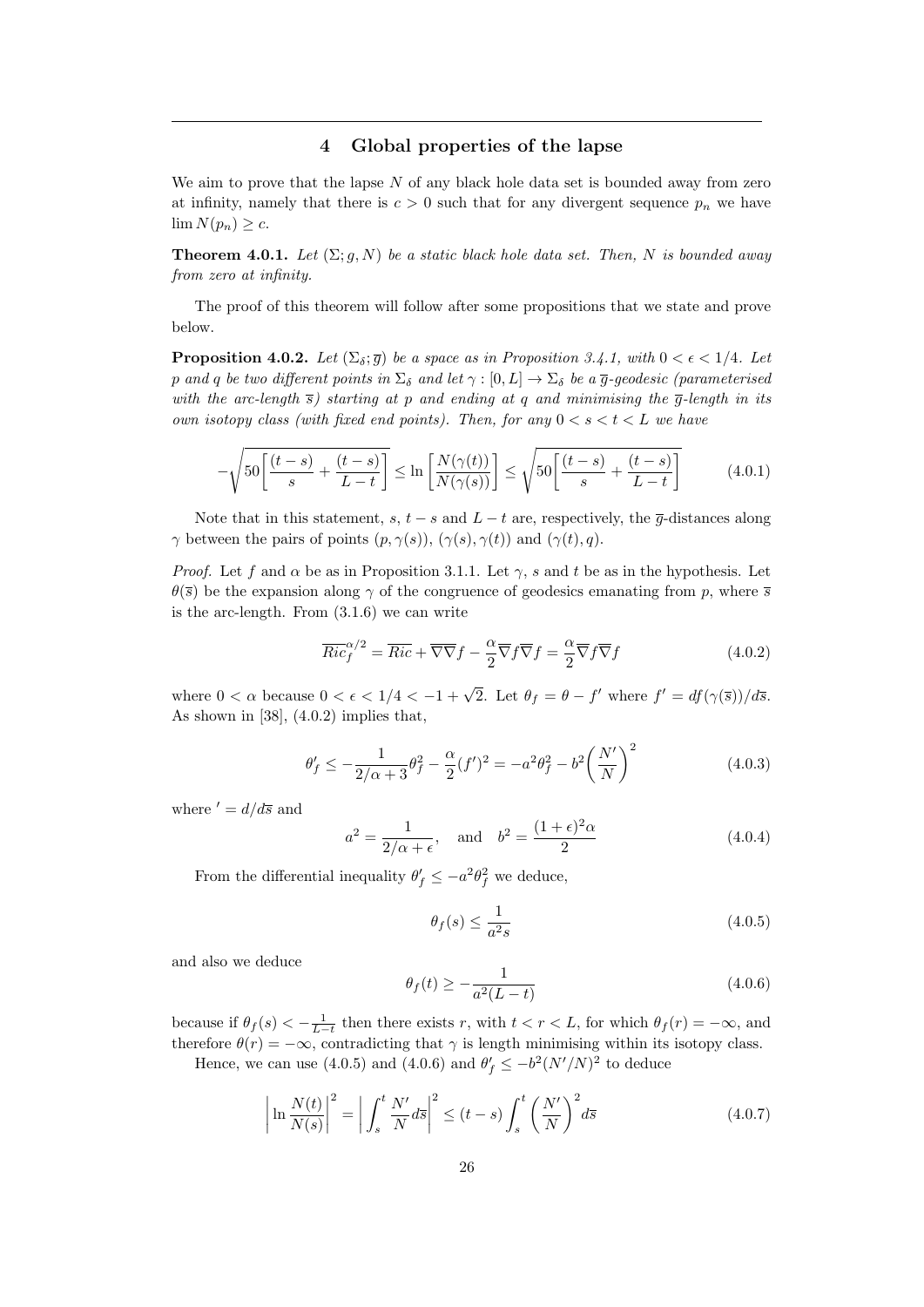$$
\leq (t-s)\frac{1}{b^2}(\theta_f(s) - \theta_f(t)) \leq \frac{(t-s)}{a^2b^2} \left(\frac{1}{s} + \frac{1}{L-t}\right) \tag{4.0.8}
$$

which gives (4.0.1) if one observes that  $1/a^2b^2 \le 50$ , after a short computation involving (4.0.4), the form of  $\alpha$  from Proposition 3.1.1, and the fact that  $\epsilon < 1/4$ .  $\Box$ 

**Proposition 4.0.3.** Let  $(\Sigma; g, N)$  be a static black hole data set. Let  $S_1$  and  $S_2$  be two disjoint, connected, compact, boundary-less and orientable surfaces, embedded in  $\Sigma^{\circ}$ . Let  $W : \mathbb{R} \to \Sigma^{\circ}$  be a smooth embedding, intersecting  $S_1$  and  $S_2$  only once and transversely and with  $W(t)$  diverging as  $t \to \pm \infty$ . Then, there is  $p_1 \in S_1$  and  $p_2 \in S_2$  such that  $N(p_1) = N(p_2)$ .

*Proof.* We work in a manifold  $(\Sigma_{\delta}; \overline{q})$  as in Proposition 3.4.1 and with  $0 < \epsilon < 1/4$ . Assume thus that  $\delta$  is small enough that  $(W \cup S_1 \cup S_2) \subset \Sigma_{\delta}^{\circ}$ . Orient W in the direction of increasing t. Orient also  $S_1$  and  $S_2$  in such a way that the intersection number between S and W, and between  $S_2$  and W, are both equal to one. All intersection numbers below are defined with respect to these orientations.

Redefine the parameter t if necessary to have  $W(-1) \in S_1$  and  $W(1) \in S_2$ . Then, for every natural number  $m \geq 1$  let  $\gamma_m(\bar{s})$  be a  $\bar{g}$ -geodesic minimising the  $\bar{g}$ -length among all the curves embedded in  $\Sigma_{\delta}^{\circ}$ , with end points  $W(-1-m)$  and  $W(1+m)$  and having non-zero intersection number with  $S_1$  and  $S_2$ , <sup>(12)</sup>. We denoted by  $\overline{s}$  the  $\overline{g}$ -arc length starting from  $W(-1 - m)$ . The  $\bar{g}$ -length of  $\gamma_m$  is denoted by  $L_m$ .

We want to prove that there are points  $p_m^1 := \gamma_m(\bar{s}_m^1) \in \mathcal{S}_1$  and  $p_m^2 := \gamma_m(\bar{s}_m^2) \in \mathcal{S}_2$ , (for some  $\bar{s}_m^1$  and  $\bar{s}_m^2$ ), with  $|\bar{s}_m^2 - \bar{s}_m^1|$  uniformly bounded above. Once this is done the proof is finished as follows. As the initial and final points  $W(-1-m)$  and  $W(1+m)$  get further and further away from  $S_1$  and  $S_2$ , then we have  $\overline{s}_{m}^1 \to \infty$ ,  $\overline{s}_{m}^2 \to \infty$ ,  $L_m - \overline{s}_{m}^2 \to \infty$ , and  $L_m - \bar{s}_m^1 \to \infty$ . Therefore we can rely in Proposition 4.0.2 used with  $\gamma = \gamma_m$ ,  $\gamma(s) = p_m^1$ , and  $\gamma(t) = p_m^2$ , to conclude that

$$
\lim_{m \to \infty} |N(p_m^1) - N(p_m^2)| = 0 \tag{4.0.9}
$$

Hence, if  $p_1$  is an accumulation point of  $\{p_m^1\}$  and  $p_2$  an accumulation point of  $\{p_m^2\}$  we will have  $N(p_1) = N(p_2)$  as desired.

Consider now the set of embedded curves  $X : [-1,1] \rightarrow \Sigma^{\circ}$ , starting at  $S_1$  and transversely to it, ending at  $S_2$  and transversely to it, and not intersecting  $S_1$  and  $S_2$ except of course at the initial and final points. There are at most four classes of curves X, distinguished according to the direction to which the vectors  $X'(-1)$  and  $X'(1)$  point. For each non-empty class fix a representative, so there are at most four of them, and let B be a common upper bound of their lengths.

Without loss of generality assume that each  $\gamma_m$ , as defined earlier, intersects  $S_1$  and  $S_2$  transversely<sup>(13)</sup>. Let also  $\{\gamma_m(\bar{s}_{1m}^1), \ldots, \gamma_m(\bar{s}_{l_1m}^1)\}$  and  $\{\gamma_m(\bar{s}_{1m}^2), \ldots, \gamma_m(\bar{s}_{l_2m}^2)\}$  be the points of intersection of  $\gamma_m$  with  $S_1$  and  $S_2$  respectively. For each m choose any two

 $\sqrt{(12)}$ The existence of such geodesic is as follows. Let C be the family of all curves joining  $W(-1-m)$ and  $W(1 + m)$  and having non-zero intersection number with  $S_1$  and  $S_2$ . As the intersection number is an isotopy-invariant, the family  $\mathcal C$  is a union of isotopy classes. In each class consider a representative minimising length inside the class (recall the discussion in Section 3.4.1). Let  $C_i$  be a sequence of such representatives and (asymptotically) minimising length in the family  $C$ . Such sequence has a convergent subsequence, to, say,  $C_{\infty}$ . As for  $i \geq i_0$  with  $i_0$  big enough,  $C_i$  is isotopic to  $C_{\infty}$  we conclude that  $C_{\infty} \in \mathcal{C}$  as wished.

 $(13)$ Otherwise use suitable small deformations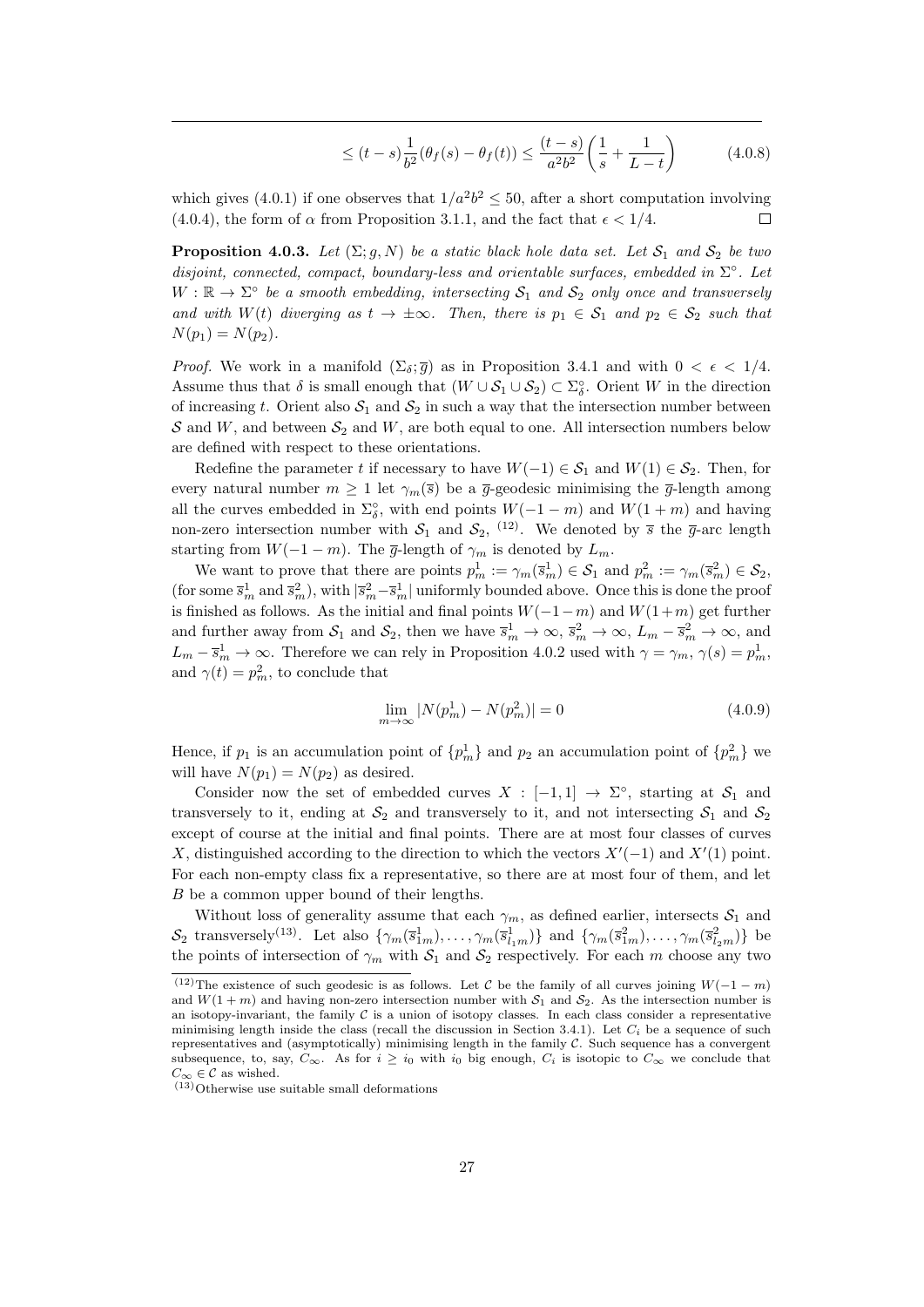$\bar{s}^1_{i_1m}$  and  $\bar{s}^2_{i_2m}$  consecutive, namely that the open interval

$$
\left(\min\{\overline{s}_{i_1m}^1,\overline{s}_{i_2m}^2\},\max\{\overline{s}_{i_1m}^1,\overline{s}_{i_2m}^2\}\right) \tag{4.0.10}
$$

does not contain any of the elements  $\{\bar{s}_{1m}^1, \ldots, \bar{s}_{l_1m}^1, \bar{s}_{1m}^2, \ldots, \bar{s}_{l_2m}^2\}$ . Without loss of generality we assume that  $\bar{s}_{i_1m}^1 < \bar{s}_{i_2m}^2$  for all m.

To simplify notation let  $\bar{s}_m^1 := \bar{s}_{i_1m}^1$  and  $\bar{s}_m^2 := \bar{s}_{i_2m}^2$ . The curves  $X_m(\bar{s}) := \gamma_m(\bar{s})$ ,  $\overline{s} \in [\overline{s}_m^1, \overline{s}_m^2]$ , can be thought (after reparameterisation) as belonging to one of the four classes of curves X described above. For every m let then  $\hat{X}_m$  be the representative, chosen earlier, of the class to which  $X_m$  belongs.

We compare now the length of  $\gamma_m$  with the length of a competitor curve, that we denote by  $\hat{\gamma}_m$ , and that is constructed out of  $\hat{X}_m$  and  $\gamma_m$  itself. The construction of  $\hat{\gamma}_m$ is better described in words. Starting from  $\gamma_m(0)$  we move forward through  $\gamma_m$ , reach  $S_1$ at  $\gamma_m(\bar{s}_m^1)$ , and cross it slightly. From there we move through a curve very close to  $S_1$ and of length less than  $2\text{diam}(\mathcal{S}_1)$  until reaching a point in  $\hat{X}_m$ . Then we move through  $\hat{X}_m$  until a point right before  $\mathcal{S}_2$ . Finally we move through a curve very close to  $\mathcal{S}_2$  and of length less than  $2\text{diam}(\mathcal{S}_2)$  until reaching a point in  $\gamma_m$  right before  $\gamma_m(\bar{s}_m^2)$ , from which we move through  $\gamma_m$  until reaching  $\gamma_m(L_m)$ . Clearly  $\gamma_m$  has the same intersection numbers with  $S_1$  and  $S_2$  as  $\gamma_m$  has, hence non-zero. Thus, by the definition of  $\gamma_m$  we have,

$$
L(\gamma_m) \le L(\hat{\gamma}_m) \tag{4.0.11}
$$

But we have

$$
L(\gamma_m) = \bar{s}_m^1 + (\bar{s}_m^2 - \bar{s}_m^1) + (L_m - \bar{s}_m^2)
$$
\n(4.0.12)

and (if the construction of  $\hat{\gamma}_m$  is fine enough)

$$
L(\hat{\gamma}_m) \le \overline{s}_m^1 + 2\text{diam}(\mathcal{S}_1) + L(\hat{X}_m) + 2\text{diam}(\mathcal{S}_2) + (L_m - \overline{s}_m^2) \tag{4.0.13}
$$

Hence, as  $L(\hat{X}_m) \leq B$  we conclude that

$$
\overline{s}_{m}^{2} - \overline{s}_{m}^{1} \le B + 2\text{diam}(\mathcal{S}_{1}) + 2\text{diam}(\mathcal{S}_{2})
$$
\n(4.0.14)

That is,  $|\bar{s}_m^2 - \bar{s}_m^1|$  is uniformly bounded as wished.

 $\Box$ 

Let us introduce the setup required for the next Proposition 4.0.4 and for the proof of Theorem 4.0.1. Although it was proved earlier that static black hole data sets have only one end, below we will work as if the manifold could have more than one end. The reason for this is that the framework below is valid in higher dimensions, and this could help to investigate whether higher dimensional vacuum static black holes have also only one end. The proof of this fact that we gave earlier holds only in dimension three.

Choose  $\Sigma_i, i = 1, \ldots, i_\Sigma \geq 1$  a set of non-compact and *connected* regions of  $\Sigma^{\circ}$ , with compact (and smooth) boundaries, each containing only one end, and the union covering  $\Sigma$  except for a *connected* set of compact closure, (i.e.  $\Sigma \setminus (\cup \Sigma_i^{\circ})$  is compact and connected). For each end  $\Sigma_i$  we consider an end cut  $\{\mathcal{S}_{ijk}, j \geq 0, k = 1, \ldots, k_{ij}\}.$ 

The surfaces  $S_{ijk}$  are considered only to serve as a 'reference'. Their geometry plays no role. The condition that the union of the ends  $\Sigma_i$  covers  $\Sigma$  except for a connected set of compact closure will be technically relevant in the proof below. It ensures that given any two  $S_{ijk}$  and  $S_{i'j'k'}$  with either:  $i \neq i'$   $(j, k, j', k'$  any), or  $i = i', j = j'$   $(k, k'$  any), one can always find an immersed curve  $W : \mathbb{R} \to \Sigma$  intersecting  $\mathcal{S}_{ijk}$  and  $\mathcal{S}_{i'j'k'}$  only once and such that  $W(t)$  diverges as  $t \to \pm \infty$ . This fact follows directly from the definition of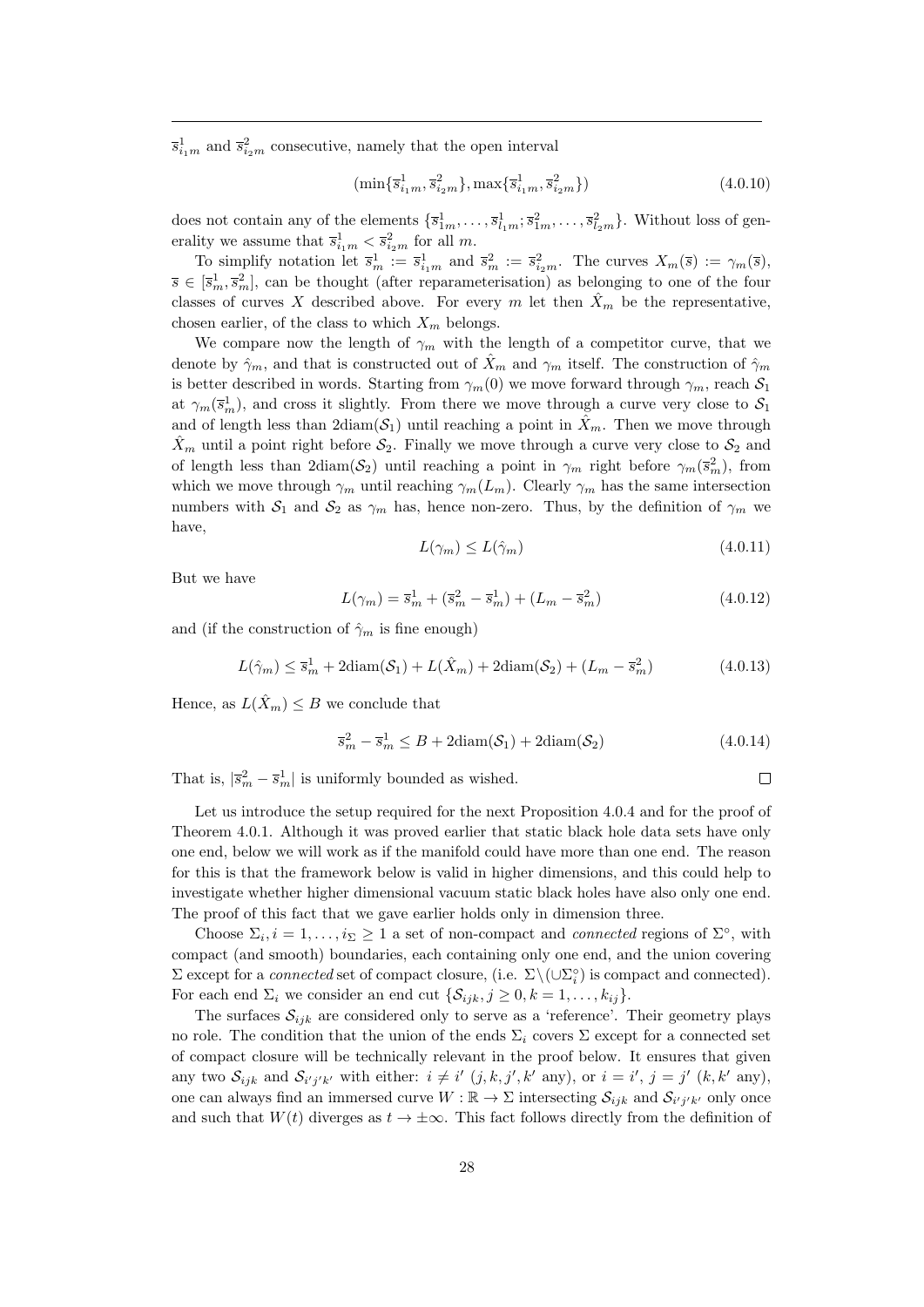end cut.

**Proposition 4.0.4.** (setup above) Let  $(\Sigma; g, N)$  be a static black hole data set. Then,

- 1. If  $i_{\Sigma} > 1$ , then for any  $S_{ijk}$  and  $S_{i'j'k'}$ , with  $i \neq i'$ , there are points  $p \in S_{ijk}$  and  $p' \in \mathcal{S}_{i'j'k'}$  such that  $N(p) = N(p')$ .
- 2. If  $i_{\Sigma} = 1$ , then for every j with  $k_{1j} > 1$  and  $1 \leq k \neq k' \leq k_{1j}$ , there are points  $p \in S_{1jk}$  and  $p' \in S_{1jk'}$  such that  $N(p) = N(p')$ .

*Proof.* If  $i_{\Sigma} > 1$  then we can easily construct an embedding  $W : \mathbb{R} \to \Sigma^{\circ}$  intersecting the manifolds  $S_{ijk}$  and  $S_{i'j'k'}$  only once and with  $W(t) \to \infty$  as  $t \to \pm \infty$ . The existence of  $p \in \mathcal{S}_{ijk}$  and  $p' \in \mathcal{S}_{i'j'k'}$  for which  $N(p) = N(p')$  then follows from Proposition 4.0.3. The case  $i_{\Sigma} = 1$  is treated in exactly the same way.  $\Box$ 

We are ready to prove Theorem  $4.0.1$ .

*Proof of Theorem 4.0.1.* We use the same setup as in Proposition 4.0.4. Also we let  $S_{ij} := \bigcup_{k=1}^{k=k_{ij}} S_{ijk}$  and given  $j' > j$ ,  $\mathcal{U}_{i;jj'}$  denotes the closed region enclosed by  $S_{ij}$  and  $\mathcal{S}_{ij'}$ . Also, given a closed set C, we let  $\min\{N;C\} := \min\{N(x) : x \in C\}$  and similarly for  $\max\{N; C\}.$ 

We want to show that  $N$  is bounded from below away from zero at every one of the ends  $\Sigma_i$ . We distinguish two cases:  $i_{\Sigma} > 1$  and  $i_{\Sigma} = 1$ .

Case  $i_{\Sigma} > 1$ . Without loss of generality we prove this only for  $\Sigma_1$ . Let us fix a surface  $\mathcal{S}_{2j_0k_0}$  in  $\Sigma_2$ . By Proposition 4.0.4 we know that at every  $\mathcal{S}_{1jk}$  we have

$$
0 < \min\{N; \mathcal{S}_{2j_0k_0}\} \le \max\{N; \mathcal{S}_{1jk}\} \tag{4.0.15}
$$

On the other hand the Harnak estimate (2.3.1) in Proposition 2.3.1 gives us

$$
\max\{N; \mathcal{S}_{1jk}\} \le \eta' \min\{N; \mathcal{S}_{1jk}\}\tag{4.0.16}
$$

where  $\eta'$  is independent of j and k. Combined with (4.0.15) this gives us the bound

$$
0 < \eta'' < \min\{N; \mathcal{S}_{1jk}\} \tag{4.0.17}
$$

where  $\eta''$  is independent of j and k. Now, recall that the manifolds  $\mathcal{U}_{1;j,j+1}, j = 0,1,...$ cover  $\Sigma_1$  up to a set of compact closure and that for each j,  $\partial \mathcal{U}_{1,i,j+1}$  is the union of the surfaces  $S_{1jk}$ ;  $k = 1, ..., k_{1j}$  and  $S_{1,j+1,k}$ ;  $k = 1, ..., k_{1,j+1}$ . Therefore by (4.0.17) and the maximum principle we deduce,

$$
0 < \eta'' < \min\{N; \partial \mathcal{U}_{1;j,j+1}\} \le \min\{N; \mathcal{U}_{1;j,j+1}\}
$$
\n(4.0.18)

from which the lower bound for N away from zero over  $\Sigma_1$  follows.

Case  $i_{\Sigma} = 1$ . We observe first that, as in this case  $\Sigma_1$  is the only end and as  $N = 0$ on  $\partial \Sigma$ , then N cannot go uniformly to zero at infinity (this would violate the maximum principle). We prove now that, if there is a diverging sequence  $p_l$  such that  $N(p_l) \rightarrow 0$ , then N must go to zero uniformly at infinity. The proof will then be finished.

As  $i_{\Sigma} = 1$  we will remove the index  $i = 1$  everywhere from now on. For every l let  $j_l$  be such that  $p_l \in \mathcal{U}_{j_l,j_l+1}$  and let  $\mathcal{U}_{j_l,j_l+1}^c$  be the connected component of  $\mathcal{U}_{j_l,j_l+1}$  containing  $p_l$ . By the maximum principle we have

$$
\min\{N; \partial \mathcal{U}_{j_l,j_l+1}^c\} \le \min\{N; \mathcal{U}_{j_l,j_l+1}^c\} \le N(p_l)
$$
\n(4.0.19)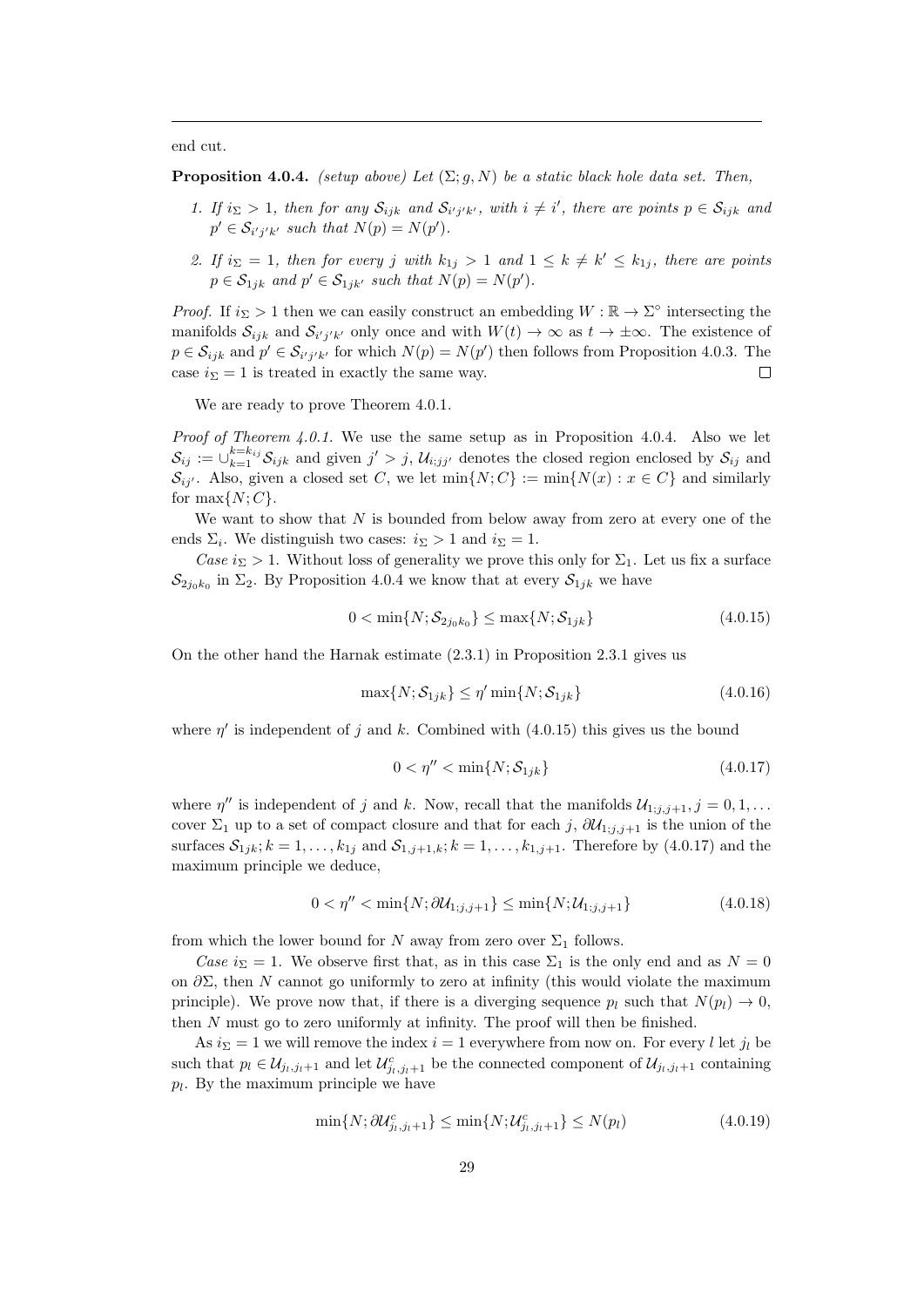Therefore we can extract a sequence of connected components of  $\partial \mathcal{U}_{j_l,j_l+1}^c$ , denoted by  $S_{j^lk_l}$  (j<sup>l</sup> is either j<sub>l</sub> or j<sub>l</sub> + 1), such that

$$
\min\{N; \mathcal{S}_{j^lk_l}\} \to 0\tag{4.0.20}
$$

From this and (4.0.16) we obtain

$$
\max\{N; \mathcal{S}_{j^lk_l}\} \to 0 \tag{4.0.21}
$$

Then, by Proposition 4.0.4 we have

$$
\min\{N; \mathcal{S}_{j^lk}\} \le \max\{N; \mathcal{S}_{j^lk_l}\}\tag{4.0.22}
$$

(note the difference in the subindexes k and  $k_l$ ) for all  $k = 1, \ldots, k_{j^l}$  (it could be of course  $k_{j}$  = 1). Using (4.0.16) in the left hand side of (4.0.22) and using (4.0.21) we get

$$
\max\{N; \mathcal{S}_{j^l}\} \to 0 \tag{4.0.23}
$$

By the maximum principle again we deduce for any  $l' > l$  the inequality

$$
\max\{N; \mathcal{U}_{j'j'}\} \le \max\{\max\{N; \mathcal{S}_{j'}\}; \max\{N; \mathcal{S}_{j'}\}\}\
$$
\n(4.0.24)

Taking the limit  $l' \to \infty$  we deduce that the supremum of N over the unbounded connected component of  $\Sigma \setminus \mathcal{S}_{j^l}$  is less or equal than the maximum of N over  $\mathcal{S}_{j^l}$ . Hence N must tend uniformly to zero at infinity because of (4.0.23).  $\Box$ 

### References

- [1] V. Agostiniani and L. Mazzieri. On the geometry of the level sets of bounded static potentials. ArXiv e-prints, April 2015.
- [2] M. T. Anderson. Scalar curvature, metric degenerations and the static vacuum Einstein equations on 3-manifolds. I. Geom. Funct. Anal., 9(5):855–967, 1999.
- [3] M. T. Anderson. Scalar curvature, metric degenerations, and the static vacuum Einstein equations on 3-manifolds. II. Geom. Funct. Anal., 11(2):273–381, 2001.
- [4] Michael T. Anderson. Scalar curvature and geometrization conjectures for 3 manifolds. In Comparison geometry (Berkeley, CA, 1993–94), volume 30 of Math. Sci. Res. Inst. Publ., pages 49–82. Cambridge Univ. Press, Cambridge, 1997.
- [5] Michael T. Anderson. On stationary vacuum solutions to the Einstein equations. Ann. Henri Poincaré, 1(5):977-994, 2000.
- [6] Michael T. Anderson. On the structure of solutions to the static vacuum Einstein equations. Ann. Henri Poincaré,  $1(6):995-1042$ , 2000.
- [7] Michael T. Anderson and Marcus A. Khuri. On the Bartnik extension problem for the static vacuum Einstein equations. *Classical Quantum Gravity*,  $30(12):125005, 33$ , 2013.
- [8] Robert Bartnik. New definition of quasilocal mass. Phys. Rev. Lett., 62(20):2346– 2348, 1989.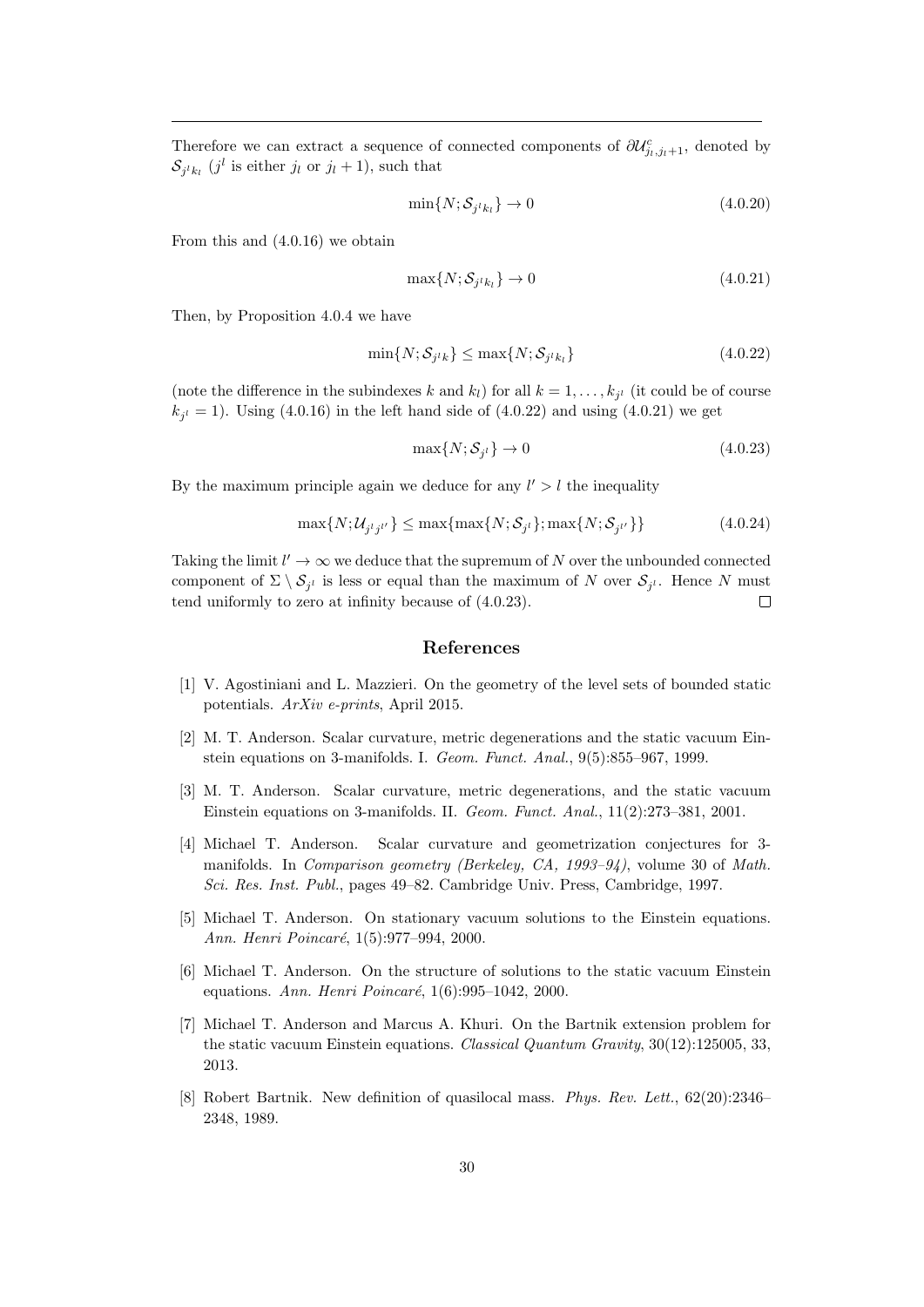- [9] Gary L. Bunting and A. K. M. Masood-ul Alam. Nonexistence of multiple black holes in asymptotically Euclidean static vacuum space-time. Gen. Relativity Gravitation, 19(2):147–154, 1987.
- [10] Robinson. D. C. Four decades of black hole uniqueness. In M. Scott D. L. Wiltshire, M. Visser, editor, The Kerr spacetime: Rotating black holes in General Relativity, pages 115–143. Cambridge University Press, 2009.
- [11] Jeffrey S. Case. The nonexistence of quasi-Einstein metrics. Pacific J. Math., 248(2):277–284, 2010.
- [12] Gregory J. Galloway. On the topology of black holes. Comm. Math. Phys., 151(1):53– 66, 1993.
- [13] Gregory J. Galloway. Rigidity of marginally trapped surfaces and the topology of black holes. Communications in Analysis and Geometry, 16(1):217–229, 1 2008.
- [14] Gregory J. Galloway and Richard Schoen. A generalization of Hawking's black hole topology theorem to higher dimensions. Comm. Math. Phys., 266(2):571–576, 2006.
- [15] H. M¨uller Zum Hagen, David C. Robinson, and H. J. Seifert. Black holes in static vacuum space-times. General Relativity and Gravitation, 4(1):53–78, 1973.
- [16] Israel. Event horizons in static vacuum space-times. Phys. Review, vol.164:5:1776– 1779, 1967.
- [17] Jeffrey L. Jauregui. Fill-ins of nonnegative scalar curvature, static metrics, and quasi-local mass. Pacific J. Math., 261(2):417–444, 2013.
- [18] Pascual Jordan, Jürgen Ehlers, and Wolfgang Kundt. Republication of: Exact solutions of the field equations of the general theory of relativity. General Relativity and Gravitation, 41(9):2191–2280, 2009.
- [19] Schwarzschild Karl. Uber das gravitationsfeld eines massepunktes nach der einsteinschen theorie. Preussische Akademie der Wissenschaften, Sitzungberichte, pages 189– 196, 1916.
- [20] Edward Kasner. An algebraic solution of the Einstein equations. Trans. Amer. Math. Soc., 27(1):101-105, 1925.
- [21] Edward Kasner. Solutions of the Einstein equations involving functions of only one variable. Trans. Amer. Math. Soc., 27(2):155–162, 1925.
- [22] D. Korotkin and H. Nicolai. The ernst equation on a riemann surface. Nuclear Physics B, 429(1):229 – 254, 1994.
- [23] D. Korotkin and H. Nicolai. A periodic analog of the schwarzschild solution. arxiv:grqc/9403029v1, 1994.
- [24] H. P. Kunzle. On the spherical symmetry of a static perfect fluid. Comm. Math. Phys., 20(2):85–100, 1971.
- [25] T. Levi-Civita. Republication of: Einsteinian ds2 in newtonian fields. ix: The analog of the logarithmic potential. General Relativity and Gravitation, 43(8):2321–2330, 2011.